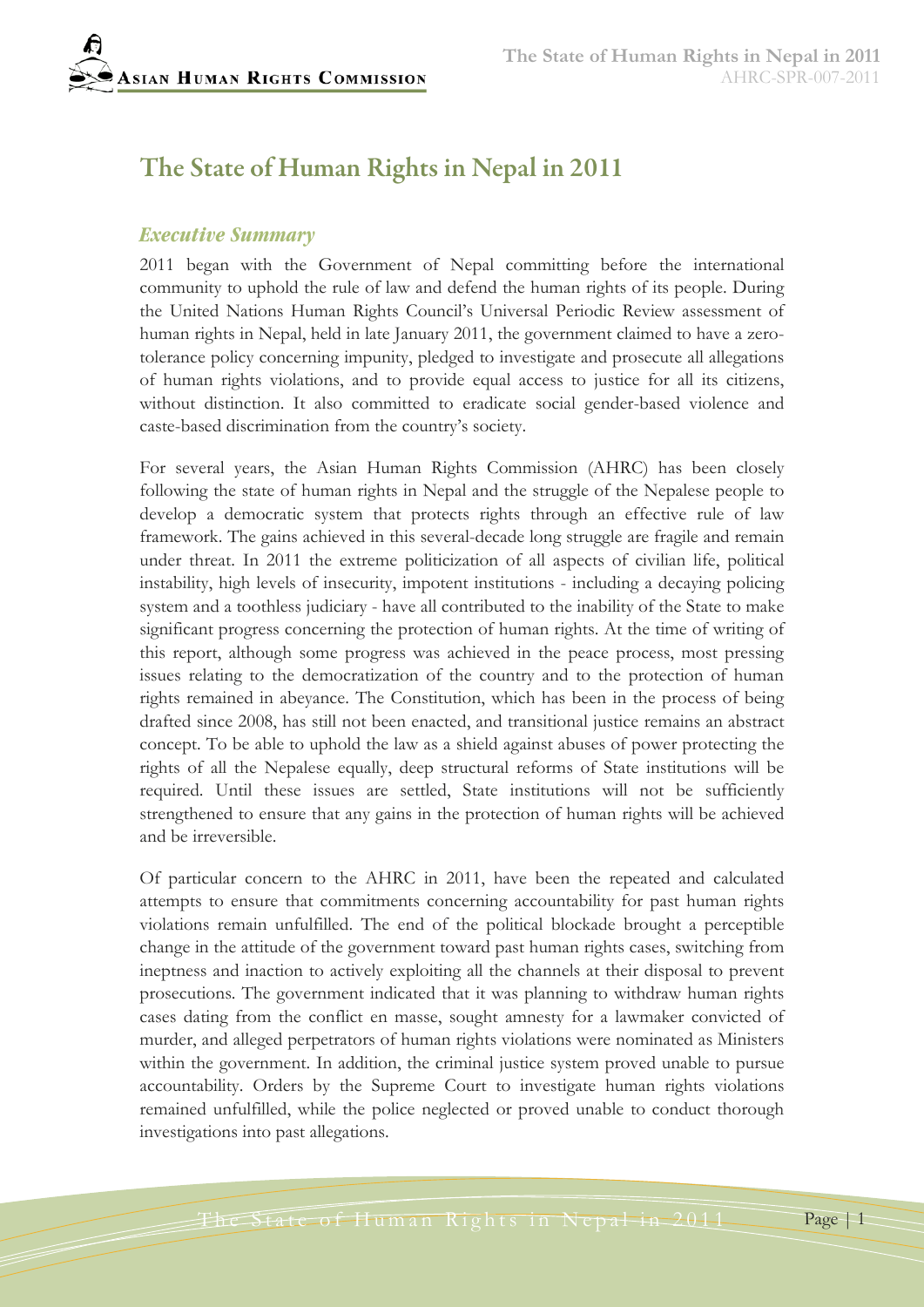The following report looks into the mechanisms underpinning the continuing impunity for past human rights violations and addresses the current human rights violations that have taken place throughout the year. The reign of impunity has continued in 2011, as the State's apparent inability and unwillingness to provide redress to victims of past human rights violations opens the door to further abuses. Perpetrators are encouraged by a situation in which those that violate fundamental rights do not face any sanctions.

Reports of torture were on the rise in 2011 and allegations of the extra-legal use of violence by the security forces have typically not been investigated. The absence of any effective checks and balances that would be used to hold accountable police officers who do not fulfil their duties, means that Nepal's citizens do not benefit equally from the protection of the law. Victims of gender-based or caste-based violence often find themselves without access to any legal remedies.

The adoption of legislation criminalizing caste-based discrimination was a great achievement in 2011 for the Dalit community, who had long been advocating for this legislation. However, this legislation runs the risk of being rendered meaningless, if no tangible rejuvenation of the justice system takes place.

# *I - Major Developments in 2011*

#### **A- Political deadlock and progress**

In 2011, as in previous years, the political parties continued to favour political gains over the well-being of the citizens and the progress of their country toward democracy and development, as is the case in a number of other countries in Asia. Nevertheless, in few countries was political brinkmanship pushed to such an extent as seen in Nepal, where it resulted in significant blockage of any move forward away from the current unacceptable status quo.

Following the last minute one-year extension of the Constituent Assembly mandate on May 28, 2010, after it had failed to produce a constitution within the initially assigned two-year timeframe, then-Prime Minister Madhav Kumar Nepal stepped down on June 30, 2010, but was to remain at the head of a caretaker government until February 2011. It took seventeen rounds of elections and seven months for the Legislature-Parliament to be able to designate a new Prime Minister. The political impasse witnessed during these seven months obstructed significant areas of the government and further delayed muchneeded reforms and investments. On 3 February 2011, Jhala Nath Khanal from the Communist Party of Nepal-Unified Marxist-Leninist (CPN-UML) was eventually elected following the signature of a secret seven-point agreement with Pushpa Kamal Dahal, chairman of the Maoist party, which came under fire, including by members of the CPN-UML, as being undemocratic. Disputes over the distribution of minister portfolios, in particular about who was going to acquire the Ministry of Home Affairs, hobbled the formation of a full-fledged government for another 3 months, as the UML was demanding that the Maoists turned itself into a civilian party, including by dismantling its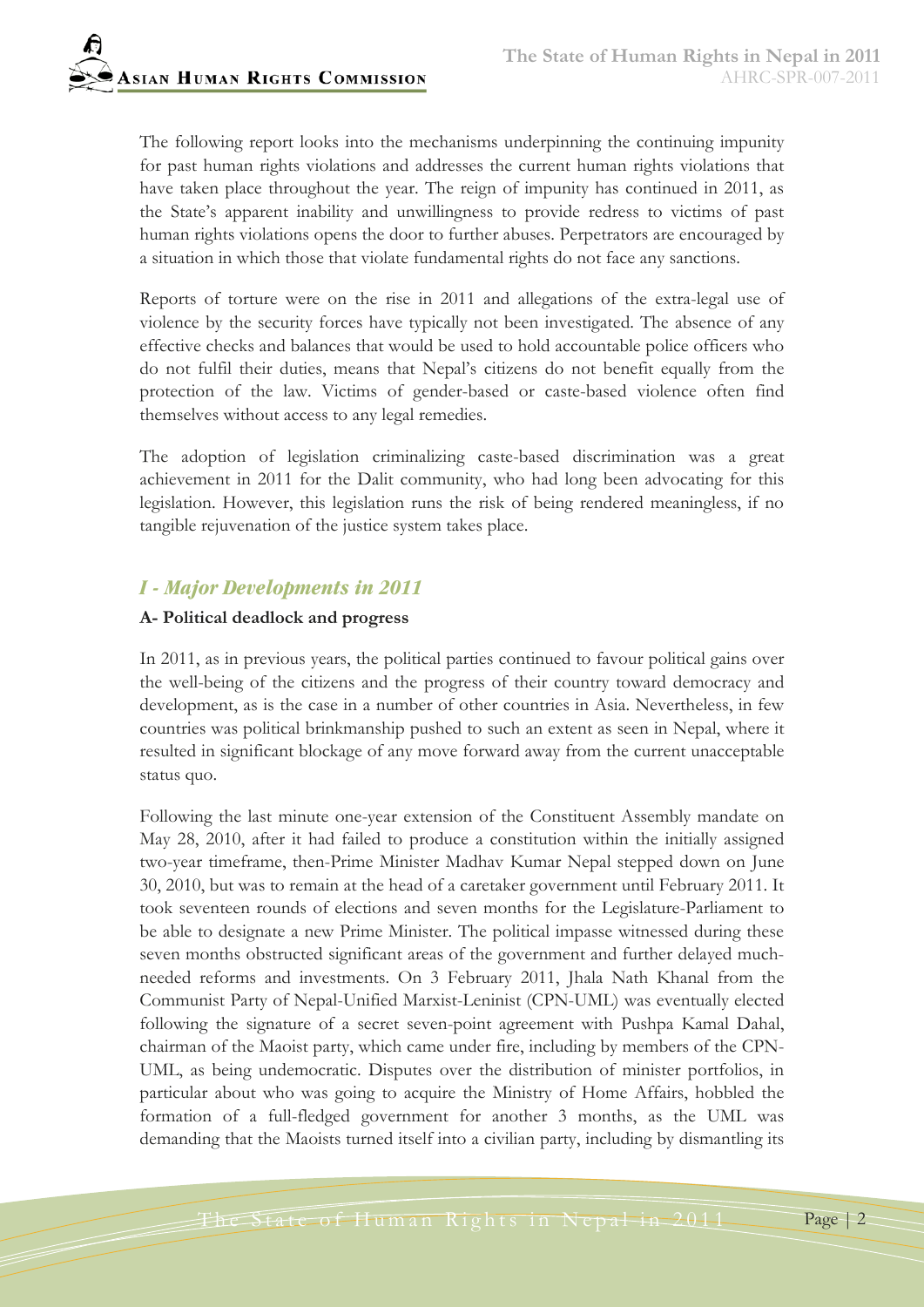youth wing, and completed the necessary tasks comprising the peace process before being granted the Home Ministry. However, on May 4th, the cabinet was expanded by a dozen more ministers from the Maoist party, which was also granted the Home Ministry. A new cabinet reshuffle took place on July 24 to make it "more inclusive", meaning that for most of 2011, most of the ministers remained in office for less than 2 months.

History repeated itself when the Constituent Assembly for the second, third and fourth times, by dint of political brinkmanship, failed to produce a Constitution by the designated deadline, and had its mandate extended for another three months, a deadline it also missed. On November 29, the Constituent Assembly adopted an amendment bill on the 2007 Interim Constitution extending its tenure by another 6 months.

After failing to produce a new constitution in the assigned timeframe, Khanal resigned from his post as the Prime Minister on August 14. Baburam Bhattarai, vice-Chairman of the Maoist party was elected as his successor on August 28, in the first round of elections, after securing the votes of deputies from the United Democratic Madhesi Front, a constituency from the Terai.

The absence of a new constitution has slowed down the adoption of important legislation and the reform of key institutions, such as the police, the judiciary and the army, and undermined the trust of the people in the ability of politicians to defend their best interests.

# **A time-line of the major developments in 2011**

**June 30, 2010:** Prime Minister Madhav Kumar Nepal from the UCN-UML party resigns, but continues to serve as caretaker PM for seven months;

**January 15 , 2011:** the United Nations Mission in Nepal withdraws;

**January 25**: Nepal's human rights record is scrutinized by the UN Universal Periodic Review in Geneva

**February 3:** The President of the Communist Party of Nepal Unified Marxist-Leninist (CPN-UML), Jhala Nath Khanal, is elected Prime Minister after 17 rounds of elections, following the signature a seven-point agreement with the Maoist chairman. Disagreements over the sharing of portfolios means that Nepal remains without a fully-fledged government and without Home Minister for 3 months **May 4**: Maoist ministers enter the government. Agni Sapkota is nominated minister for Information and Communication

**May 29:** The deadline for the creation of a constitution is extended by three months;

**August 14:** Resignation of Khanal

**August 28:** Baburam Bhattarai, vice-chairman of the Maoist party, becomes Prime Minister after the signature of a controversial four-point deal between the Maoist party and the Unified Democratic Madeshi Front

**August 29:** The Constituent Assembly's (CA) tenure is extended for a third time for three months **November 2**: The major political parties reach a seven-point agreement in which they agree to the modalities concerning the integration of Maoist combatants into the Nepal Army

November 29: The CA adopts the 11<sup>th</sup> Amendment on the Interim Constitution which extends the tenure of the CA by a further 6 months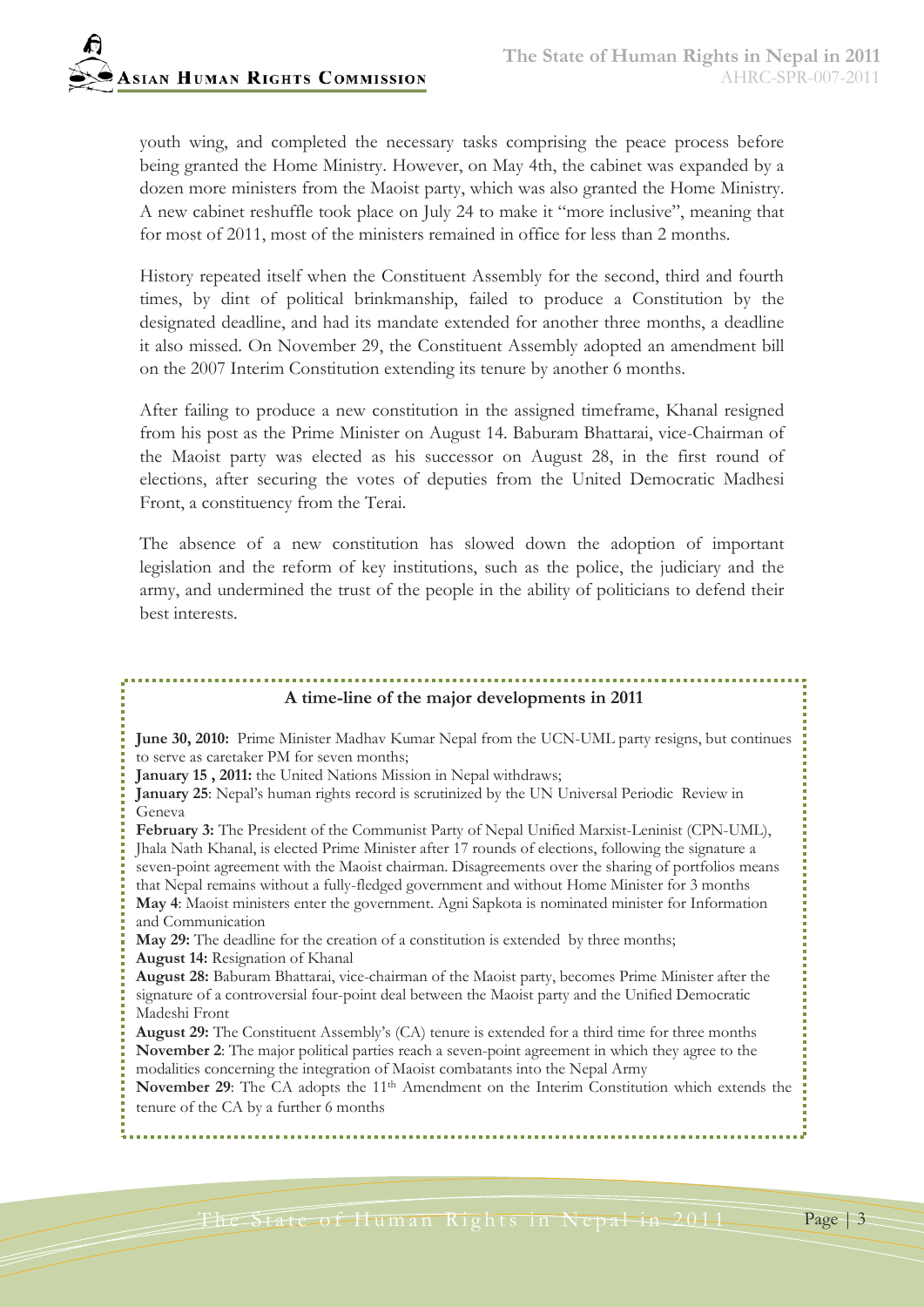#### **B- Nepal's peace process: Rehabilitation and reintegration of former combatants**

One of the main obstacles to the peace process since 2006 concerned the future of the two formerly-belligerent armies. Following a first wave of demobilization of "disqualified" Maoist combatants in 2010, 19,000 former Maoist combatants remained in cantonments and their future was to be a bone of contention among the main political actors for the major part of the post-conflict period. This issue, entangled with discussions around the constitution and the structure of the State, has crystallized the political debate and the success of the peace process has been made contingent upon the outcomes of discussions concerning the future of the two armies.

2011 began with the departure of the United Nations Mission in Nepal (UNMIN), which had been in the country since 2007 to monitor the implementation of the Comprehensive Peace Agreement (CPA). There were concerns that this departure would leave Nepal with a dangerously unstable security void, as well as hopes that this would inject a sense of urgency, encouraging the actors to settle the issue swiftly.<sup>[1](#page-3-0)</sup> At the time of writing of this report, it seems that both expectations were proven wrong. Progress has been slower than expected, but at the end of 2011 the parties' once irreconcilable positions have evolved, creating space for a possible agreement.

On January 15, the Nepal Army submitted a proposal to the Prime Minister of Nepal in which it agreed with the idea of integration of Maoist combatants in a specific Nepal Army directorate, which would be in charge of development work and disaster management. The integration of the combatants into the Army and the creation of a separate directorate were demands made by the Maoists that the army had staunchly opposed in the past. In August, the Maoists indicated that they agreed to this proposal.

In a sign of goodwill, on September 1, the Maoists handed over the keys to containers in which PLA's arms and ammunitions had been stored since 2006 to the Special Committee for Supervision, Integration and Rehabilitation of the Maoist combatants.

A major breakthrough was achieved on November 2, 2011, as the major political parties reached a "seven-point agreement" in which they agreed to the modalities of integration, which had been a source of discord for four years. The agreement contains the following provisions:

- 6,500 combatants will be integrated within a directorate of the Nepali Army (NA), with both combat and non-combat roles
- <sup>12,500</sup> combatants will receive a compensation package of between Rs 500,000 and Rs 700,000,

<span id="page-3-0"></span><sup>&</sup>lt;sup>1</sup> UN Under-Secretary-General for Political Affairs, B. Lynn Pascoe quoted in Security Council reiterates support for Nepal's peace process, 20 October 2010, UN News Service, <http://www.un.org/apps/news/story.asp?NewsID=36514&Cr=nepal&Cr1>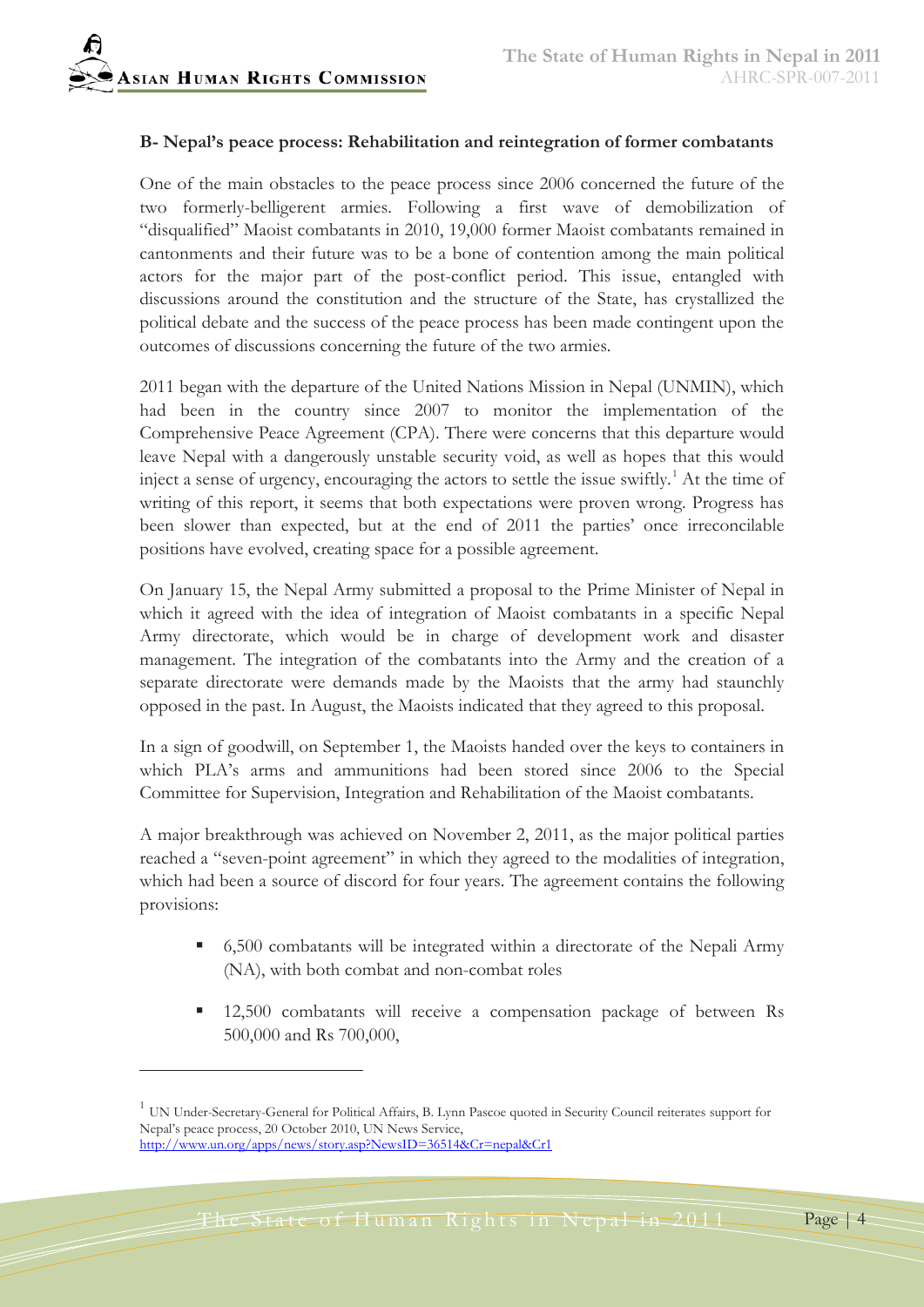

- A relief package will be provided to combat victims
- The renewed commitment to the TRC and to the enactment of the constitution
- The Young Communist League, the youth wing of the Maoist party, will be dismantled
- The return of "private and public properties" seized by the Maoists during the conflict
- A consensus government will be formed

There is a highly symbolic value to this agreement, as it saw the Maoist party overcome the ambiguous role that it had played since the end of the conflict. Its use of revolutionary and conflict rhetoric had raised doubts about its willingness to move forward with the peace process. The agreement therefore represents a major breakthrough in overcoming the lack of trust that has been paralyzing Nepal's political life. As such, that agreement could represent an opening in Nepal's transformation process, but it remains to be seen whether the parties will manage to translate this renewed commitment into a decisive, exhaustive and concrete plan of action, which does not leave the issues of accountability, human rights and justice behind.

The Nepal Army's initially proposed criteria for integration included a human rights vetting system, an assessment which would be based on reports produced by the NHRC, the OHCHR, the police and army human rights cells. This is an interesting point given the army's own resistance to investigation and prosecution of those accused of human rights violations within its ranks, and its refusal to see a vetting system applied to its soldiers' human rights record as part of their participation in UN peace keeping missions. The cases of Maina Sunuwar<sup>[2](#page-4-0)</sup> and the Bardyia killings<sup>[3](#page-4-1)</sup> are of course cases in point. As the International Crisis Group points out, "There will have to be detailed agreements on what constitutes a credible allegation; how to establish command responsibilities, so commanders and commissars are also held accountable; how similar standards will be set for the NA; and how all this will tie into judicial processes and the mandate of a future truth and reconciliation commission."<sup>[4](#page-4-2)</sup> In the November plan of integration concerning Maoist combatants, a "clean human rights record" was also included as a criterion for integration. Nevertheless, it remains to be seen which process will be adopted to check

The State of Human Rights in Nepal in 2011 Page 5

<span id="page-4-0"></span><sup>2</sup> Stop denying justice to Maina Sunuwar, AHRC-PRL-005-2011, 17 February 2011, Asian Human Rights Commission <http://www.humanrights.asia/news/press-releases/AHRC-PRL-005-2011/>

<span id="page-4-1"></span><sup>3</sup> NEPAL: Recipe for impunity at work in Bardiya National Park, AHRC-STM-081-2010, Asian Human Rights Commission, 20 May 2011,<http://www.humanrights.asia/news/ahrc-news/AHRC-STM-081-2010>

<span id="page-4-2"></span><sup>&</sup>lt;sup>4</sup> For more information see the very documented report of the International Crisis Group, From two armies to one, Asia report N 211, 18 August 2011 available online at: [http://www.crisisgroup.org/~/media/Files/asia/south](http://www.crisisgroup.org/~/media/Files/asia/south-asia/nepal/211----%20Nepal%20-%20From%20Two%20Armies%20to%20One.pdf)[asia/nepal/211----%20Nepal%20-%20From%20Two%20Armies%20to%20One.pdf](http://www.crisisgroup.org/~/media/Files/asia/south-asia/nepal/211----%20Nepal%20-%20From%20Two%20Armies%20to%20One.pdf)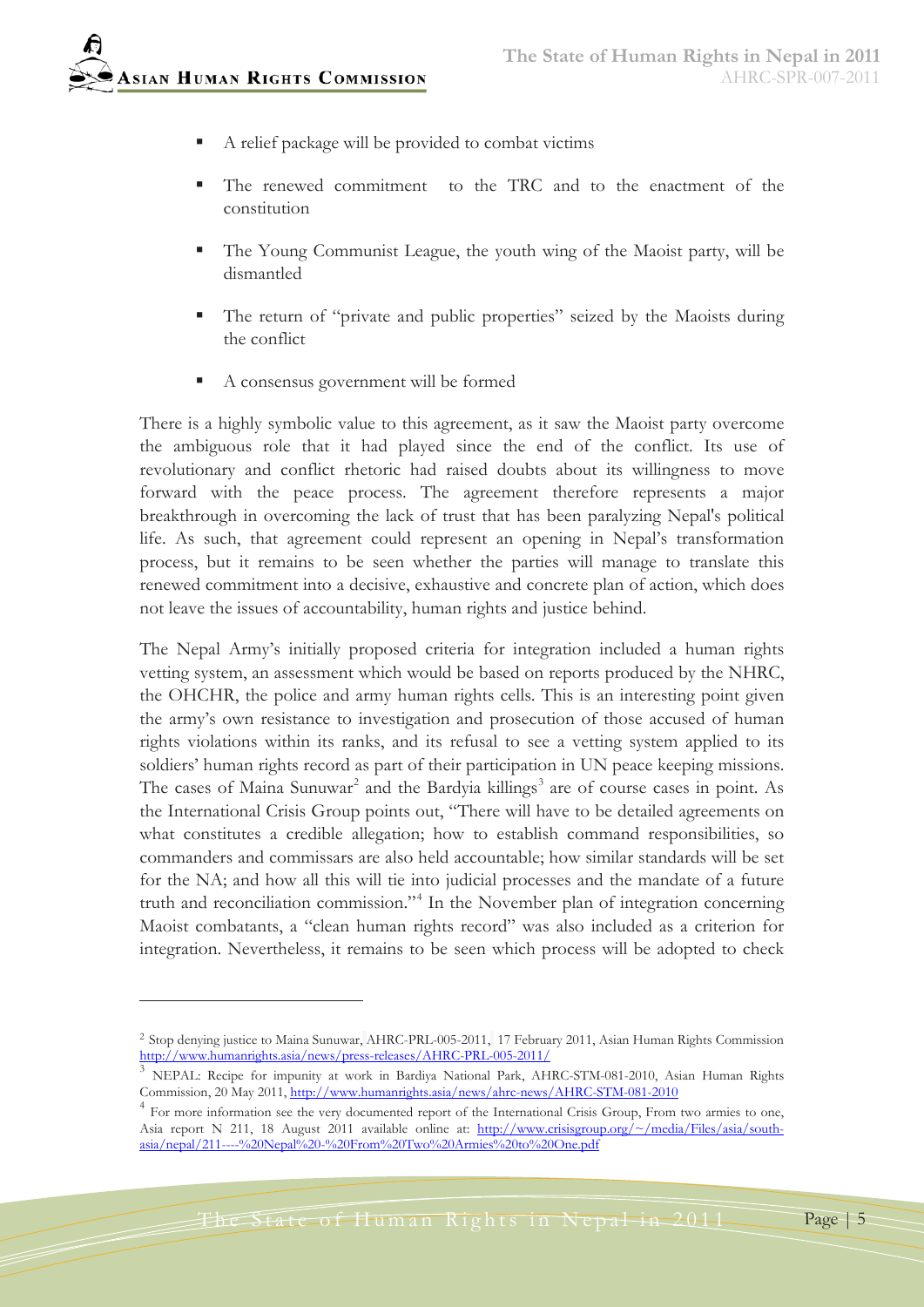the human rights records of the combatants and what the army understands as being a "clean" human rights record.

This points to one of the other core issues concerning the transformation of the armed forces following the peace agreement, namely, the transformation of the Nepal Army into a democratic and inclusive force under civilian control. The clauses of the Comprehensive Peace Agreement related to the Nepal Army mandates the government's Cabinet to "prepare and implement the detailed action plan of democratisation of the Nepali Army [...]. This includes works like determination of the right number of the Nepali Army, prepare the democratic structure reflecting the national and inclusive character, and train them on democratic principles and human rights values". So far, the reforms have been cosmetic at best, as underlined by the ICG in its latest report. "There is a barely-there defence ministry, an ineffective national security council and state affairs and parliamentary accounts committees that do not push on difficult questions of transparency, accountability and reform."[5](#page-5-0)

From a human rights perspective, it is not hard to see how this independence from civilian supremacy challenges the notion of accountability of the army. The army continues to resist and deny the authority of the civilian institutions when its personnel are involved in human rights allegations. In the two cases mentioned above, it has refused to abide by civilian court orders, including by the Supreme Court, has attempted to influence the police to support its version of events, has opposed the arrest of its personnel by the police and turned a deaf ear to feeble injunctions by politicians to cooperate with criminal investigations.

The double process of democratization and integration of both armies is likely to remain filled with potholes, and it will be unlikely to lead to a durable and sustainable peace if accountability is sacrificed.

#### **C- Politicization of the public sector and everyday life insecurity and instability**

Insecurity and extreme politicization of all aspects of life have continued to challenge the strengthening of State institutions at the local level as well has hampering the democratic process, draining vital resources and energy away from the rebuilding of the State and development.

Public life in Nepal is dominated by the major political parties. There is actually very limited "non-political" space in Nepal, local development bodies, citizens' groups, such as school management committees or forest user groups, public institutions such as public hospitals, NGOs all face tremendous pressure from local representatives of the major political parties. As will be seen later in this report, this omnipresence of political interests prevents the police from operating independently and protecting all Nepal's

 $\overline{a}$ 

<span id="page-5-0"></span><sup>5</sup> International Crisis Group, From two armies to one, Asia report N 211, 18 August 2011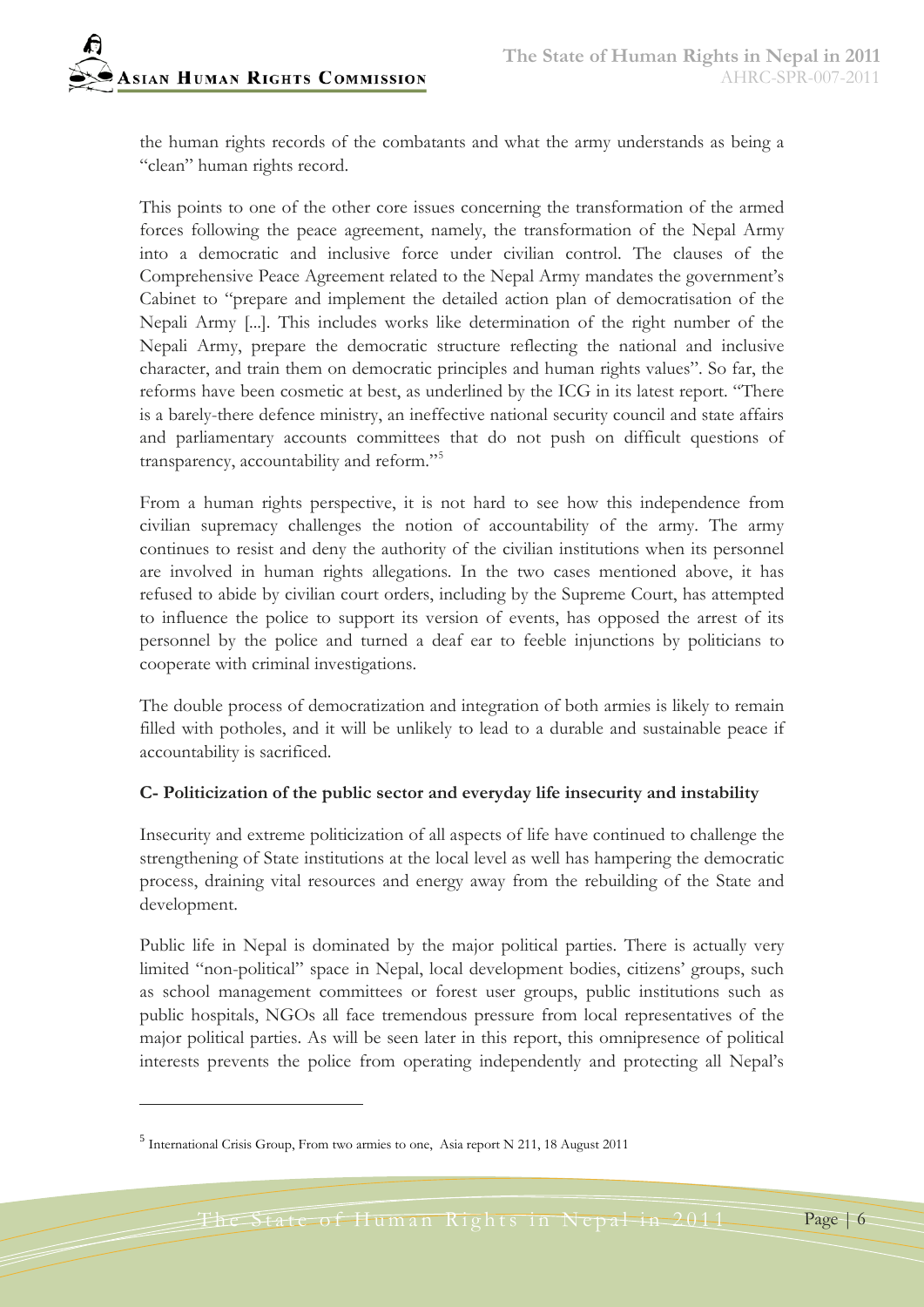citizens equally. The work of NGOs on the ground is also directly hampered by constant interference by political party members. Influential positions in school management committees or in groups responsible for managing Nepal's resources are routinely determined by the applicant's political affiliation. In a number of cases, political considerations determined whether a person could be included in the list of conflict victims or martyrs resulting from the conflict, and therefore whether they would be entitled to appropriate monetary relief. Similarly, local development budgets are often found to be divided among political parties, directly hampering the efficient allocation of resources for the community.<sup>[6](#page-6-0)</sup> Citizens cannot therefore equally take part in the public life of their community, as those who do not belong to any political party will have less opportunities and resources to do so than those belonging to the most influential party in the area.

In addition, this extreme politicization of public life has resulted in increased reports of clashes among party cadres at the local level, contributing to deteriorating security in the country.

Armed and criminal groups continued to fuel insecurity and instability in the southern plains of the Terai, lying along the open border with India. Several bomb blasts and attempted bomb blasts shook the Terai districts and Kathmandu in 2011, most of which were claimed by armed groups seeking the establishment of an independent Terai State. Reports of land-grabbing, extortion targeting local businessmen and civil servants, and reports of kidnapping of children for ransom were on the rise, fuelling locals' sense of insecurity and mistrust in the police's ability to curb the crime rate and ensure their security.

In March, Human Rights Watch denounced the police's ineptness in securing the release of children, the arrest of the perpetrators and in abating the trend of abductions. The press release further mentioned documented cases in which the police had abetted the abduction and kidnapping of children.<sup>[7](#page-6-1)</sup>

Even in the centre of Kathmandu, insecurity remains a serious concern, as was exemplified by the murder of a Muslim leader, Faizan Ahmed, near two police stations in September, and by the shooting inside Kathmandu Central Jail, which is supposed to be the most secure jail in the country, of media owner Yunus Ansari by an Indian hit-man.

Several policemen, civil servants, and political party members - in particular members of the Maoist party - were the target of killings in the Terai.

<span id="page-6-0"></span><sup>6</sup> For a more detailed analysis of the politicization of all the aspects of public life in Nepal, please refer to the very documented report of The Carter Center, "Political space in Nepal has improved since Constituent Assembly Elections but challenges remain, sustainability still in question", The Carter Center, August 4, 2011, available online at: [http://www.cartercenter.org/resources/pdfs/peace/democracy/Carter%20Center\\_Political%20Space%20in%20Nepa](http://www.cartercenter.org/resources/pdfs/peace/democracy/Carter%20Center_Political%20Space%20in%20Nepal_Aug%204%202011_EN.pdf)  $\frac{1 \text{Aug} \cdot \text{AQ} \cdot 204\%202011 \text{ EN.pdf}}{1 \text{ Aug} \cdot \text{AQ}}$ 

<span id="page-6-1"></span><sup>7</sup> Nepal: Rampant Child Kidnapping, Human Rights Watch, 29 March 2011, available at: <http://www.hrw.org/news/2011/03/29/nepal-rampant-child-kidnappings>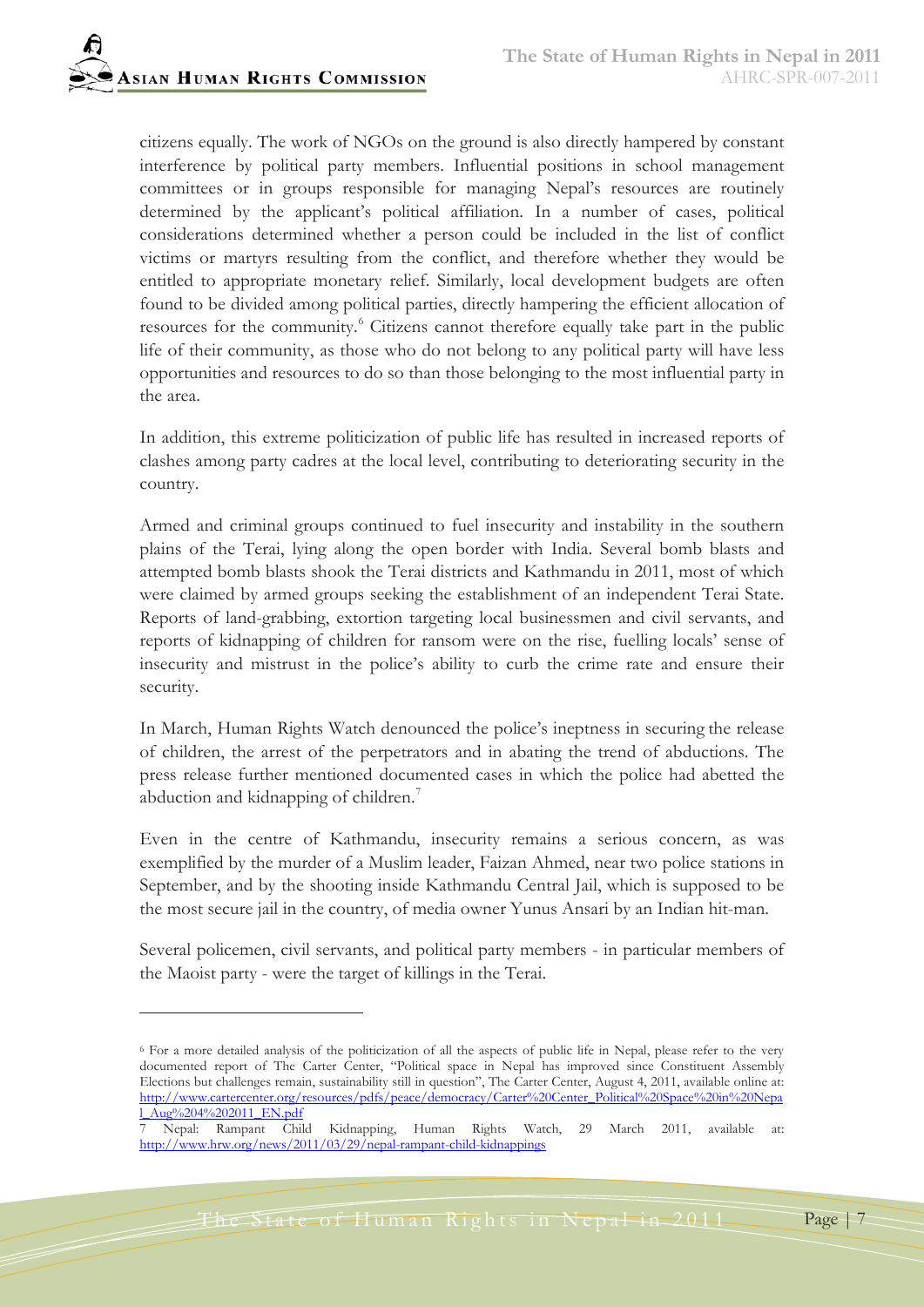This apparent security vacuum and the State's inability to guarantee the stability of the region continues to alienate people's trust in State institutions, while the police tend to resort to extra-legal measures in their ineffectual attempts to curb crime. As an illustration, according to the latest report by Nepalese NGO Advocacy Forum report, 43.9% of those taken into custody under allegations of kidnapping and abduction reported having been subjected to torture or ill-treatment.<sup>[8](#page-7-0)</sup>

## *II-Nepal's first Universal Periodic Review- 25 January 2011*

The first assessment of Nepal's human rights record under the United Nations' Universal Periodic Review system took place on January 25, 2011. The UPR process was established by the UN General Assembly on 15 March 2006 through resolution 60/251 to "review the fulfilment by each State of its human rights obligations and commitments." The Human Rights Council's mechanism assessed Nepal's compliance with its international obligations to protect and promote human rights. Prior to the session, the Asian Legal Resource Center and Advocacy Forum submitted a joint report<sup>[9](#page-7-1)</sup> as part of the process. The report detailed the institutional shortcomings of the criminal justice system which prevent provisions guaranteeing a number of fundamental rights enshrined in the Interim Constitution from being properly enforced, and which stymie the right to redress of the victims. The report highlighted specific continuing human rights concerns such as torture by the police, extrajudicial killings, gender and caste-based violence and attacks against human rights defenders and journalists, all of which have not been addressed in any meaningful manner by the authorities. Persisting impunity for conflict-related and present human rights violations was a core concern expressed in the report, which called on the government to prioritise bringing an end to impunity making this the cornerstone of its post-UPR action.

The UPR interactive dialogue, which was held on 25 January 2011, reflected these concerns. Ongoing impunity was raised as the issue of major concern by other States participating in the review, with more than a dozen countries inquiring about the government's intention to act upon the issue, which was seen as contributing significantly to the decay of the rule of law in Nepal as well as jeopardizing the future of the peace process. States recommended that the government ensure investigations and prosecutions concerning human rights violations, the end of political interference in the course of justice, the implementation of court orders and respect for them by all state actors, as well as the strengthening of the National Human Rights Commission. Several States participating in the review expressed concerns about the numerous allegations of misconduct by the security forces, including the persistence of torture and the recent surge in allegations of extrajudicial killings in the Terai. They recommended that the

<span id="page-7-0"></span><sup>8</sup> Torture Briefing-Prevention of Torture in Nepal-January to June 2010, Advocacy Forum Nepal, available online at: <http://www.advocacyforum.org/downloads/pdf/publications/briefing-jan-to-june-2011.pdf>

<span id="page-7-1"></span><sup>&</sup>lt;sup>9</sup> Submission by the Asian Legal Resource Centre to the Human Rights Council's Universal Periodic Review concerning human rights situation in Nepal, ALRC-UPR-10-002-2010, July 5, 2010*,* Available online at: <http://www.alrc.net/PDF/ALRC-UPR-10-002-2010-Nepal.pdf>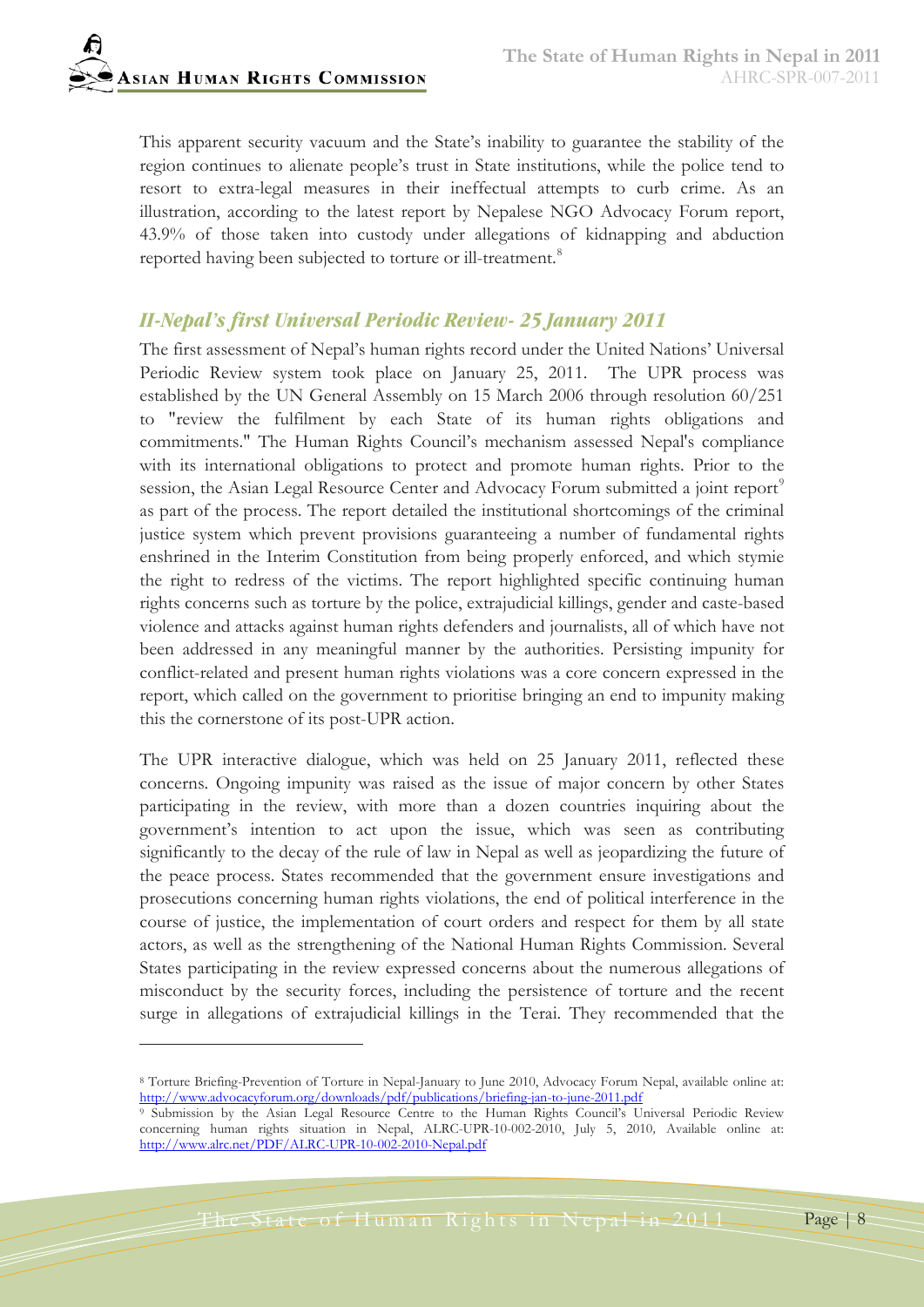government take appropriate action to bring these widespread human rights violations to an end. The government was also questioned about the steps it had taken to address gender and caste-based violence and discrimination at all levels of society, which remain two major challenges to democratization and peace-building within Nepalese society. Obstacles to the freedom of speech, harassment, threats, attacks against journalists, as well as the precarious situation of human rights defenders, were also repeatedly raised during the review, and recommendations were made to the government of Nepal for it to grant appropriate protection to journalists and human rights defenders by investigating and prosecuting all allegations of threats and attacks against them.

During the review, the government of Nepal declared its full commitment to "establishing constitutional supremacy, ensuring the rule of law, good governance and human rights and guaranteeing the fundamental rights enshrined in the constitution of Nepal." It added that, "Addressing impunity entails two aspects: addressing the past and maintaining the rule of law at present. The government is fully committed to work on both fronts."<sup>[10](#page-8-0)</sup>

As a result of the UPR process, the government of Nepal has accepted a number of essential recommendations made to it by other States from around the world, that aim to increase Nepal's compliance with international human rights law and standards. The Government of Nepal now has the primary responsibility to implement these recommendations. It accepted 96 recommendations and indicated that 28 of them were already in the process of being implemented, while rejecting 15 recommendations made to it. Disappointingly, the government rejected recommendations calling for it to become party to the Optional Protocol of the Convention against Torture, and to acknowledge the findings of an OHCHR report, which called on the government to act upon numerous credible allegations of extrajudicial killings in the Terai region.

Although the significant number of recommendations accepted by the government of Nepal and its public commitments to uphold the rule of law and adopt a "zero-tolerance policy toward impunity" led to hope that the review would encourage the development of more proactive and human rights-friendly policies, the government's reluctance to acknowledge the magnitude of persisting human rights violations in Nepal cast doubts over its willingness to address these issues in good faith. For instance, although it accepted recommendations to conform to the totality of the provisions of the Convention against Torture, the Nepal delegation stated that "Nepal does not tolerate any form of torture. There is no systematic torture in Nepal. There are sufficient constitutional and legal safeguards for the prevention of torture" and indicated that

The State of Human Rights in Nepal in 2011 Page 9

<span id="page-8-0"></span><sup>10</sup> Report of the Working Group on the Universal Periodic Review, Nepal, A/HRC/17/5, Human Rights Council Seventeenth session Agenda item 6, 8 March 2011, available online at: [http://daccess-dds](http://daccess-dds-ny.un.org/doc/UNDOC/GEN/G11/116/42/PDF/G1111642.pdf?OpenElement)[ny.un.org/doc/UNDOC/GEN/G11/116/42/PDF/G1111642.pdf?OpenElement](http://daccess-dds-ny.un.org/doc/UNDOC/GEN/G11/116/42/PDF/G1111642.pdf?OpenElement)

Report of the Working Group on the Universal Periodic Review Nepal Addendum Views on conclusions and/or recommendations, voluntary commitments and replies presented by the State under review, A/HRC/17/5/Add.1 , 1<br>
Iune 2011, Human Rights Council-Seventeenth session-Agenda item 6, available at: Rights Council-Seventeenth session-Agenda item 6, available at: [http://lib.ohchr.org/HRBodies/UPR/Documents/Session10/NP/A\\_HRC\\_17\\_5\\_Add.1\\_Nepal\\_E.pdf](http://lib.ohchr.org/HRBodies/UPR/Documents/Session10/NP/A_HRC_17_5_Add.1_Nepal_E.pdf)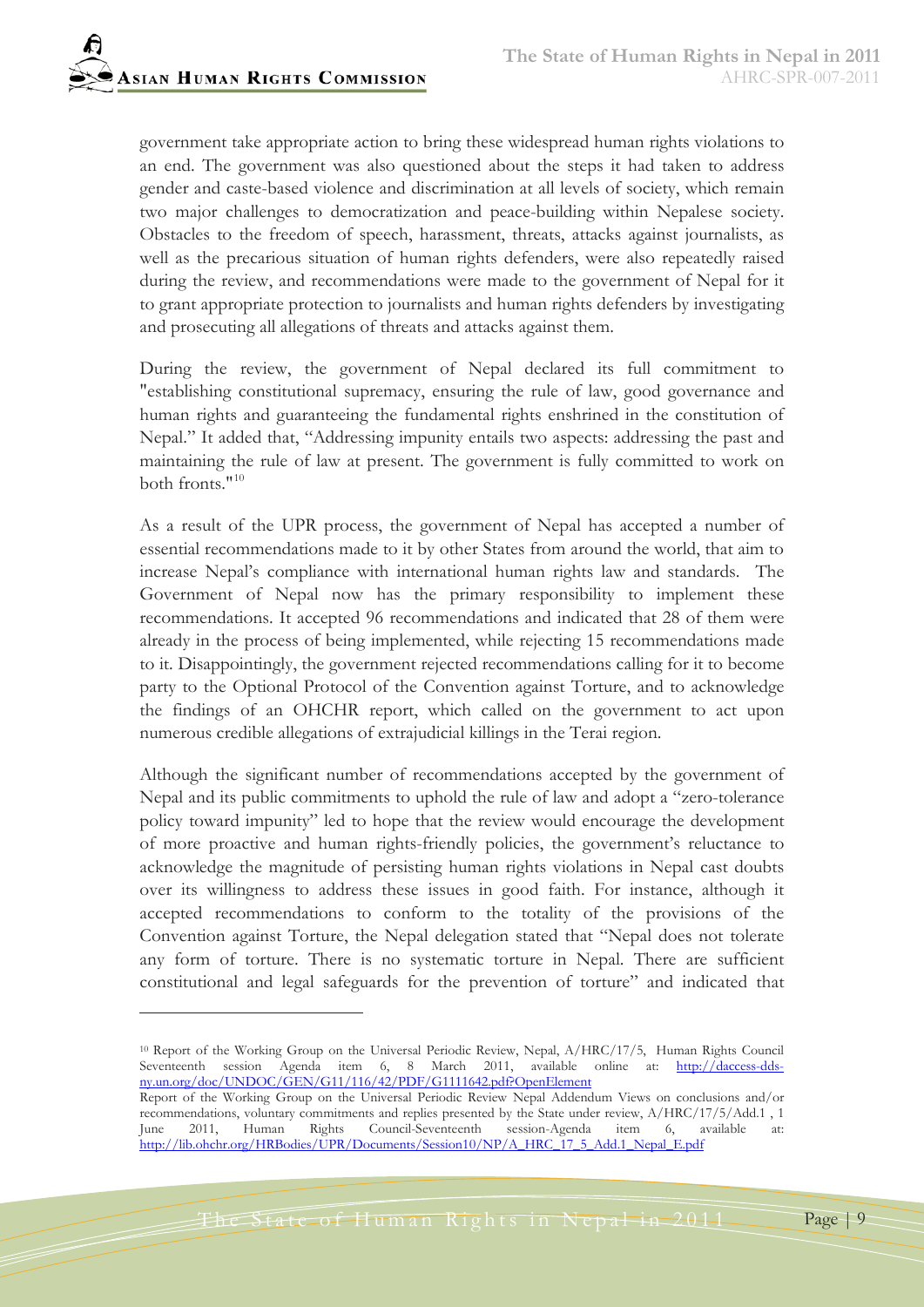recommendations related to investigating and bringing to justice the perpetrators of torture were already being implemented. These denials of the reality of police torture in the country and of the inadequacy of existing legislation to prevent torture in the country, notably by bringing the perpetrators to account and ensuring the right to redress of the victims, raise serious doubts concerning the government's willingness to live up to its commitments. Similarly, the delegation asserted that "the security agencies, including the Nepal Army, are fully committed to respect and support the protection of human rights and international humanitarian law. The isolated and unintended incidents of human rights and humanitarian law violations, if any, are not policy-driven. The institution strictly observes a zero-tolerance policy against all kinds of human rights violations." This statement again purposefully misrepresents the reality of the challenges posed by the Nepal Army to attempts to ensure accountability within its ranks and the government's inertness in confronting the military concerning this. These challenges are clearly exemplified by the case of Maina Sunuwar, which is presented in detail below, on page 24 of this document.

There are obvious concerns that the promises that the government made during the UPR process are simply attempts to placate and satisfy the international community and build a satisfactory image of itself, rather than reflecting a genuine commitment to the rule of law and the protection and enjoyment of human rights.

It must be noted, however, that as of the end of 2011, some of the commitments made by the government had been fulfilled, such as the adoption of a law criminalizing castebased discrimination and untouchability. The government must be commended for such actions. However, the number of recommendations concerning which no credible action has been seen remains a serious concern. More worrying still is the fact that the authorities continue to undermine attempts to hold the perpetrators of conflict-related human rights violations accountable, clearly contravening commitments made during the UPR.<sup>[11](#page-9-0)</sup> The discrepancy between the government's commitments and representation of the reality of rights in the country, as compared with the actions it has taken following the review will be further detailed in sections of this report below.

# *III- The rationale of impunity in Nepal: wiping clean the country's human rights record*

"*Nepal is fully committed to establishing Constitutional supremacy, ensuring the rule of law, good governance and human rights, as well as providing a positive conclusion to the peace process by eliminating insecurity and addressing impunity*". This declaration was made by the Nepal delegation to the international community during the review of Nepal under the UN's UPR process, in

<span id="page-9-0"></span><sup>11</sup> See section below and NEPAL: Review of the UPR recommendations-3 Transitional justice and impunity, *Asian Human Rights Commission*, June 21, 2011, AHRC-STM-081-2011, available online at: <http://www.humanrights.asia/news/ahrc-news/AHRC-STM-081-2011>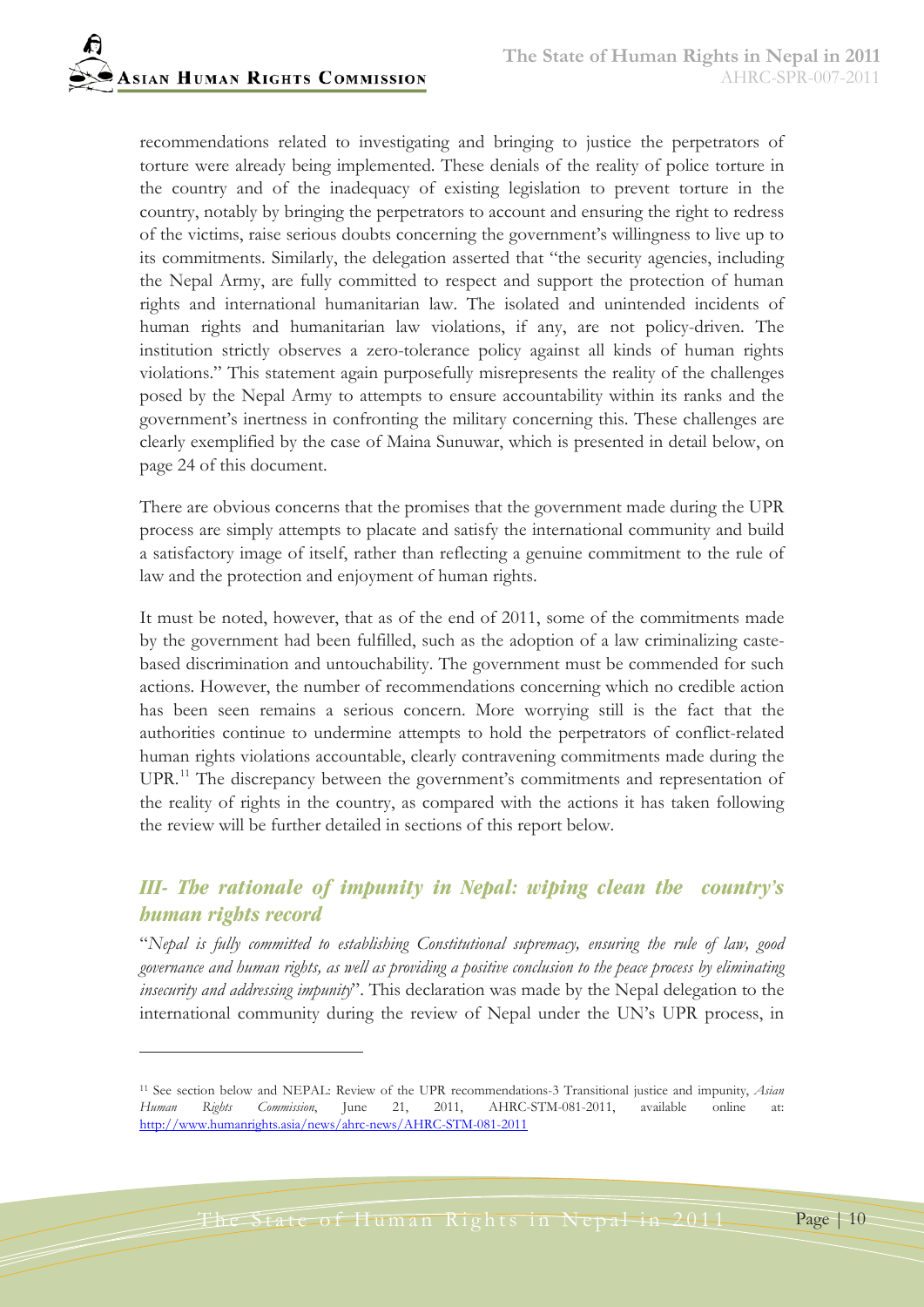-

response to concerns raised by more than ten countries regarding the deeply entrenched problem of impunity, which continues to seriously obstruct the rule of law and the peace process in the country. Despite this statement, in 2011, the government has failed to take the steps necessary to prove its expressed commitment and translate these words into effective action to end impunity in Nepal.

When the Comprehensive Peace Agreement was signed between the government and the Maoists in 2006 both parties committed not to protect impunity. A similar commitment was included in the Interim Constitution.

Provisions in the Comprehensive Peace Agreement placed concerns for the victims' right to truth and to an effective remedy at the heart of the reconciliation process. The CPA's commitment to accountability for conflict-crimes is based upon the following pillars:

- Publication of the names of the persons killed or disappeared within 60 days.  $(5.2.3)^{12}$  $(5.2.3)^{12}$  $(5.2.3)^{12}$
- Formation of a national peace and rehabilitation commission to provide relief support to conflict victims  $(5.2.4)^{13}$  $(5.2.4)^{13}$  $(5.2.4)^{13}$
- Formation of a high level Truth and Reconciliation Commission to investigate crimes against humanity and gross human rights violations committed during the conflict to "create the situation of reconciliation in the society"  $(5.2.5)^{14}$  $(5.2.5)^{14}$  $(5.2.5)^{14}$
- Commitment to investigation and prosecutions of human rights violations as well as to the rights of the victims and assurance not to protect impunity  $15(7.1.3)$  $15(7.1.3)$

These provisions were upheld in the 2007 Interim Constitution, placing the duty on the State to fulfil these commitments. Two of the major documents that provide the guiding principles for the transformation of Nepal have therefore linked accountability and justice with the peace-building and democratization processes in the country, raising

<span id="page-10-0"></span><sup>12</sup> "5.2.3. Prepare the details of the disappeared persons or those killed in the conflict with their real name, surname and residential address and publicise it within 60 days from the day of signing this agreement and inform the family members of concerned persons. "

<span id="page-10-1"></span><sup>13</sup> 5.2.4. Both parties agree to form a national peace and rehabilitation commission to initiate process of rehabilitation and providing relief support to the persons victimised by the conflict and normalise the difficult situation created due to the armed conflict.

<span id="page-10-2"></span><sup>14</sup> 5.2.5. Both parties agree to form a high level Truth and Reconciliation Commission on mutual understanding to conduct investigation about those who were involved in gross violation of human rights at the time of the conflict and those who committed crime against humanity and to create the situation of reconciliation in the society.

<span id="page-10-3"></span><sup>15</sup> 7.1.3 Both parties express their commitment and state that necessary investigation will be undertaken against any individual involved in violating the rights mentioned in the agreement and action will be taken against ones that are found guilty. Both parties also ascertain that they will not protect impunity and along with it, the rights of the people affected by the conflict and torture and the families of the people who have been disappeared will be safeguarded.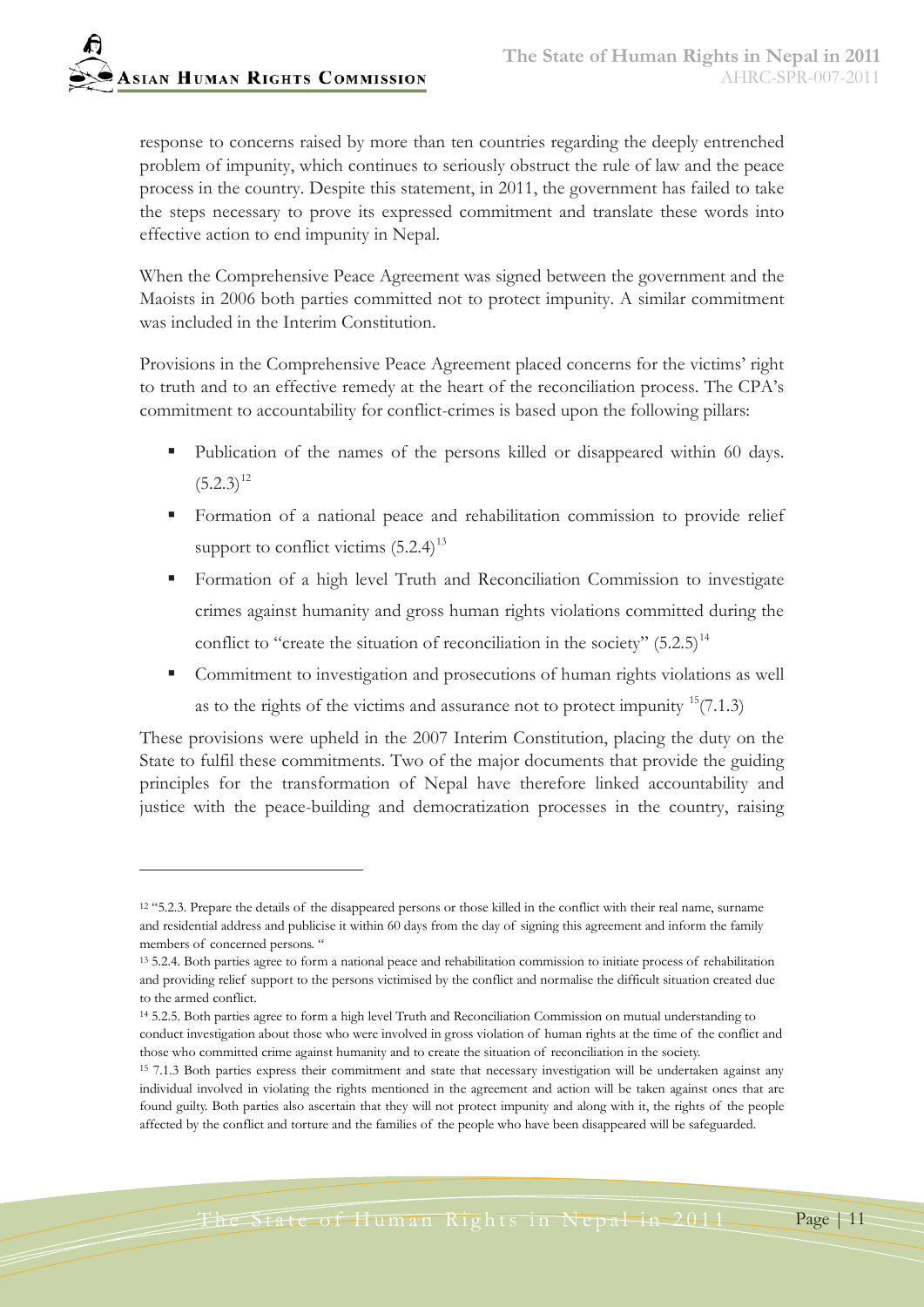hopes that gross and widespread human rights violations will be brought to an end and that their perpetrators will be brought to justice.

However, Nepal has been unable to translate these commitments and principles into concrete action that produces a system capable of ensuring accountability. Five years after the end of the conflict, not a single perpetrator of human rights violations has been brought to book, and the State has failed to curb the cycle of impunity, thereby failing in its duty to create the necessary to prevent the reoccurrence of gross and widespread human rights violations.

In 2011 in particular, the government made repeated and calculated attempts to ensure that commitments concerning accountability for past human rights violations remain empty letters. The end of the political blockade brought a perceptible change in the attitude of the government toward past human rights cases, switching from ineptness and inaction to actively exploiting all the channels at their disposal to prevent prosecutions.

#### **A- Impunity through government protection: main accused in a case of kidnapping and murder named as government Minister.**

The government's contempt for its commitments concerning accountability are clearly manifest through the appointment of the person accused of the abduction and murder of a school teacher, Arjun Bahadur Lama in May, as Minister of Communication and Information.

On 29 April 2005, at the time of the conflict, Arjun Bahadur Lama was abducted from his school in Kavre district by three Maoist cadres. The Maoists subsequently repeatedly refused to reveal his whereabouts and fate. According to the information gathered during several years following the abduction, Arjun Bahadur Lama was taken to different places in Kavre District, and then was recruited into the Maoists' militia for armed training. He was later handed over to Agni Sapkota, a central committee member. It was later learnt that Mr. Lama had been killed, allegedly on the orders of Agni Sapkota, and his body was found buried at Charkilla in Budhakhani Village Development Committee (VDC), Kavre district. An investigation conducted by the National Human Rights Commission also concluded that the victim had been arrested by the Maoists and had been 'deliberately' killed. At the end of the conflict, the police refused several attempts by the victim's wife to file a First Information Report and it is only after the Supreme Court of Nepal issued an order instructing the police to register the widow's complaint that the FIR was eventually accepted and registered by the police. However, three years on, the police's investigation has been limited and insufficient. One of the main accused in the case, Agni Sapkota, was promoted within the Maoist party, became a member of the Constituent Assembly and has now been appointed Minister to Information and Communication. In light of the seriousness of the allegations of grave human rights violations existing against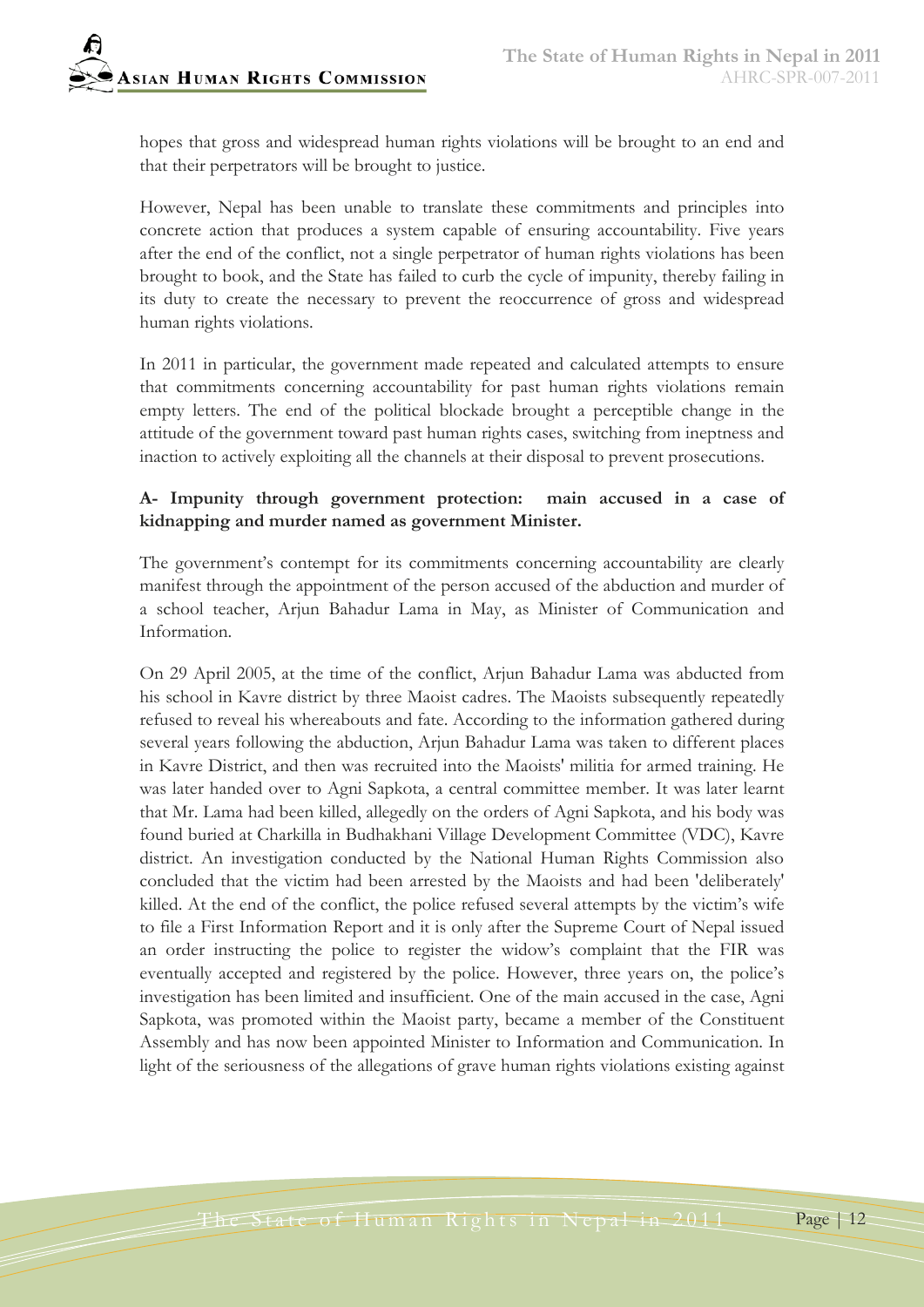Agni Sapkota, both the Australian and American embassies have refused to grant him visas, triggering the ire of the highest ranks of the Maoist party.[16](#page-12-0)

As a protest concerning his nomination, a group of human rights defenders filed a Public Interest Litigation case at the Supreme Court of Nepal on June 14, 2011, seeking his immediate suspension for his involvement in a murder case. The Supreme Court refused to issue an interim order in the case, saying that someone could not be prevented from holding public office if there is only an FIR pending against them, and called upon Agni Sapkota to decide whether or not to resign. The Supreme Court did, however, also express its concern about the slowness of the police investigation and directed the police to report every 15 days to the court via the Attorney General's Office. It also rejected the defendant's argument that cases from the time of the conflict did not fall under the jurisdiction of the regular criminal justice system, but rather had to be dealt with by the yet-to-be established Truth and Reconciliation Commission.[17](#page-12-1) Agni Sapkota was recalled from his post on 24 July, after a reshuffle of the Maoist ministers in order to produce a more inclusive government. His withdrawal was therefore not linked to his alleged involvement in the murder of Arjun Lama.<sup>[18](#page-12-2)</sup> He remains free to date. Furthermore, in spite of the Supreme Court directive, no substantive progress has been seen in the investigation and the police have failed to submit its progress report every fifteen days to the AG Office.

Sapkota is not the only politician alleged to have been involved in human rights violations that has been promoted to a higher position, from which he was protected from prosecution.

The First Minister of Land Reforms and Management in Baburam Bhattarai's government, Prabhu Sah, had to resign after one month over his alleged involvement in the murder of Kashi Tiwari, a Hindu leader, in Parsa district in 2010. The district government attorney refused to prosecute the minister, citing a lack of evidence, although the police investigation report cited Sah as the main suspect. The victim's wife had previously denounced attempts to corrupt her by a secretary from the Home Ministry to encourage her to protect the minister in her testimony.

Perpetrators belonging to State security forces have also enjoyed impunity and rewards, such as promotion or nomination to lucrative overseas UN peacekeeping mission.

One such high profile case in 2011, was the case of Kuber Singh Rana, who had been charged with involvement in the disappearance and killing of five students in Janakpur

-

The State of Human Rights in Nepal in 2011 Page 13

<span id="page-12-0"></span><sup>16</sup> UPDATE (Nepal): Progress stalled in the investigation of Arjun Lama's disappearance

<span id="page-12-1"></span>AHRC-UAU-030-2010, August 9, 2010 <http://www.humanrights.asia/news/urgent-appeals/AHRC-UAU-030-2010> <sup>17</sup> SC Desists Issuing Interim Order in Minister Sapkota's Case, 21 June 2011, *Advocacy Forum*, available online at: <http://www.advocacyforum.org/news/2011/06/sc-desists-issuing-interim-order-minister-sapkota-case.php>

<span id="page-12-2"></span><sup>18</sup> Agni Sapkota was eventually recalled from his office on 25-07-2011 following a reshuffle of the Maoists representatives in the cabinet in an attempt to develop a more inclusive government, by including more women and members of the indigenous, Madesh and Dalit communities, hence not in relation with his alleged involvement in the murder and enforced disappearance of Arjun Lama.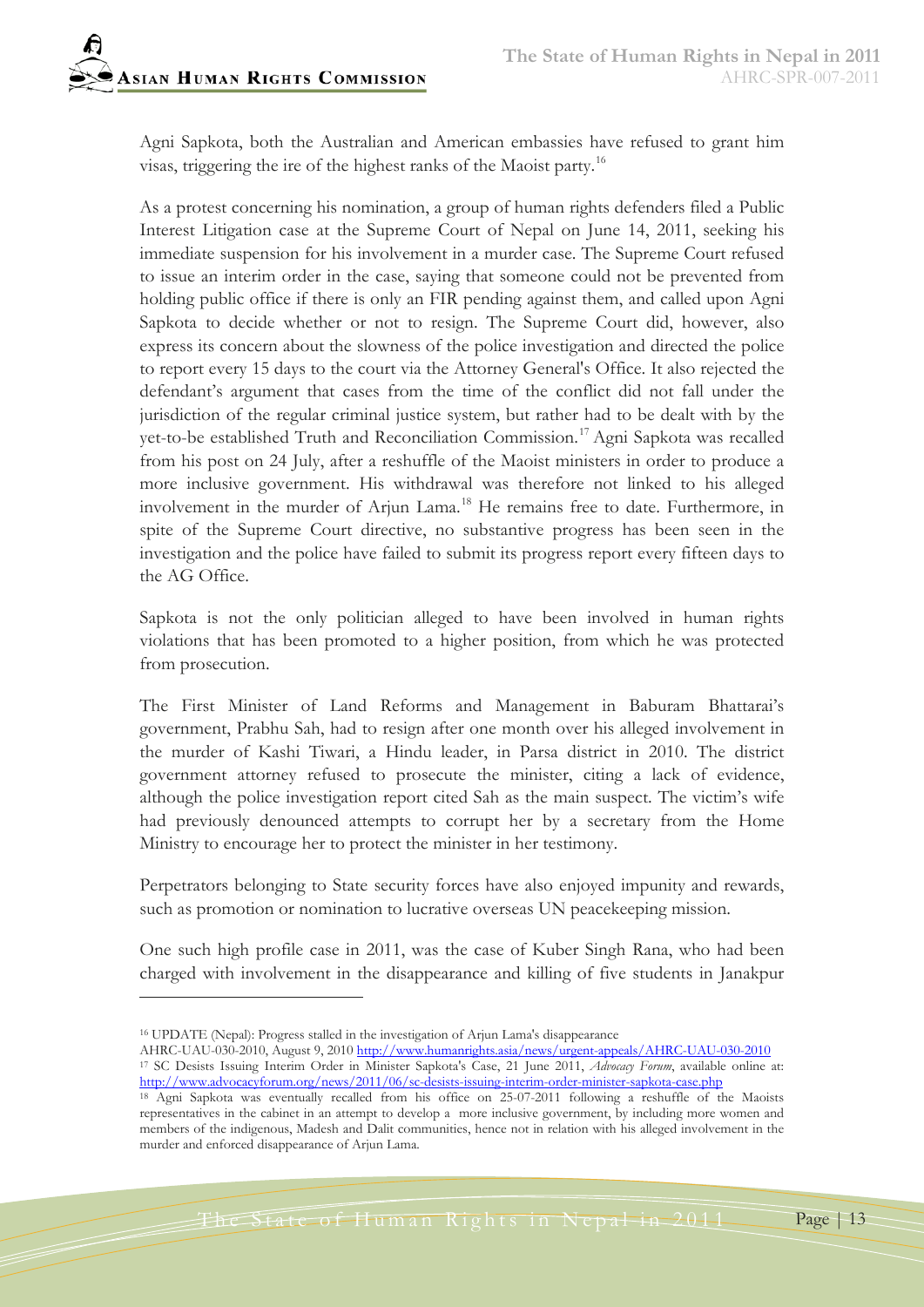on October 8, 2003. In that case, eleven students who had gone picnicking were arrested by 25 to 30 army and police personnel. While six of them were released, five of them were never seen again. The victims' families filed an FIR on July 2006, the investigation has been slow. Eventually, in September 2010, the National Human Rights Commission began the exhumation process at the supposed killing and burial site of the victims. On June 23, 2011, it was learnt that Kuber Singh Rana, one of the main accused in this case, was being promoted to the post of Additional Inspector General of Police, the second highest rank in the police hierarchy. In an interim order on July 5, 2011, in response to a writ petition seeking the removal of his nomination, the Apex Court temporarily barred him from discharging his duties as he may be in a position to tamper with evidence and hamper the ongoing investigation. On July 12, the Supreme Court reversed the order, allowing his nomination to stand, but ordered the investigation in the case to continue.<sup>[19](#page-13-0)</sup> It ordered the formation of a panel under the direction of a Deputy Superintendent of Police to see if the case has not been properly investigated and to submit a report every month to the NHRC and the Supreme Court. Since this order, the investigation has not made any progress and the probe panel has not submitted its monthly reports.

In another case, Nepal Police announced on 19 October that a police officer, Kunwar, had been repatriated by the UN peacekeeping mission in Liberia. Deputy Superintendent of Police Basanta Kunwar is accused of torturing Arjun Gurung, an accused of theft, in 2009 in Balaju Police Office. The victim filed a case under the Torture Compensation Act, citing police officer Kunwar among the perpetrators. Since then, the victim's case has still not been decided, with the court postponing its verdict 17 times.<sup>[20](#page-13-1)</sup> Although DSP Kunwar was accused in a case of torture, he was sent to serve in the UN Peacekeeping mission in Liberia on 22 August 2011. Nominations to serve in such missions are very lucrative and sought after by the policemen. After being informed of the accusations pending against Kunwar, the UN repatriated him.

## **B- Planned mass withdrawal of all the criminal cases filed against the government supporters would prevent investigations and prosecutions of human rights abuses**

**"**Tackle impunity by investigating and prosecuting human rights violations and abuses committed by State and non-State actors during and since the conflict, implementing court orders including on the Nepal Army, and ending political interference." Nepal accepted this recommendation made by the United Kingdom during the country's UPR review.

As early as May 20, less than 3 weeks after his appointment, Home Minister Krishna Bahadur Mahara announced that his office was seeking to withdraw criminal cases from the time of the conflict. As many as 300 cases filed at the district level were at risk of

<span id="page-13-1"></span><span id="page-13-0"></span><sup>19</sup> SC ORDERS TO CONTINUE INVESTIGATION ON AIG RANA'S CASE, 12 July 2011, *Advocacy Forum,* <http://www.advocacyforum.org/news/2011/07/sc-orders-to-continue-investigation-on-aig-rana-case.php> <sup>20</sup> See the details of the case on Advocacy Forum's website "Arjun Gurung" [http://www.advocacyforum.org/torture](http://www.advocacyforum.org/torture-compensation/2011/10/arjun-gurung.php)[compensation/2011/10/arjun-gurung.php](http://www.advocacyforum.org/torture-compensation/2011/10/arjun-gurung.php)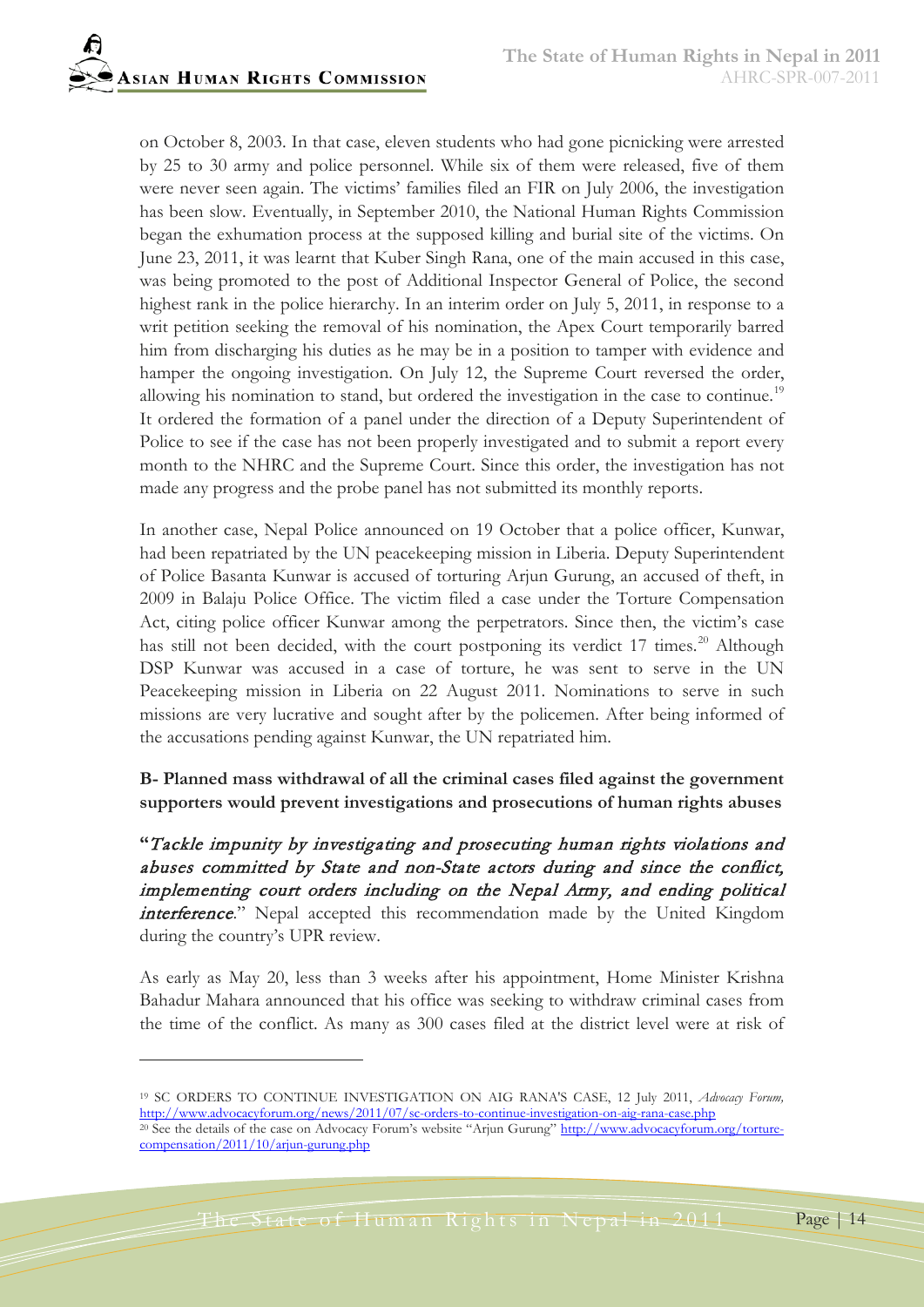being withdrawn, including cases of serious human rights violations such as the disappearance and murder of Arjun Bahadur Lama or the disappearance and torture to death of Maina Sunuwar. The Home Minister argued that the cases concerned were "politically motivated" in the first place and that "the cases related to conflict time are against the spirit of the Comprehensive Peace Agreement (C.P.A.) and they should be withdrawn."

In August, the UCPN Maoist political party made public its proposal for the process of establishing peace, the constitution and integration of the two armies, which includes the commitment by the UCPN to withdraw cases.<sup>[21](#page-14-0)</sup> After Prime Minister Khanal resigned in August 2011, the Maoist party came to an agreement with the Unified Democratic Madeshi Front, in which both agreed to support the Maoist candidate for the Prime Minister's post. The agreement also contained commitments to withdraw criminal cases pending against individuals affiliated with the Maoist party, the Madhesi, Janajati, Tharuhat, Dalit, and Pichadabarga movements, and declared a general amnesty for crimes from the conflict time. This triggered criticism from the national and international human rights community, in response to which the Prime Minister gave insurances that his office would only seek to withdraw political cases without touching criminal or human rights cases.

Their argument for the withdrawal is based on the frequently invoked 5.2.7 clause of the C.P.A, which reads: "Both parties guarantee to withdraw accusations, claims, complaints and under-consideration cases levelled against various individuals due to political reasons." <sup>[22](#page-14-1)</sup> Nevertheless, the flaw of the argument is that the C.P.A only provided for "politically motivated" cases to be withdrawn, while most of the cases at risk of being withdrawn are criminal cases and therefore not subjected to this provision. According to a report issued by the OHCHR, "*The CPA does not define what motivations would constitute "political reasons" per se, though this category of cases would presumably include those relating to political offences, such as subversion and treason, and any cases brought forward on solely political motives. Such a definition would not include prosecutions of individuals for serious crimes including, inter alia, murder, rape or torture."*

The inclusion of Arjun Bahadur Lama's case in the list of cases to be withdrawn is in itself proof of the fact that the argument that only "politically motivated" cases are being considered for withdrawal by the government is not true. As mentioned previously, the victim's widow faced great difficulties to even have her complaint registered at the police station and was turned down both by the District Police Office and District Administration Office. Even after the Supreme Court order to have this case properly registered, it took five months for the police to register the case and they have not since undertaken any proper investigation.

 $\overline{a}$ 

[http://www.myrepublica.com/portal/index.php?action=news\\_details&news\\_id=35190](http://www.myrepublica.com/portal/index.php?action=news_details&news_id=35190)

<span id="page-14-0"></span><sup>21</sup> Maoists unveil peace plan, 25 August 2011, My Republica

<span id="page-14-1"></span><sup>&</sup>lt;sup>22</sup> Unofficial translation of the Comprehensive Peace Agreement held between the Government of Nepal and the Communist Party of Nepal (Maoist), 2006, available online at [: http://reliefweb.int/node/219161](http://reliefweb.int/node/219161)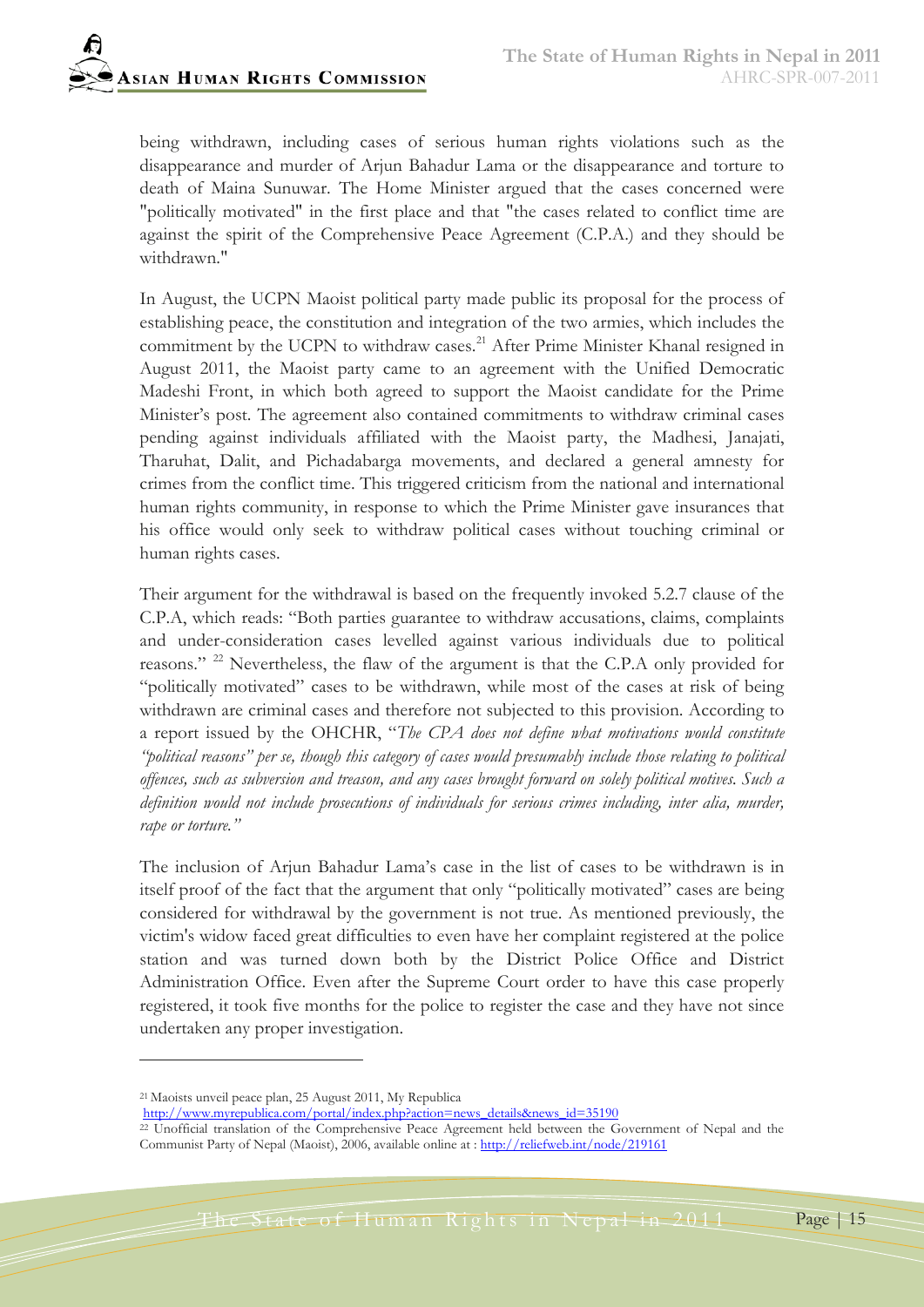Moreover, the Comprehensive Peace Agreement placed accountability and the rights of the victims at the heart of the peace process, as seen in clause 7.1.3 in which both parties specifically agreed to "express their commitment and state that necessary investigation will be undertaken against any individual involved in violating the rights mentioned in the agreement and action will be taken against ones that are found guilty. Both parties also ascertain that they will not protect impunity and along with it, the rights of the people affected by the conflict and torture and the families of the people who have been disappeared will be safeguarded." (Article 7.1.3).

Since the end of the conflict, however, case withdrawal has been a convenient tool used by the government to hamper accountability. In October 2008, 349 criminal cases were withdrawn by the then-Maoist-led government, also under the pretext that they had been filed for political reasons. The majority of these cases dealt with murder or attempted murder, while others were related to rape or mutilation.<sup>[23](#page-15-0)</sup> This mass withdrawal had a disastrous effect: by so blatantly contravening their stated commitment to human rights and justice, the government eroded public confidence; by hampering the due course of justice, it seriously undermined the rule of law and opened the way for more withdrawals of cases and denials of justice to victims. This first mass withdrawal of cases was subsequently followed by similar moves by successive governments, even including nonconflict related cases, following pressure from the army, armed groups and political parties - including Terai-based parties and ethnic groups and influential individuals. Even the police have been involved in asking for the withdrawal of cases involving its personnel.

District courts have the authority to authorize or refuse the withdrawal of cases under their jurisdiction, as was recalled by the Supreme Court in a 2008 ruling. Nevertheless, in practice, the courts have made little use of this authority and there has been little judicial control over the different waves of case withdrawal.

#### **C- Seeking presidential pardon for murder convict**

 $\overline{a}$ 

Confronted with mounting opposition to its attempts to withdraw the criminal cases, alternative ways were sought to grant amnesty to government supporters. In a particular case, the government recommended a lawmaker, Balkrishna Dhungel, convicted of murder for presidential pardon. He had been sentenced by the Okhlandunga District Court to life imprisonment and confiscation of property, after having been convicted concerning the 1998 murder of Ujjan Kumar Shrestha. The sentence was upheld by the Supreme Court of Nepal in 2010. In June 2011, the Supreme Court further found that there was no legally-based obstacle to implement its earlier verdict.<sup>[24](#page-15-1)</sup> Nevertheless, the

<span id="page-15-0"></span><sup>23</sup> Remedies and rights revoked: case withdrawals for serious crimes in Nepal, OHCHR-Nepal, June 2011, available online at:

[http://nepal.ohchr.org/en/resources/publications/2011/2011\\_06\\_23\\_Case\\_Withdrawals\\_for\\_Serious\\_Crimes\\_in\\_Ne](http://nepal.ohchr.org/en/resources/publications/2011/2011_06_23_Case_Withdrawals_for_Serious_Crimes_in_Nepal_E.pdf) [pal\\_E.pdf](http://nepal.ohchr.org/en/resources/publications/2011/2011_06_23_Case_Withdrawals_for_Serious_Crimes_in_Nepal_E.pdf)

<span id="page-15-1"></span>**<sup>24</sup>** NO LEGAL OBSTACLE TO PUT MAOIST CA MEMBER BEHIND THE BAR: SC , Advocacy Forum, 26 June 2011<http://www.advocacyforum.org/news/2011/07/no-legal-obstacle-to-put-maoist-ca-member-behind-the-bar.php>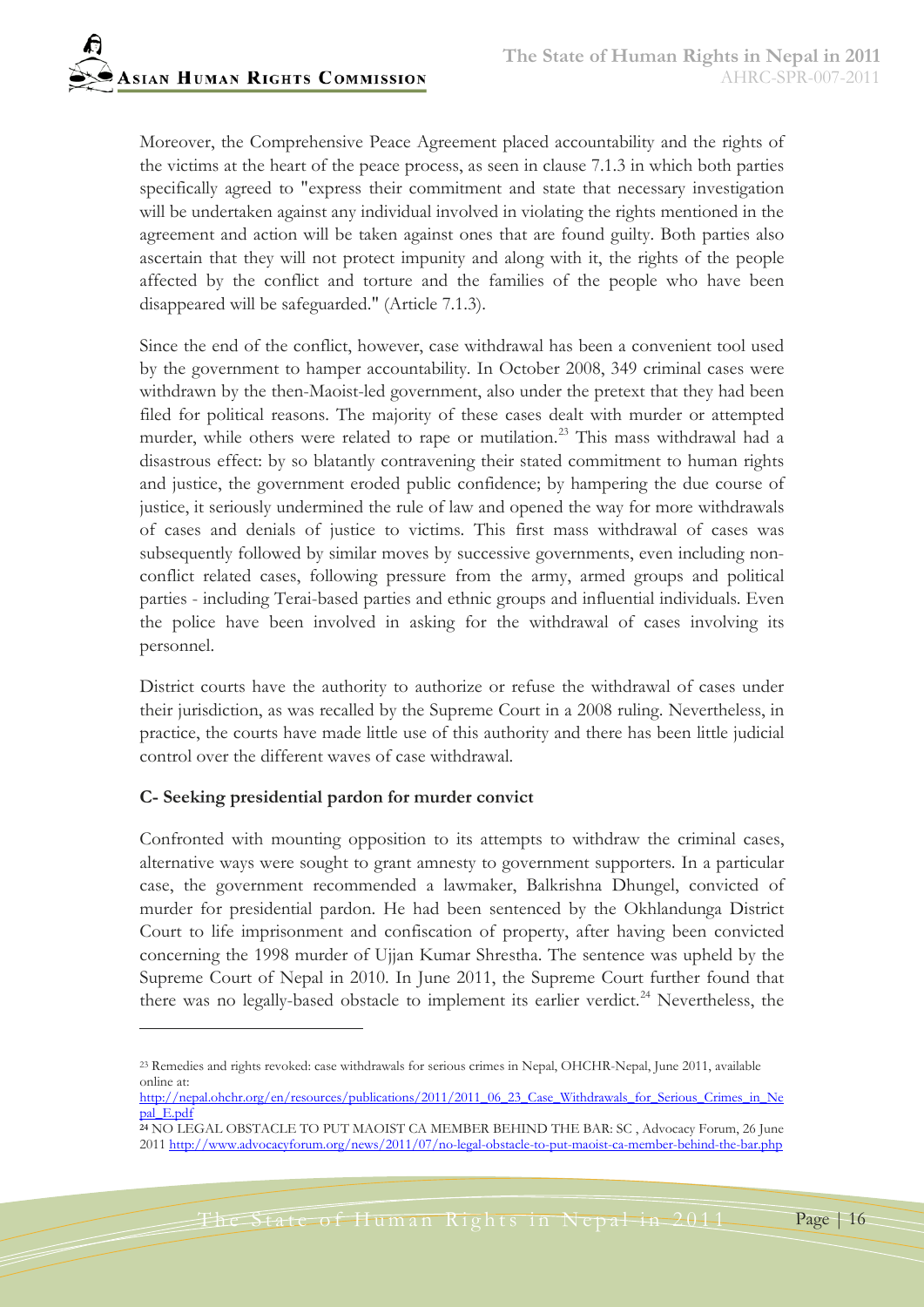perpetrator has been allowed to remain active in the country's Constituent Assembly since then. His case was among those that the Maoist government headed by Baburam Bhattarai, which came to power in August 2011, was trying to withdraw. In November 2011, a Cabinet meeting decided to send a recommendation letter to President Dr. Ram Baran Yadav to ask for amnesty for Dhungel, stating that it had found the case to be "political,"<sup>[25](#page-16-0)</sup> leading to criticism from civil society. The victim's sister filed a writ petition in the Supreme Court to protest that move, and on 13 November the Supreme Court issued a landmark stay order barring the government from implementing its decision to recommend pardon for Dhungel.

Most of the victims from the conflict have not even seen the perpetrators appear before a court, let alone be convicted. The amnesty of Balkrishna Dhungel would send a clear signal them that even a success in the highest court -- a prospect still distant for most cases -- does not guarantee that justice will be done, that they do not have any avenue to claim their rights. In addition, as the decision to seek pardon for Dhungel was taken following mounting opposition to the government attempts to withdraw past cases, including this one, the human rights community was concerned that if successful, this case would be setting a precedent for dozens more human rights cases to be pardoned through the same channel.

**D- Will long-awaited transitional justice mechanisms be able to complete their tasks?** 

**"**Take necessary steps to set up the Truth and Reconciliation Commission (TRC) and the Commission on the Inquiry on Disappearances since the failure to act on human rights abuses undermines the respect for the rule of law**".** The government of Nepal accepted this recommendation made by the Czech Republic during the country's UPR.

The Comprehensive Peace Agreement (CPA), which brought Nepal's decade-long civil war to an end, provided for the establishment of "a high level Truth and Reconciliation Commission on mutual understanding to conduct investigation about those who were involved in gross violation of human rights at the time of the conflict and those who committed crime against humanity and to create the situation of reconciliation in the society.".<sup>[26](#page-16-1)</sup>

This provision was upheld in the 2007 Interim Constitution, which also envisioned an "Investigation Commission constituted to investigate the cases of disappearances made

- <http://www.ekantipur.com/2011/10/02/top-story/govt-set-to-pardon-maoist-lawmaker-dhungel/341729.html> VICTIM'S FAMILY DEMANDS NO AMNESTY TO ASSEMBLY MEMBER DHUNGEL, Advocacy Forum, 3 October 2011 [http://www.advocacyforum.org/news/2011/10/victim-family-demands-no-amnesty-to-assembly](http://www.advocacyforum.org/news/2011/10/victim-family-demands-no-amnesty-to-assembly-member-dhungel.php%20Advocacy)[member-dhungel.php](http://www.advocacyforum.org/news/2011/10/victim-family-demands-no-amnesty-to-assembly-member-dhungel.php%20Advocacy)
- <span id="page-16-1"></span><sup>26</sup> Comprehensive Peace Agreement 2006

 $\overline{a}$ 

<span id="page-16-0"></span><sup>25</sup> Govt set to pardon Maoist lawmaker Dhungel, Ekantipur Report, 2 October 2011

<http://www.satp.org/satporgtp/countries/nepal/document/papers/peaceagreement.htm>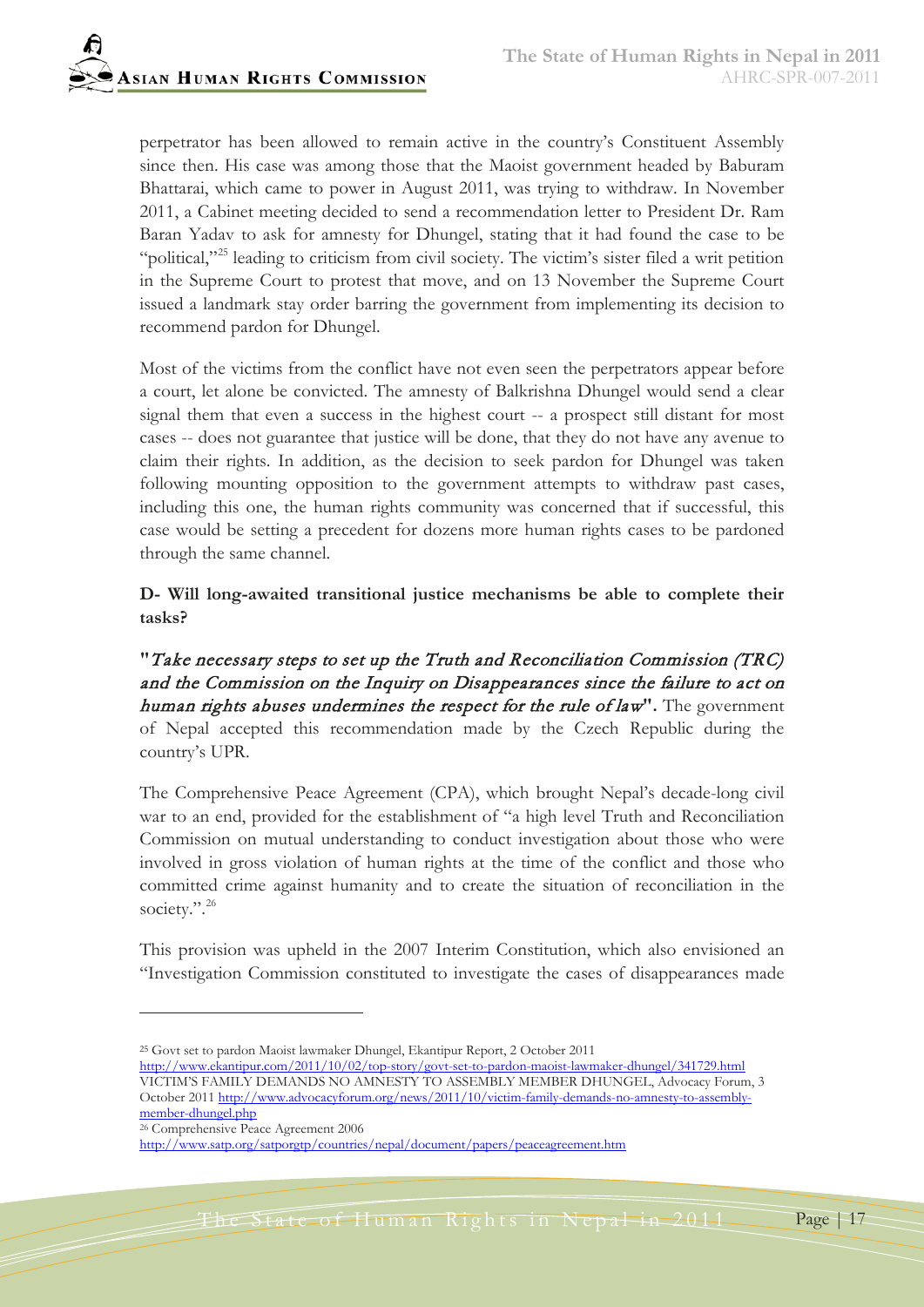during the course of the conflict."<sup>[27](#page-17-0)</sup> The State was vested with the duty to fulfil those commitments.

Since our 2008 annual report, the AHRC has annually expressed its concern with regard to the delays in the adoption of this much-needed transitional justice legislation, which has left conflict victims in a legislative and judicial limbo. At the time of writing of this report, both Bills remained pending before Parliament, some five years after the former parties to the conflict had agreed to enact such legislation. Upon his arrival to power, Baburam Bhattarai committed to enact them within a month, but two months after that pledge, the bills are still pending.

In April, the Supreme Court issued a show cause notice to the government seeking explanations as to why they had not yet formed the TRC.

The Truth and Reconciliation Commission Bill was subsequently presented before the Parliament to start clause by clause discussions and endorsement. Political parties proposed several amendments targeting the core principles of the Bills. The process has exposed the divergence of opinion among the political parties concerning the purpose and rationale of the TRC, with some putting justice and accountability at the centre of the TRC while others argue that the TRC should put emphasis on "reconciliation".

Arguments centred on the Preamble of the Bill, as a Maoist lawmaker proposed an amendment to scrap the sentence stating that "bringing those involved in the crime against humanity to book to ensure there is no impunity." The Maoists argued that the emphasis on accountability was made to the detriment of the reconciliation process. This is a central theme in their position, which consists of presenting justice and reconciliation as a zero-sum game, in which all progress in favour of one means regression in the other, instead of viewing them as mutually beneficial. At the time of writing of this report, the lawmakers have apparently agreed to split the difference and to rewrite the preamble to include reference to both reconciliation and prosecution.

In April, the Bill included much-needed provisions prohibiting amnesties for grave human rights violations and making provisions for the prosecution of the perpetrators. These articles were also the target of efforts to scrap them, for the same peace vs. justice argument. At the time of writing, the parties had temporarily agreed to a "mixed model" in which amnesty has been prohibited for the following human rights violations: murder committed after taking a person under control or killing of an unarmed person, rape and enforced disappearances. Nevertheless, they are yet to agree on whether torture and abduction should also be included under the list of human rights violations that cannot be pardoned. The prohibition of torture is non-derogable and absolute: no exceptional circumstances can be evoked to justify, condone or pardon the use of torture. Granting amnesty to the perpetrators of torture would be a serious breach of Nepal's international

 $\overline{a}$ 

<span id="page-17-0"></span><sup>&</sup>lt;sup>27</sup> Interim Constitution of Nepal- 2063 [http://www.worldstatesmen.org/Nepal\\_Interim\\_Constitution2007.pdf](http://www.worldstatesmen.org/Nepal_Interim_Constitution2007.pdf)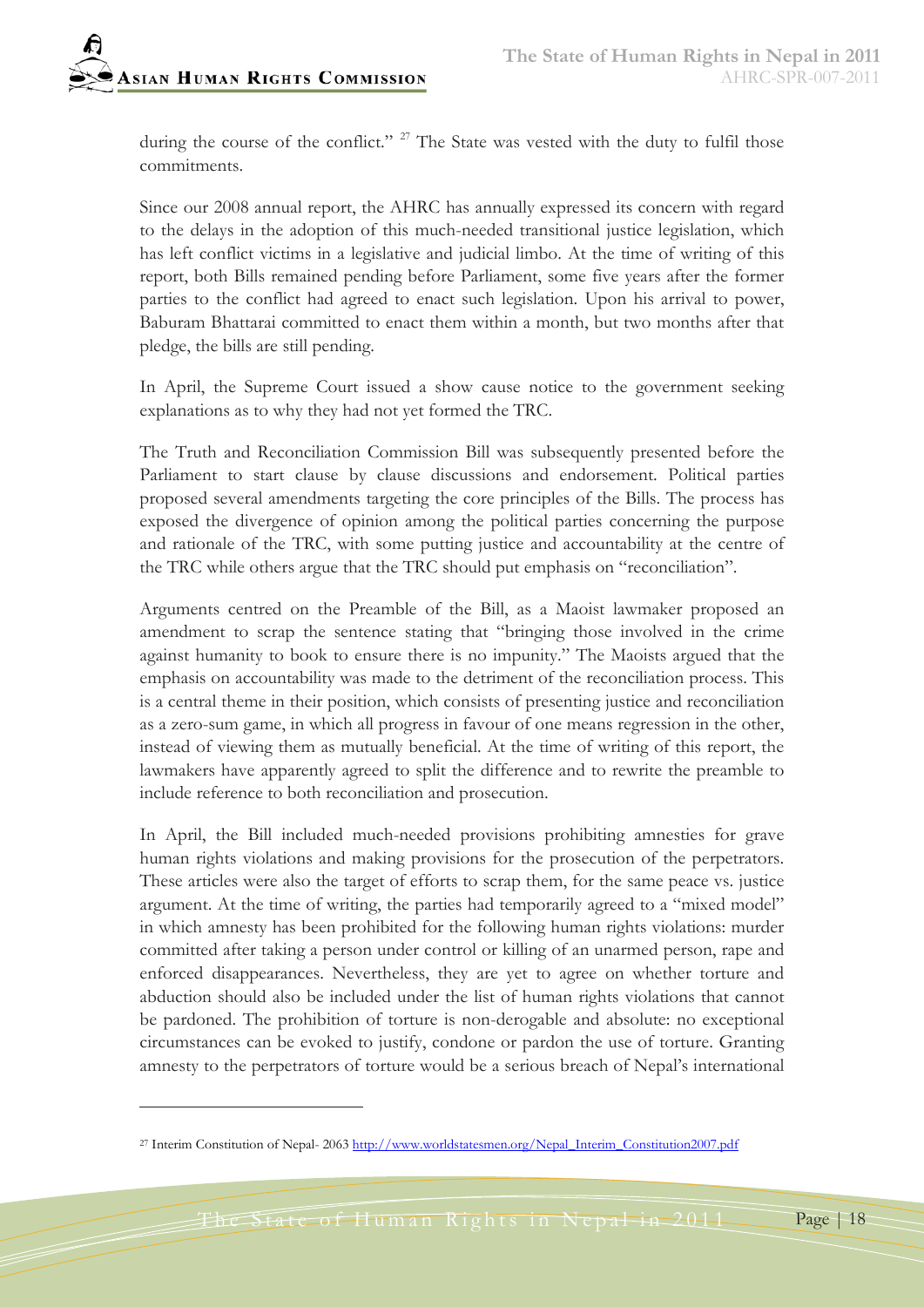

obligations under the Convention against Torture and would trample on the rights of victims to legal redress enshrined in the International Covenant on Civil and Political Rights (ICCPR). The final version of the Bill remains uncertain.

Another bone of contention is the criteria for qualification required to become a member of the Truth and Reconciliation Commission. As of April, the Bill contained provisions prohibiting anyone who had taken part in the armed conflict from becoming commissioners. This provision was denounced by the Maoists as aiming at keeping them out of the commission. At the time of writing, concerns also remained regarding the lack of guarantees ensuring that the appointment process will be transparent and free from political manipulation.

Furthermore, the bill has also stumbled due to the fact that the land seized by the Maoists during the conflict would be under the TRC's jurisdiction, which hardliners in the party oppose.

One of the major concerns resulting from the delays in adopting the transitional justice legislation lies with the fact that promises about future transitional justice commissions have served as excuses to postpone concrete action to combat impunity. Victims of human rights violations that occurred at the time of the conflict have repeatedly been told by the police that they could not register and investigate their cases as it fell under the jurisdiction of the "yet-to-be-formed" Truth and Reconciliation Commission. The argument according to which human rights violations cases fall outside the scope of the authority of regular criminal justice system has been a permanent feature in the rhetoric of those with personal, institutional or political connections with persons accused of such crimes. This excuse has been bolstered by the government's repeated stance that cases cannot be investigated by other entities, including the regular justice system and the National Human Rights Commission (NHRC), until the TRC has been created.

The Supreme Court has repeatedly ruled in a number of decisions<sup>[28](#page-18-0)</sup> that this position has no legal basis and that commitments to establish transitional justice mechanisms could not replace or undermine the State's obligations to investigate and prosecute human rights violations through the criminal justice system. The latest such ruling

<span id="page-18-0"></span><sup>&</sup>lt;sup>28</sup> Advocacy Forum lists eight of such decision in its June 2011 report "Evading accountability by hook or by crook" : Government of Nepal v. Debendra Mandal, Supreme Court decision, Criminal Appeal No. 0197 of 2063, 3 September 2007; Madhav Kumar Basnet, Advocate v Honorable Prime Minister, Puspa Kamal Dahal and Others, Writ No 03557/ 2065, Supreme Court, 1 January 2009.l; Government of Nepal vs Gagan Raya Yadav et al, Supreme Court, 13 February 2008; Karna Bdr. Rasaili Vs. DAO, Kavre, 14 December 2009; Kedar Prasad Chaulagain Vs. DAO, Kavre, 14 December 2009; Devi Sunuwar Vs. DAO, Kavre, 20 September 2007; Purnimaya Lama Vs. DAO Kavre et al, Supreme Court, 10 March 2008 and Jai Kishor Lav Vs Dhanusha DAO et al, 3 February 2009. The full report is available online at: [http://www.advocacyforum.org/downloads/pdf/publications/evading-accountability-by-hook-or](http://www.advocacyforum.org/downloads/pdf/publications/evading-accountability-by-hook-or-by-crook.pdf)[by-crook.pdf](http://www.advocacyforum.org/downloads/pdf/publications/evading-accountability-by-hook-or-by-crook.pdf)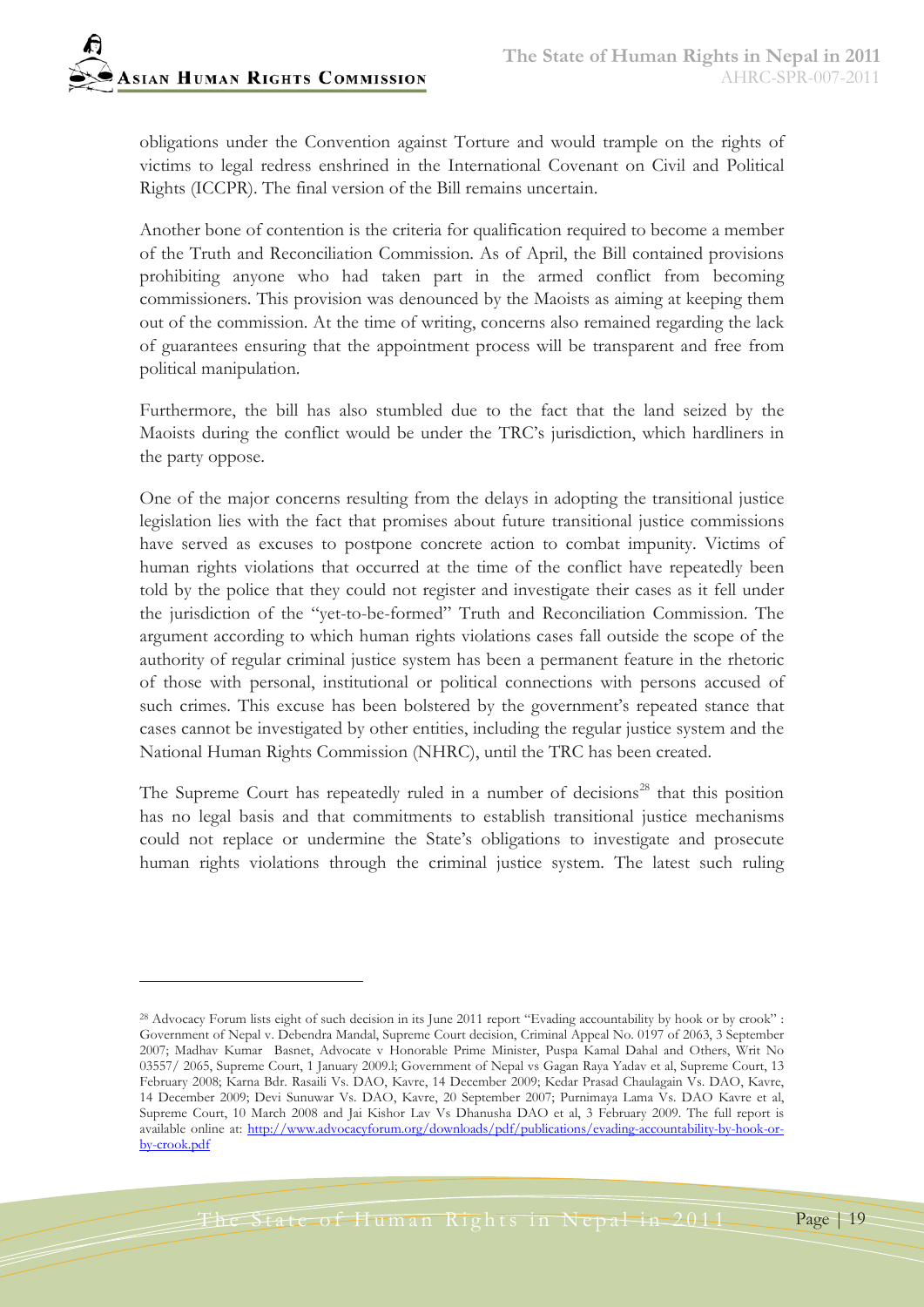resulted from the Public Interest Litigation (PIL) filed against the appointment of Agni Sapkota as Minister of Information and Communication<sup>[29](#page-19-0)</sup>.

A legal opinion paper released by the OHCHR on the Relationship between Transitional Justice mechanisms and the Criminal Justice system has clarified the terms of this debate. [30](#page-19-1) Based on analysis of the international and national obligations of Nepal, the report concluded that "Bearing in mind that the rights of victims to an effective remedy applies at all times, bypassing this duty to investigate and prosecute for the mere reason that the Government has taken initiatives to set up transitional justice mechanisms constitutes a separate violation of the ICCPR's "effective remedy" provisions."

In light of Nepal's national legislation, the report in particular recalled that:

- Nothing in the clause 5.2.5 of the CPA establishing the TRC grants the commission exclusive purview to deal with conflict-related human rights violations or places them outside the purview of regular justice mechanisms.
- Article 33(S) of the Interim Constitution which specifies the State's responsibility to establish the TRC appears to limit the power of the TRC to "investigate the Truth" and "create an atmosphere of reconciliation" and does not provide for any diversion from the criminal justice system to the TRC.
- The draft legislation establishing the transitional justice commissions stipulates neither that they have prosecutorial powers nor that do the commissions supersede the regular justice system.

In view of this, repeated delays in the adoption of the transitional justice bills, where it is said that investigation into past crimes can exclusively be performed by the transitional justice institutions, have resulted in a total absence of avenues for victims to claim their rights and reparation.

From the draft TRC Bill it is clear that the commission will not have prosecutorial powers, but will rely on the criminal justice system to undertake prosecutions. The successful realization of the TRC's mandate will therefore depend on the ability of the criminal justice system to undertake prosecutions against individuals who have committed human rights violations, independently of their belonging to a political party or to the security forces. The question is therefore whether the regular criminal justice system is able to function properly, effectively and independently, and is able to treat all Nepalese citizens equally. Healing the scars of the past should therefore go hand in hand

<span id="page-19-0"></span>**<sup>29</sup>** SC Desists Issuing Interim Order in Minister Sapkota's Case, 21 June 2011, *Advocacy Forum*, available online at: <http://www.advocacyforum.org/news/2011/06/sc-desists-issuing-interim-order-minister-sapkota-case.php>

<span id="page-19-1"></span><sup>&</sup>lt;sup>30</sup> The relationship between Transitional Justice mechanisms and the Criminal Justice system Can conflict-related human rights and humanitarian law violations and abuses be deferred or suspended on the basis of commitments to establish a Truth and Reconciliation Commission?, March 2011, Office of the High Commissioner for Human Rights in Nepal, available online at[: http://nepal.ohchr.org/en/resources/publications/2011\\_03\\_29\\_Legal\\_Opinion\\_E.pdf](http://nepal.ohchr.org/en/resources/publications/2011_03_29_Legal_Opinion_E.pdf)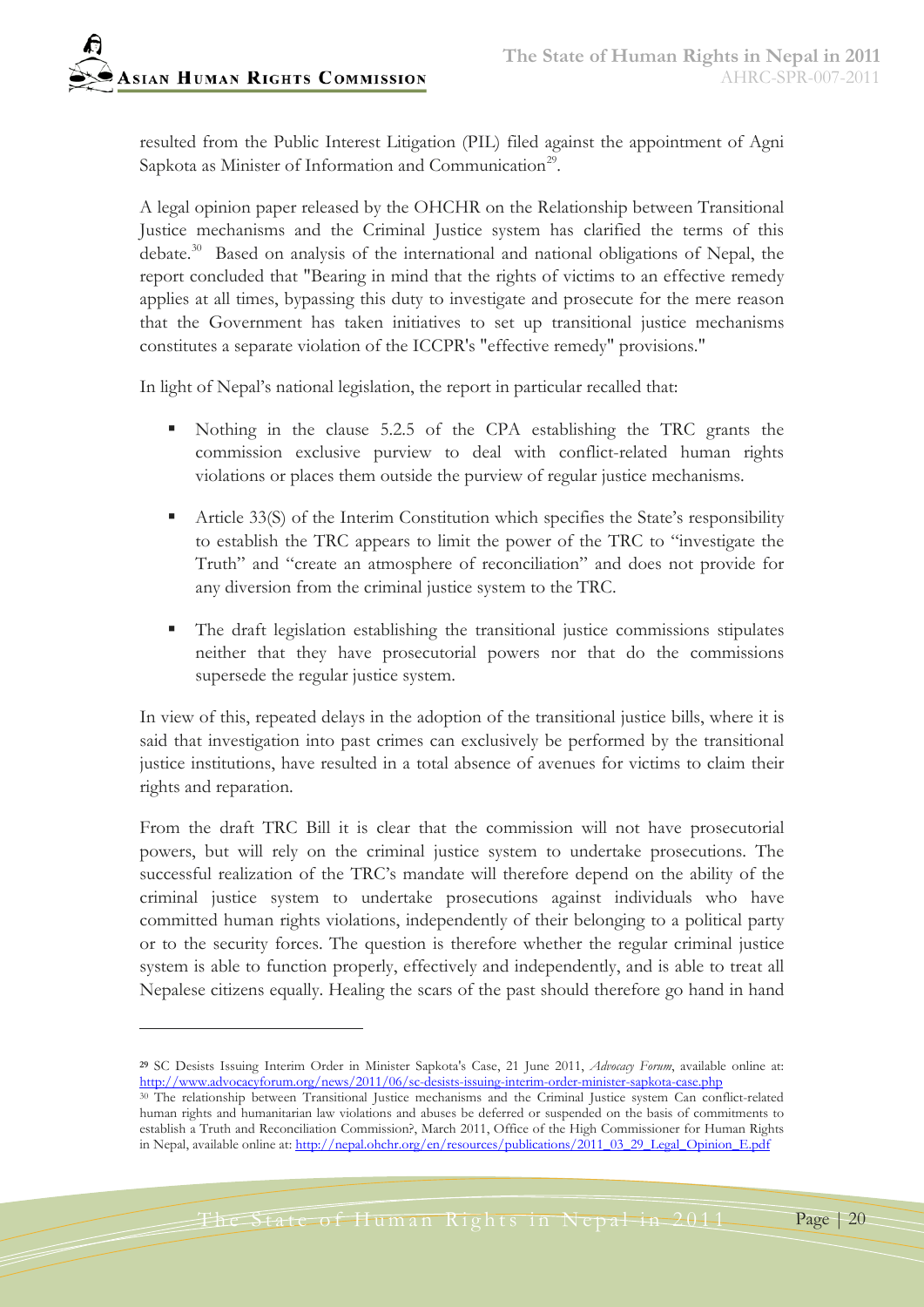

with the strengthening of the criminal justice system (see further concerning the problems besetting the criminal justice system in section F below).

#### **E- Attempts to weaken the National Human Rights Commission**

**"Take all necessary measures for the capacity building of the NHRC, the respect of its independence and autonomy as well as the implementation of its recommendations"** Nepal accepted this UPR recommendation made by France and stated that it considers that it is already either fully implemented or in the process of being implementation.

In addition to the criminal justice system, the constitution includes provisions establishing independent bodies with a separate sphere of competences that complement the responsibilities of the normal machinery of the administration of justice, and also have a major role to play in bringing impunity to an end. The National Human Rights Commission (NHRC) has been vested with the prime responsibility to promote and monitor human rights of the Nepalese people. On paper, its large investigative power and its independence are the biggest assets for its mandate. Nevertheless, the NHRC's margin of action in practice has been dramatically reduced by the government's unwillingness to let the NHRC scrutinize its human rights record. This is best shown by the alarmingly low rate of implementation of the NHRC recommendations.<sup>[31](#page-20-0)</sup>

The government has also tried to prevent the NHRC from playing the role it was vested with by the Interim Constitution: to bear the primary responsibility to promote and monitor the human rights of the Nepalese people and to be at the frontline of the fight against impunity.

Newspapers reported in July that the government had asked the NHRC in writing to halt investigations it had undertaken into allegations of gross human rights violations dating back to the time of the conflict, under the false pretext that the cases in question should be investigated by the Truth and Reconciliation Commission according to the CPA.<sup>[32](#page-20-1)</sup>

The Interim Constitution of Nepal mandates the NHRC to: "conduct inquiries into, investigations of, and recommendation for action against the perpetrator, on the matters of violation or abetment of human rights of a person or a group of persons, upon petition or complaint presented to the Commission by the victim himself or herself or any person on his/her behalf or upon information received from any source, or on its own initiative."<sup>[33](#page-20-2)</sup> The Constitution therefore does not restrict the NHRC's competence

 $\overline{a}$ 

<span id="page-20-0"></span><sup>31</sup> According to the NHRC own data, only 8.8% of its recommendations were fully implemented between 2000 and 2010

<span id="page-20-1"></span><sup>32</sup> Government promoting culture of impunity, Ananta Raj Luitel, *The Himalayan Times*, 5 July 2011, available online at: [http://www.thehimalayantimes.com/fullNews.php?headline=Govt+promoting+culture+of+impunity&NewsID=294](http://www.thehimalayantimes.com/fullNews.php?headline=Govt+promoting+culture+of+impunity&NewsID=294308) [308](http://www.thehimalayantimes.com/fullNews.php?headline=Govt+promoting+culture+of+impunity&NewsID=294308)

<span id="page-20-2"></span><sup>33</sup> Clause 132.2.a Interim Constitution of Nepal, 2007, available online at: [http://www.worldstatesmen.org/Nepal\\_Interim\\_Constitution2007.pdf](http://www.worldstatesmen.org/Nepal_Interim_Constitution2007.pdf)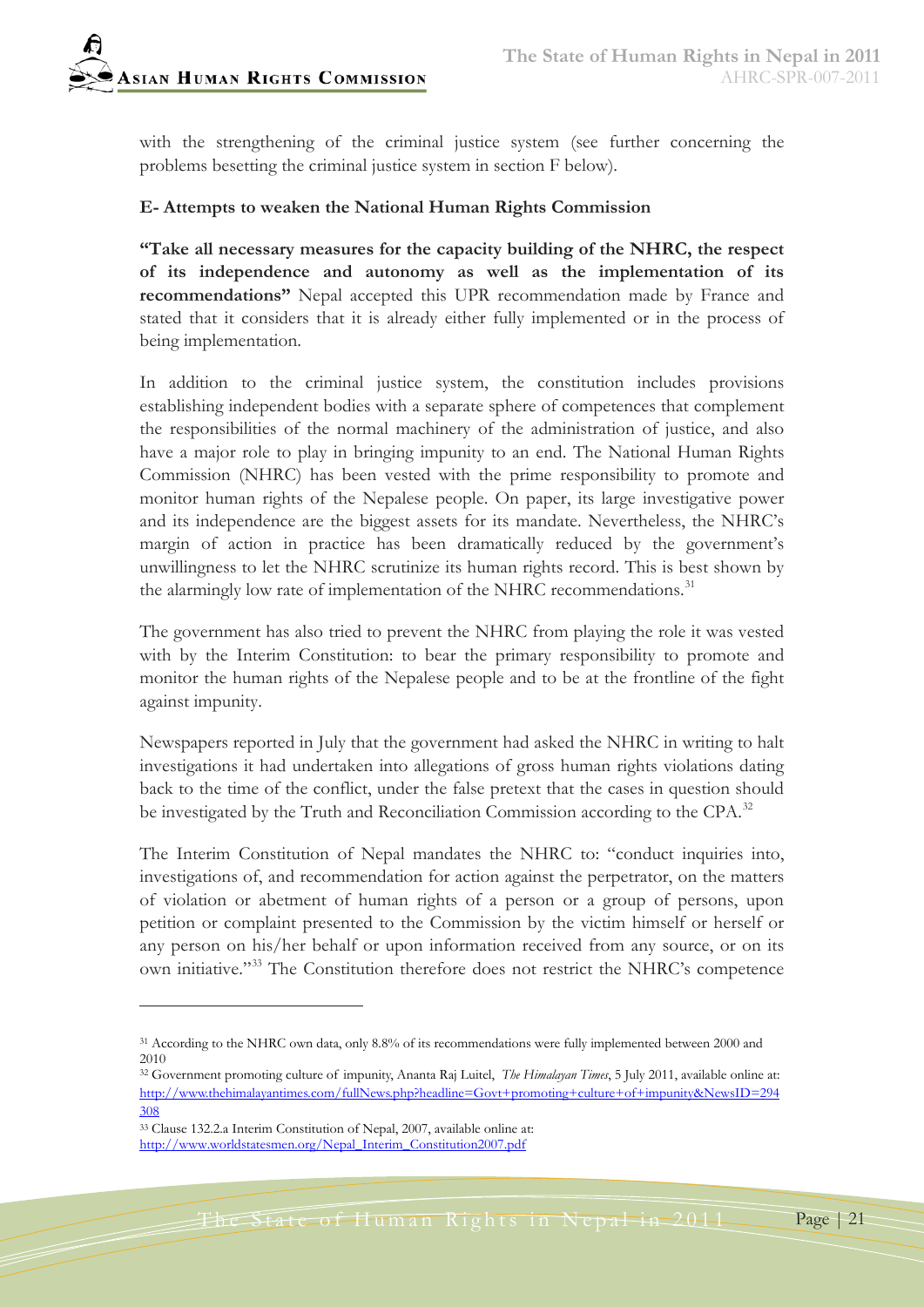concerning issues related to the conflict time, nor does it allow the government to halt the NHRC's investigations.

In light of the attempts to reduce the scope of the NHRC's action and powers, the yet to be adopted NHRC Bill should provide an opportunity to bolster the body, by defining and therefore protecting the scope of the NHRC's duties and by strengthening the Commission's independence and mandate. The Bill has been pending before the Parliament since 2009, and concerns remain that its content may not be in full compliance with the Paris Principles that set the standards for national human rights institutions. In particular, the Bill shows grave shortcomings in failing to guarantee the commission's independence and autonomy, as provisions contained in the 2007 draft of the Bill have been removed, and are therefore missing in the version currently before Parliament. Issues of concern include: the afore-mentioned removal of a reference to the commission's independence and autonomy; the lack of guarantees concerning the independence and transparency of the appointment process, which currently falls under the control of the executive; and guarantees that the NRHC will benefit from independent staff and financial autonomy. Furthermore, the introduction of a six-month time limitation to report a violation of human rights to the NHRC is of serious concern for anyone who is aware of the difficulties faced by victims of human rights violations in accessing justice in the current impunity set-up in Nepal. This limitation, coupled with the lack of a functioning witness and victim protection mechanism, would make the NHRC inaccessible to victims who remain vulnerable to threats and attacks by perpetrators of abuse, such as victims of torture who remain in the perpetrators' custody.

Also, in light of the low level of implementation of NHRC recommendations, it is of the utmost importance that the Bill clearly specifies the legally binding nature of these recommendations and stipulates a clear obligation for the government to implement them within an appropriate timeframe. The 1997 NHRC Act stated a three-month period of time within which the government should implement the recommendations. However, such a limitation is absent from the 2009 draft bill, which also does not include the obligation for public officials to cooperate with the NHRC's investigations.

An OHCHR and NHRC joint report about the NHRC Bill further expressed concerns that the Bill failed to specify the NHRC's jurisdiction over the Army concerning human rights violations allegations are made concerning members of the military.<sup>[34](#page-21-0)</sup>

The significant shortcomings have resulted in serious concern among the human rights community that the NHRC would not be able to retain its A-status accreditation with the International Coordinating Committee of the National Human Rights Institutions. This question was raised during Nepal's UPR review, to which the government delegation replied that "*The existing law is fully compliant with the Paris Principles. The delegation considers* 

<span id="page-21-0"></span><sup>34</sup> National Human Rights Commission-Nepal and OHCHR-Nepal Observations on the National Human Rights Commission Bill – 2009 - January 201[1 http://nepal.ohchr.org/en/resources/publications/ODS-2\\_E..pdf](http://nepal.ohchr.org/en/resources/publications/ODS-2_E..pdf)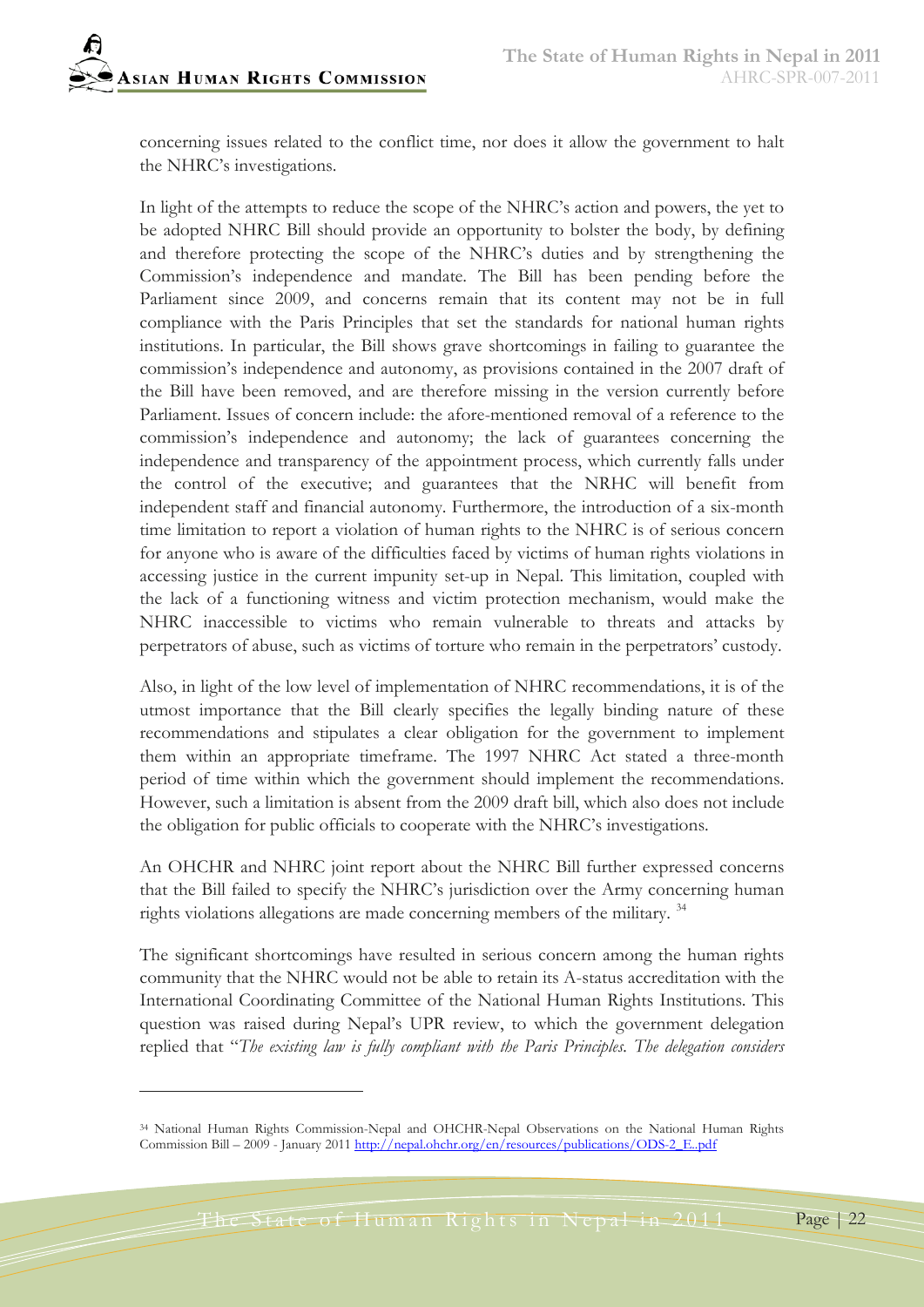*that it is premature to question the efficacy of the institution on the basis of a draft law that is still under consideration*."[35](#page-22-0)

In addition, the draft Bill would reduce the NHRC's monitoring mandate by limiting it from all places of detention to "prisons" only. However, torture mostly takes place in police detention to force victims to confess a crime or to pay a bribe. This limitation would be a serious blow to efforts to combat torture and to the human rights NGOs that have been advocating for a nation-wide monitoring mechanism for years (see further information concerning this on the section of this report concerning torture).

During the UPR review process, the government accepted recommendations to "ensure that the NHRC functions in line with the Paris Principles", to "take all necessary measures for the capacity building of the NHRC, the respect of its independence and autonomy as well as the implementation of its recommendations" and to "provide the NHRC with adequate funding and autonomy to ensure that the Commission can properly fulfil its mandate," and even claimed that these measures were already implemented or in the process of being implemented. However, recent developments do not indicate that the NHRC is being strengthened, but rather that its ability to play the role of an effective watchdog is being undermined. The current state of implementation of the NHRC's recommendations is deeply unsatisfactory and verging on being alarming.

The AHRC is of the opinion that a strong and independent NHRC is required, and could be a major actor in the eradication of the deeply entrenched system of impunity, and in the shaping of strong safeguards for the protection and promotion of human rights in Nepal. The Universal Periodic Review of Nepal in January underlined the consensus within the international community that the NHRC must be strengthened in order to be part of a vibrant human rights discourse in Nepal. The government's recent moves to delay attempts to probe human rights violations from the conflict underscore the pressing need for a strong watchdog that is able to independently scrutinize the government's compliance with its international obligations.<sup>[36](#page-22-1)</sup>

#### **F- A paralyzed criminal justice system that is impotent in the protection of human rights**

Nepal's criminal justice system has been fundamentally damaged by the country's recent conflict and years of autocratic rule. It has not yet been able to act with the autonomy, capacity of action or physical infrastructure that is required in order to ensure the rule of law and supremacy of human rights. During the post-conflict transition phase, efforts must concentrate on strengthening the criminal justice system to ensure its authority and capacity to effectively prosecute human rights violations. These efforts have been limited

<span id="page-22-0"></span><sup>&</sup>lt;sup>35</sup> Report of the Working Group on the Universal Periodic, Review on Nepal, 8 March 2011, A/HRC/17/5 <http://daccess-dds-ny.un.org/doc/UNDOC/GEN/G11/116/42/PDF/G1111642.pdf?OpenElement>

<span id="page-22-1"></span>**<sup>36</sup>** NEPAL: Nepal must respect its commitment to a strong and independent National Human Rights Commission, July 7, 201[1,](http://www.addthis.com/bookmark.php?v=250&username=xa-4bbda0ee330b05bd) AHRC-STM-093-2011, <http://www.humanrights.asia/news/ahrc-news/AHRC-STM-093-2011>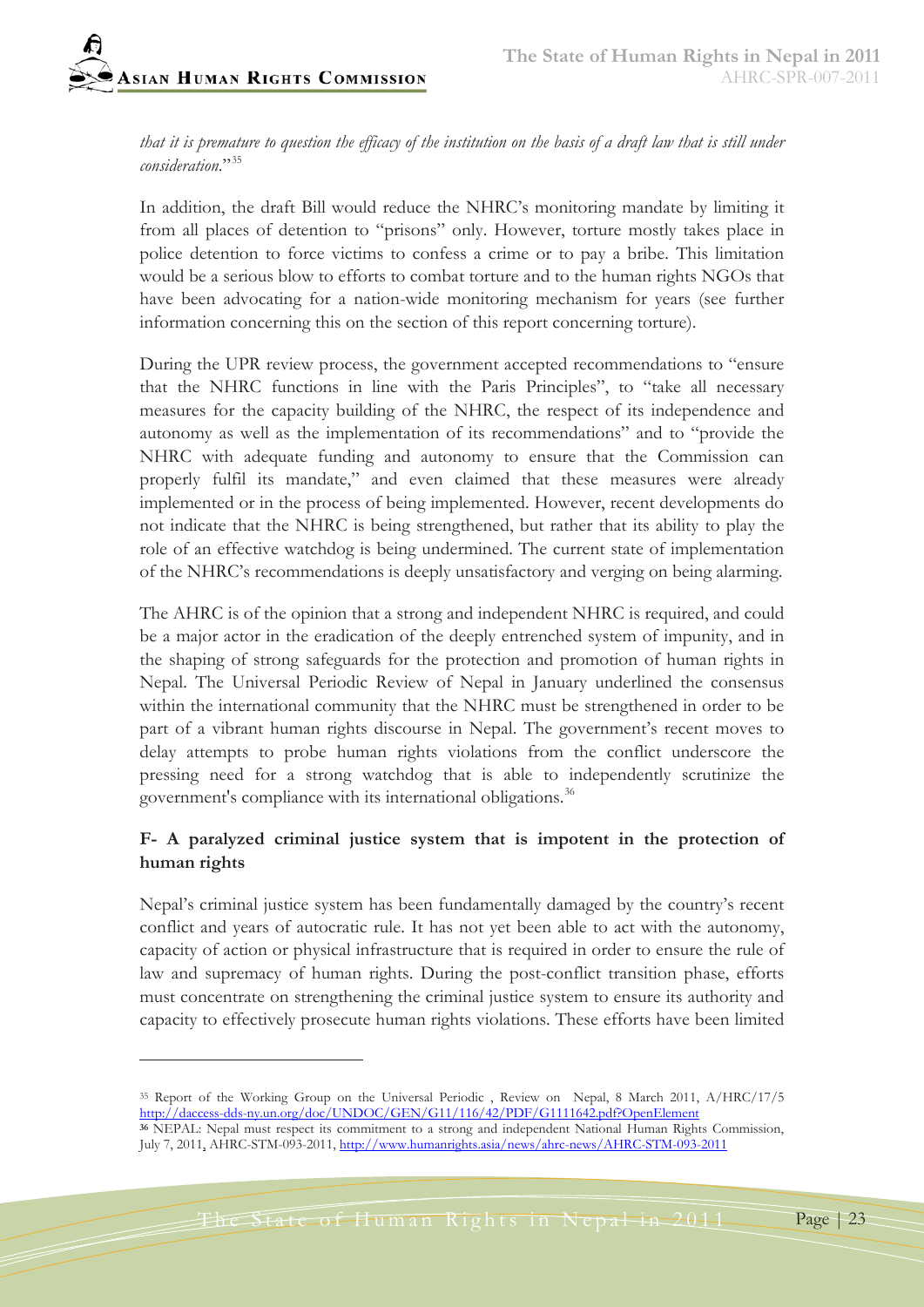and insufficient to date, and the justice system currently remains unable to address human rights abuses adequately. It suffers from deep shortcomings at different levels:

## *1- Progressive but toothless courts*

During the UPR, the government attempted to hide the grave problems concerning its human rights record behind the screen of its independent judiciary. "The delegation noted that its independent judiciary stands as a core element of the institutional arrangement on human rights. The Supreme Court and entire branches of the judiciary have stood exemplary in promoting and protecting human rights through various judgments."

It is true that the judiciary of Nepal, in particular its Supreme Court, has repeatedly taken positions in favour of accountability, justice and progress on the front of human rights. It ordered the enactment of key legislation such as the criminalization of enforced disappearances, torture or untouchability. Importantly, on September 22, 2011, the Supreme Court of Nepal, in response to a Public Litigation Interest case filed by Advocacy Forum Nepal, challenging the semi-judicial powers granted to Chief District Officers (CDO), the highest government-appointed administrative officers at the District level. This judgement could lead to a leap forward in terms of administration and independence of justice in Nepal. In its judgment, the Supreme Court found that allowing semi-judicial authorities to look into criminal cases and hand down sentences of up to 20 years can lead to situations in which the law is being abused. The court issued a directive to the government to conduct a study to recommend necessary changes in the powers allocated to administrative officers within 6 months. Granting judicial powers to government officials, such a district heads of police, poses a serious challenge to the very notion of independence of the judicial system. Human rights NGOS have deplored that cases which could carry sentences of up to 20 years imprisonment were being heard in the offices of a civil servant, in conditions which clearly failed to meet the minimum standards of fair trial.

In addition, in a number of individual human rights violations cases, the Supreme Court ordered the immediate investigation of the cases and the prosecution of the offenders. It also repeatedly found that commitments to transitional justice mechanisms did not supersede the role of the regular justice system.

However, such progressive judgments must be put into perspective, as the court has also often refused to ensure a consistency of approach, which has hampered the effectiveness of its rulings. For instance, in the cases quoted above concerning the nomination of Agni Sapkota as Minister for Information and the promotion of Kuber Singh Rana as Assistant Inspector General of Police, the court merely ordered the investigations to continue into the cases, without ordering the alleged perpetrators to resign from office. In Agni Sapkota's case, the court left it to the accused's conscience to decide whether or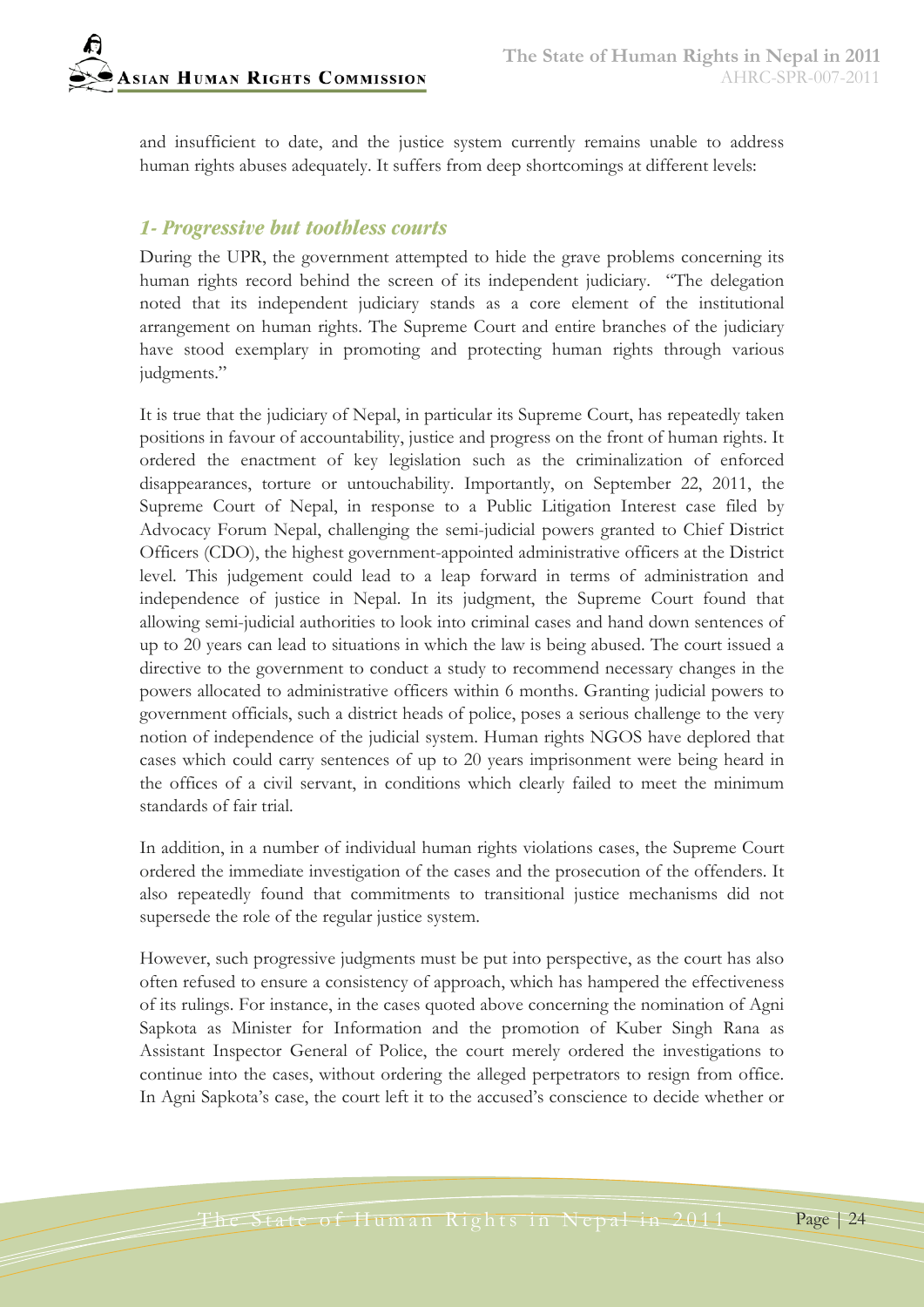not to resign, while in AIG Rana's case it merely barred him from discharging his duties for a few days.

In addition to the weak nature of these rulings, a number of factors prevent the judiciary from effectively combating deeply entrenched impunity in the country. During the UPR, the government lauded the judiciary's fierce independence, but failed to mention that its orders and findings are being ignored and do not result in change or any significant impact concerning the system of impunity. Finding a solution to the fact that the judiciary and its judgements are being ignored remains one of the greatest requirements in order to establish the rule of law and protection of rights in Nepal.

When the courts' orders run contrary to the interests of major institutional actors, such as the government, the police, the army or political parties, they are simply not implemented. Members of the military, police forces and the Maoists accused of human rights violations during the conflict have remained beyond the reach of the law, ensuring persisting injustices and violating the rights of victims to legal remedies. Nepal accepted a recommendation made by France during the UPR to "ensure that all decisions from the judiciary, regarding those presumed responsible for serious human rights violations during and after the conflict, are fully respected by all concerned institutional actors, particularly by the army and the police forces."

Examples of cases in which the authorities' ineptness in implementing court orders resulted in rendering them meaningless include the cases of Maina Sunuwar or Arjun Bahadur Lama that are presented in detail elsewhere in this report.

#### *2 - Nepal's impaired policing system*

The inadequacies of Nepal's policing system, which is crippled by high levels of corruption and inefficiency, lie at the heart of the criminal justice's inability to hold human rights violators to account. In the AHRC's 2010 annual report, the appalling situation of the policing system was denounced concerning this country in which politicization of even the pettiest issues is prevalent and where the a minimum level of accountability for the security forces remains elusive, and where the principle of equality before the law remains a mirage.

"*A lack of check and balance mechanisms which would allow police officers to be held accountable for abuses of power and authority, have prevented the police system from performing its role in establishing the rule of law and the protection of rights. The police argue that they are placed under significant pressure by influential individuals and local political leaders who do not hesitate to interfere in the investigation process in to order to protect their interests and persons allied with them – even if these are criminals. A strong feeling of impotence often discourages them from taking any action in cases involving the Nepal Army, the Young Communist League or the political parties. It is therefore frequent for the police to*  refuse to file a case or to improperly investigate it when the victim belongs to a marginalized and isolated *community or when the perpetrators are influential, for instance if they possess strong political connections or belong to powerful organized groups which have resisted attempts to be held accountable, such as the*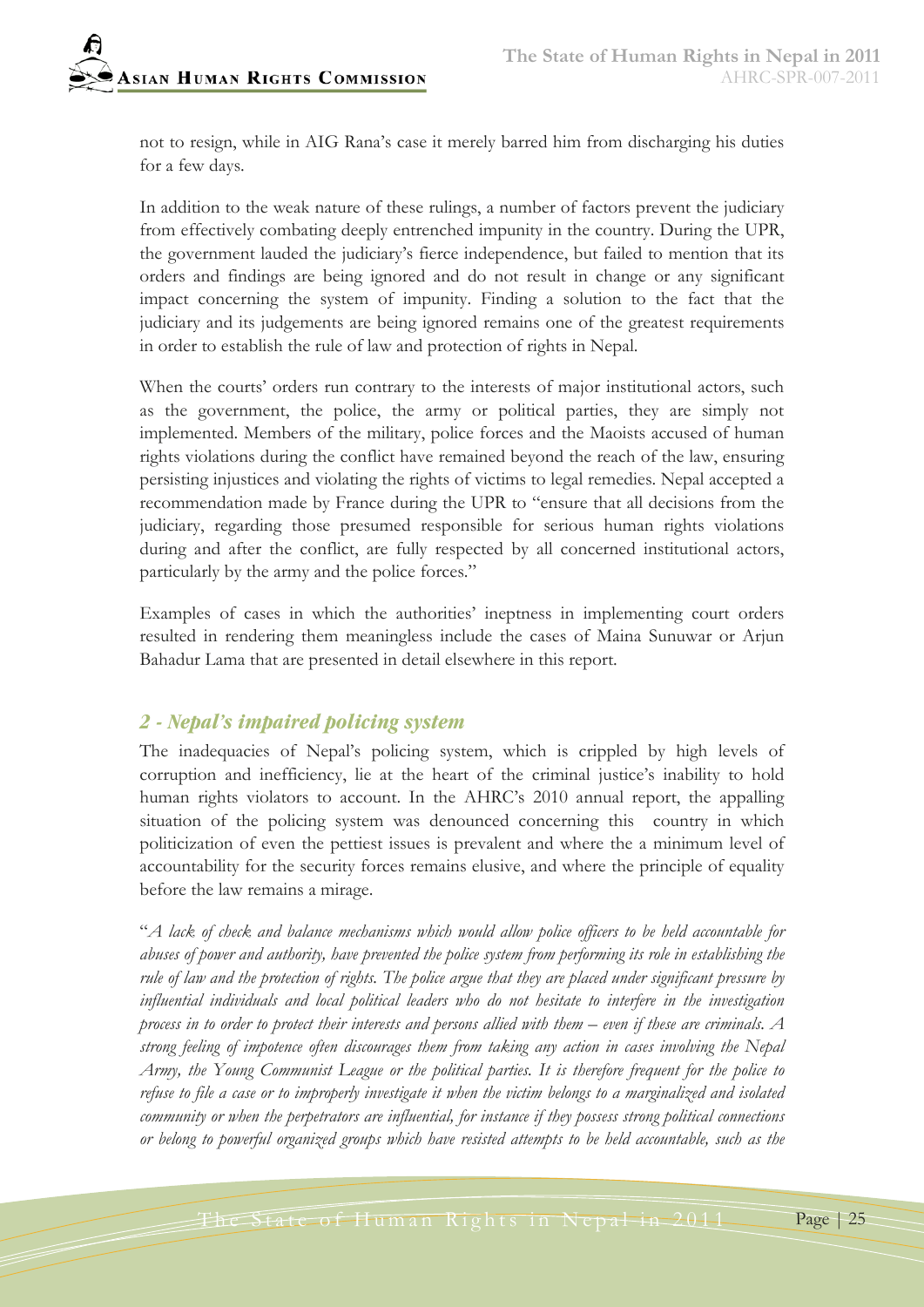*Nepal Army or the YCL. In numerous cases the police have pressured victims into negotiating*  settlements with the perpetrators. The police's lack of accountability and the abuses they themselves *commit combine to seriously undermine their credibility and their ability to act as a strong lawenforcement agency*"

In spite of repeated commitments to ensure accountability, efficiency and human rights, the state of the policing system of Nepal has not been seen to be improving in 2011. In terms of corruption, the image of the police was severely tarnished when what came to be known as the "Sudan Scam" was brought before the Commission for Investigation of Abuses of Authorities (CIAA). In June, the CIAA filed a case in the Supreme Court against 34 senior police officers, including three former Inspector General of Police, accused of having embezzled around Rs 290 million (USD 4 million) while purchasing equipment for Nepali peacekeepers working for the United Nations in Sudan. This highprofile case involving considerable sums of money is just the tip of the iceberg.

Corruption is prevalent throughout the police hierarchy and gives rise to human rights violations, as seen in the case of a couple of shop owners, who were subjected to torture for refusing to pay a bribe (see further in the section on torture). Corruption leads to a lack of confidence in the police, discouraging citizens from seeking protection or justice from them.

On April 6, 2011, the United States Institute of Peace (USIP) released a survey<sup>[37](#page-25-0)</sup> on security and peace in Nepal, which pointed out that Nepalese police personnel have complained about being subjected to corruption by their peers, hinting at the state of corruption within the institution itself. "*Nepotism, favoritism, and corruption especially in the transfer and promotions process-have been witnessed by three-fifths of NP personnel surveyed.*"[38](#page-25-1)

Reports of human rights abuses committed by the police remained widespread: in 2011, reports of torture have been on the rise, and although reports of extrajudicial killings have diminished, it is hardly attributable to a greater adherence to human rights norms and values. Reports of human rights violations by the police are rarely investigated, let alone prosecuted, and when they are, they carry little, if any, consequences for the perpetrators. This aspect will be developed latter in this report.

If an institution is rotten on the inside, where one's ability to get promoted depends upon bribes or connections, how can accountability be promoted? In 2011, police officers against whom well-documented allegations of human rights abuses were pending, have been promoted to the highest positions (see the case of AIG Rana or DSP Kunwar above) or sent to serve in very lucrative peace-keeping missions overseas. It is

 $\overline{a}$ 

<span id="page-25-0"></span><sup>&</sup>lt;sup>37</sup> Calling for security and Justice in Nepal, citizen's perspective on the rule of law and the role of the Nepal Police, United States Institute of Peace,2011 available online at:

[http://reliefweb.int/sites/reliefweb.int/files/resources/Full\\_Report\\_2.pdf](http://reliefweb.int/sites/reliefweb.int/files/resources/Full_Report_2.pdf)

<span id="page-25-1"></span><sup>38</sup> Calling for security and Justice in Nepal, citizen's perspective on the rule of law and the role of the Nepal Police, United States Institute of Peace,2011 available online at:

[http://reliefweb.int/sites/reliefweb.int/files/resources/Full\\_Report\\_2.pdf](http://reliefweb.int/sites/reliefweb.int/files/resources/Full_Report_2.pdf)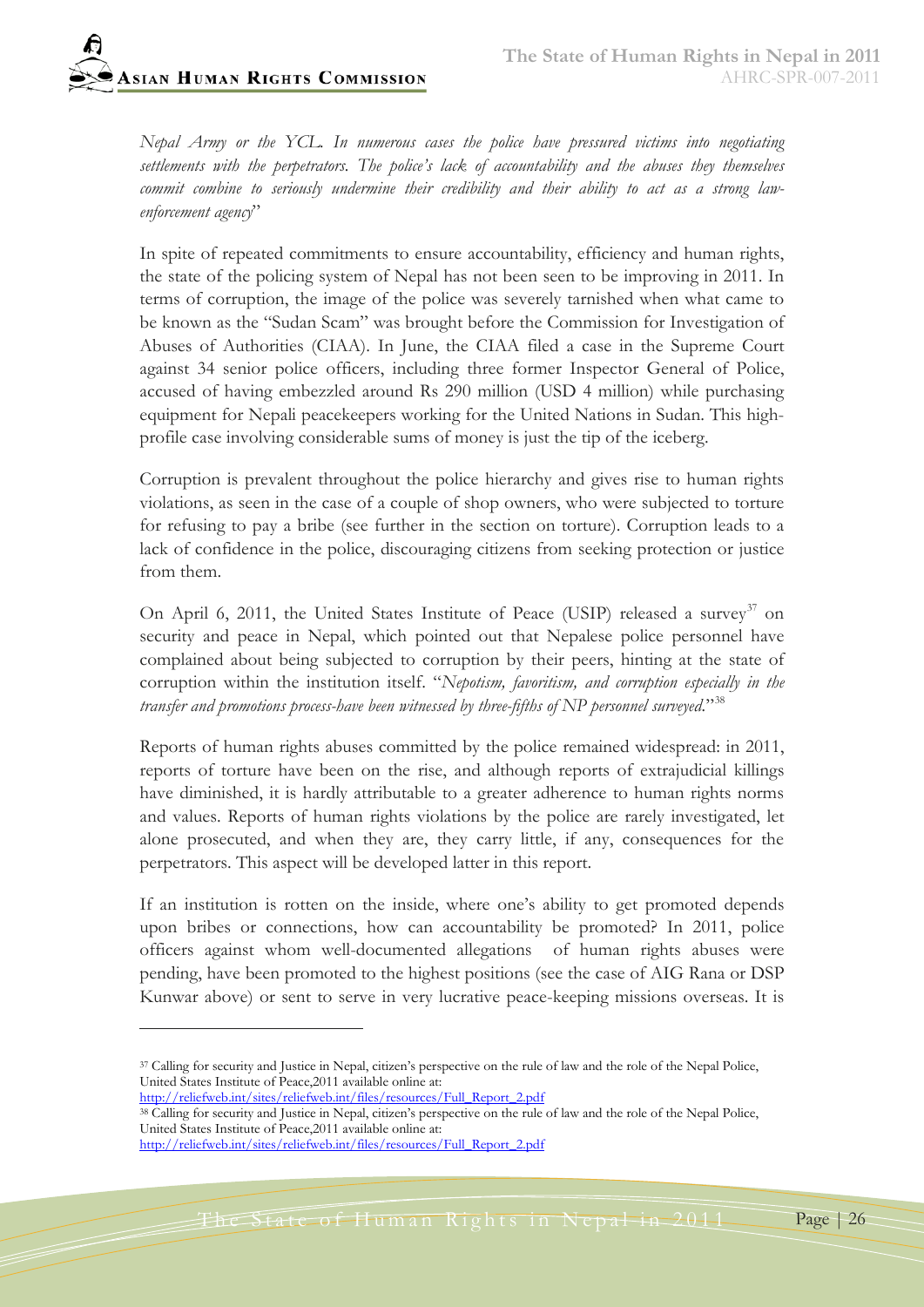

worth noting that during the UPR both Australia and Denmark recommended that Nepal establish an independent Police Service Commission responsible for the promotion and appointment of police officers. In response, the government signalled that it was considering the adoption of such a commission.<sup>[39](#page-26-0)</sup> Should such a service commission be established, it would represent a positive towards greater accountability within the ranks of the police, provided this body was truly independent and granted sufficient authority to be able to fulfil its mandate.

The USIP survey also found that one third of respondents had been victims or witnesses of a crime that they did not report to the police, because they either did not think the police would be able to conduct a thorough investigation or protect them against the perpetrators, or did not feel comfortable interacting with the police, or because no police post was available in their area. The report points out that not only those who do not report cases to the police, but also those who do, had resorted to "alternative ways" to address the crime. The respondents listed those as "asking civil society or political leaders to put pressure on the police, padlocking government or NP offices, imposing bandhs and chakkajams either against the NP or against the alleged perpetrator, taking personal acts of revenge, or paying a gang or political party wing to act against the alleged perpetrator."

It is interesting to note that the rationale behind "alternative ways" involves gathering or showing enough support, strength, or influence to increase one's leverage sufficiently to convince the police to conduct a thorough investigation. This raises serious concerns about the access to justice available to those who do not have financial resources or connections to influence the police and investigation process. In a functioning rule of law framework, State institutions should provide protection and support to all parties equally under the law, without bias or prejudice and without favouritism ensuring that no party finds itself in a position to impose a settlement on the other by threat or violence. However, heavy political interference within the policing system, combined with the systemic weaknesses, make the police in Nepal unable to play that role in most circumstances. Large-scale withdrawals of cases, slow judicial process and the possibility of politically-connected individuals avoiding prosecutions, have all contributed to the police being discredited and demoralised.

In sensitive cases, where the perpetrators belong to the army or a political party, purposefully ineffective police investigations contribute to impunity. As stated above, in the cases in which Agni Sapkota or AIG Kuber Singh Rana were accused, the Supreme Court ordered the police to conduct investigations and submit a report to the court every month. These reports have not been submitted, raising questions about the investigations themselves. If even in cases where the highest judicial authority of the country

<span id="page-26-0"></span><sup>39</sup> Report of the Working Group on the Universal Periodic Review Nepal Addendum Views on conclusions and/or recommendations, voluntary commitments and replies presented by the State under review, A/HRC/17/5/Add.1 , 1 June 2011, Human Rights Council-Seventeenth session-Agenda item 6, available at: [http://lib.ohchr.org/HRBodies/UPR/Documents/Session10/NP/A\\_HRC\\_17\\_5\\_Add.1\\_Nepal\\_E.pdf](http://lib.ohchr.org/HRBodies/UPR/Documents/Session10/NP/A_HRC_17_5_Add.1_Nepal_E.pdf)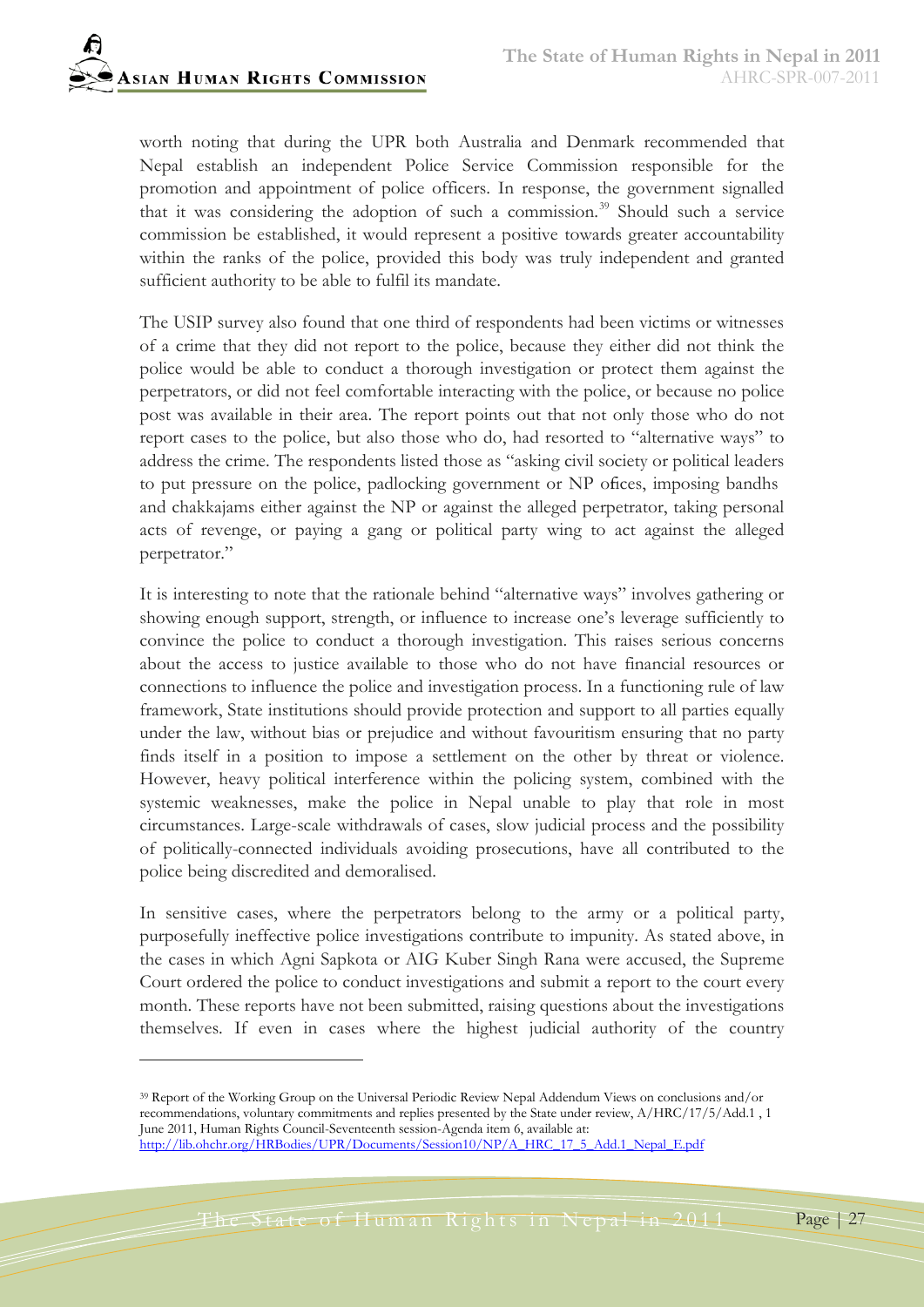specifically ask the police to carry out a specific investigation and sets up guidelines to ensure that the investigation will be prompt and effective by ordering a monthly report, the police investigation remains perfunctory, it raises concerns about the quality of investigations in cases which do not reach the Supreme Court.

The police routinely refuse to register FIRs in cases dating back to the conflict and when these are filed, lack diligence in conducting investigations. They have been hiding behind the excuse that they don't have authority to deal with cases from the conflict, as those allegedly fell under the jurisdiction of the TRC, in spite of repeated Supreme Court findings which state otherwise.

Suspicions that the police are unable to assist all citizens equally are backed by a strong feeling of discomfort among people with fewer resources, notably the poor, women and those belonging to the Dalit community, when approaching the police, as well as scepticism concerning the police's willingness to provide them with security.<sup>[40](#page-27-0)</sup>

In cases involving persons from those communities, the police often act as a mediator between victims and perpetrators rather than as a law enforcement agency, but tend to further the interests of the powerful and rich. No mechanisms exist at present to take action against police officers who fail in their duties, and who expose vulnerable persons to threats and pressure to abandon their cases.

The police's ineptness in enforcing the rule of law hampers its ability to curb the insecurity that the country is facing. It has far-reaching adverse consequences concerning the protection of human rights and democratic freedoms in the country. A 2011 report by the Carter Center<sup>[41](#page-27-1)</sup> found that the weak capacity to enforce the rule of law damages the strengthening of free political space, which is an essential element of a democracy. In reference to cases of threats, intimidation and attacks to prevent the expression of political views, the Center found that "*although charges are sometimes filed, police and administration more often serve as mediators rather than as law enforcers in these cases, and the charges themselves are often treated as bargaining chips*". In addition, reports of attacks against journalists and human rights defenders were numerous in 2011 and weak law enforcement also enabled a climate in which such threats and attacks are possible, jeopardizing a number of fundamental freedoms, including the freedom of expression.

Only if Nepal manages to develop a system of checks and balances to prevent abuses of power, that will foster a strong, independent and accountable police institution, will it be

 $\overline{a}$ 

<span id="page-27-0"></span><sup>40</sup> Calling for security and Justice in Nepal, citizen's perspective on the rule of law and the role of the Nepal Police, United States Institute of Peace,2011 available online at:

[http://reliefweb.int/sites/reliefweb.int/files/resources/Full\\_Report\\_2.pdf](http://reliefweb.int/sites/reliefweb.int/files/resources/Full_Report_2.pdf)

<span id="page-27-1"></span><sup>&</sup>lt;sup>41 "</sup>Political space in Nepal has improved since Constituent Assembly Elections but challenges remain, sustainability still in question", The Carter Center, August 4, 2011, available online at:

[http://www.cartercenter.org/resources/pdfs/peace/democracy/Carter%20Center\\_Political%20Space%20in%20Nepa](http://www.cartercenter.org/resources/pdfs/peace/democracy/Carter%20Center_Political%20Space%20in%20Nepal_Aug%204%202011_EN.pdf) [l\\_Aug%204%202011\\_EN.pdf](http://www.cartercenter.org/resources/pdfs/peace/democracy/Carter%20Center_Political%20Space%20in%20Nepal_Aug%204%202011_EN.pdf)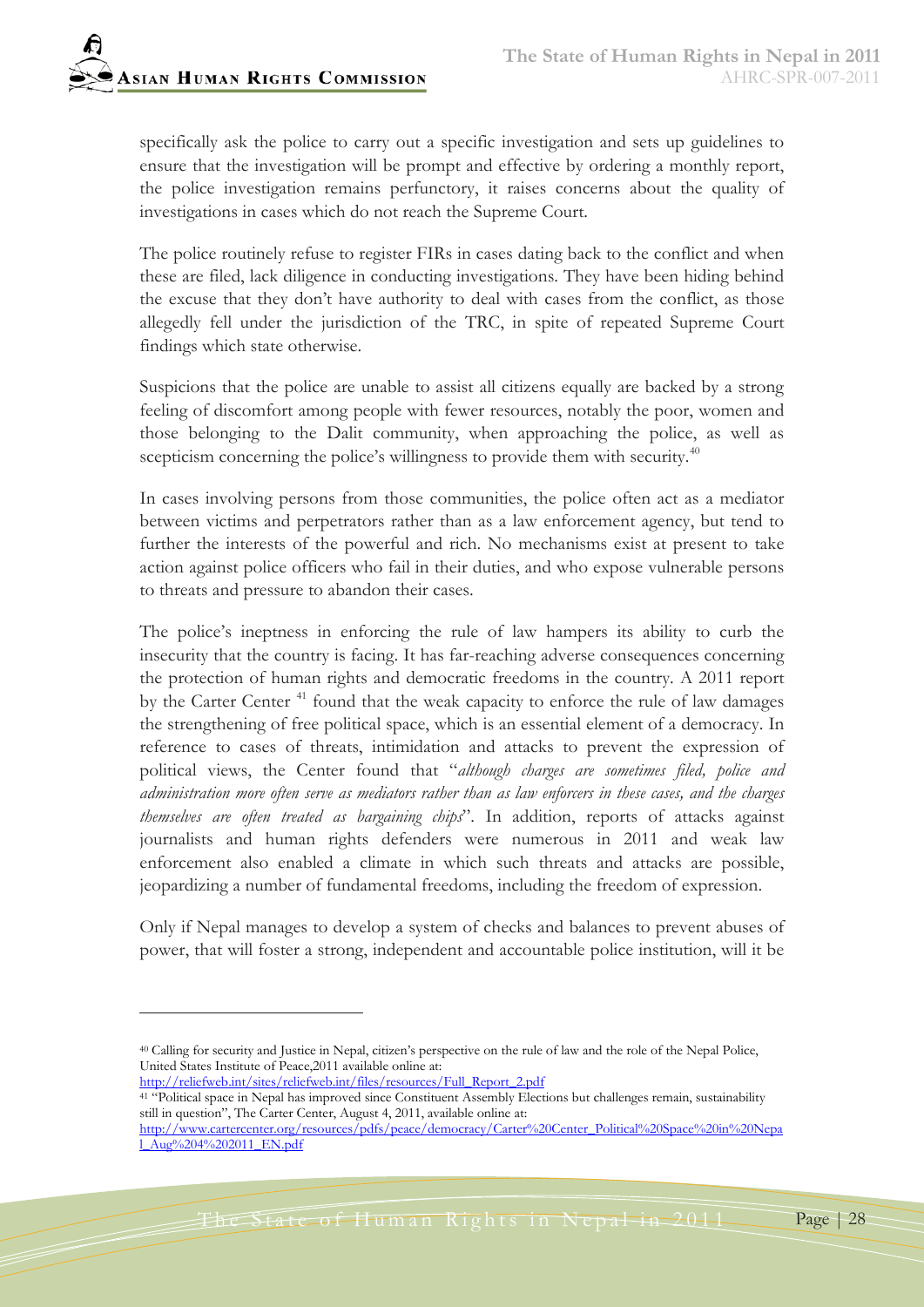-

able to establish a strong rule of law framework in the country and address two of the most urgent challenges the country is facing: impunity and insecurity.

# *3- The Public Prosecutor's Office and Attorney General's Office are neglecting their duties*

The Attorney General's Office (AGO) and the Public Prosecutor's Office have the ultimate responsibility to initiate prosecutions, and their role is therefore at the frontline of the eradication of impunity in Nepal. However, the AGO has also contributed to the persistence of impunity in the country, both passively by being lethargic in filing chargesheets against alleged perpetrators of human rights violations, and actively by approving repeated mass-withdrawals of criminal cases by the government. Such neglect runs through the different levels of the prosecutorial authority, and is particularly perceptible at the level of District Public Prosecutor's Offices where Public Prosecutors have often been seen to be colluding with the police to prevent progress in cases.

The case of Sahid Ullah Dewan (Abdul)<sup>[42](#page-28-0)</sup> is illustrative. Abdul was shot in broad daylight, in sight of his fellow villagers, on October 26, 2009 in Rupandehi District. The police claim that the victim was killed in an encounter and that they shot him in self-defense. However, several eye-witnesses assert that the victim was unarmed and shot in cold blood in a staged manner and that they saw police officers placing pistols around the dead body before taking pictures. Both the District Police Office and the District Administration Office in Butwal, refused to register an FIR. Despite an order from the Appellate Court in Butwal to promptly register the FIR and initiate an effective investigation, no investigation has been conducted so far. The victim's family later came to know that the case had been withdrawn by the Public Prosecutor's Office, Rupandehi, following a meeting of the Security Committee of the District. The investigation (and subsequent prosecutions) into the incident were suspended. The case was sent to the Attorney General's Office in order to confirm the decision. The Attorney General Office was waiting for documents from the Public Prosecutor's Office, Rupandehi, in order to decide upon the case. On August 6, 2010, a writ petition was submitted at the Butwal Appellate Public Prosecutor Office, seeking to obtain an order against the Butwal DPO to initiate a prompt investigation and subsequent prosecutions of the perpetrators. The Appellate Public Prosecutor Office issued its order to the District Public Prosecutor Office to immediately investigate the case. However, for the second time and in spite of the previous order of the court, the District Public Prosecutor's Office decided to withdraw the case, and sent its decision to the Attorney General's Office in Kathmandu for confirmation. The AGO returned the case to the District Public Prosecutor ordering that it be reopened and reinvestigated. The case was forwarded to the District Police Office for further investigation. The attempts by the Public Prosecutor's Office and the

<span id="page-28-0"></span>**<sup>42</sup>** NEPAL: Killing of a young man in an alleged encounter by police must be investigated, May 23, 2011, AHRC-UAC-104-2011, <http://www.humanrights.asia/news/urgent-appeals/AHRC-UAC-104-2011/>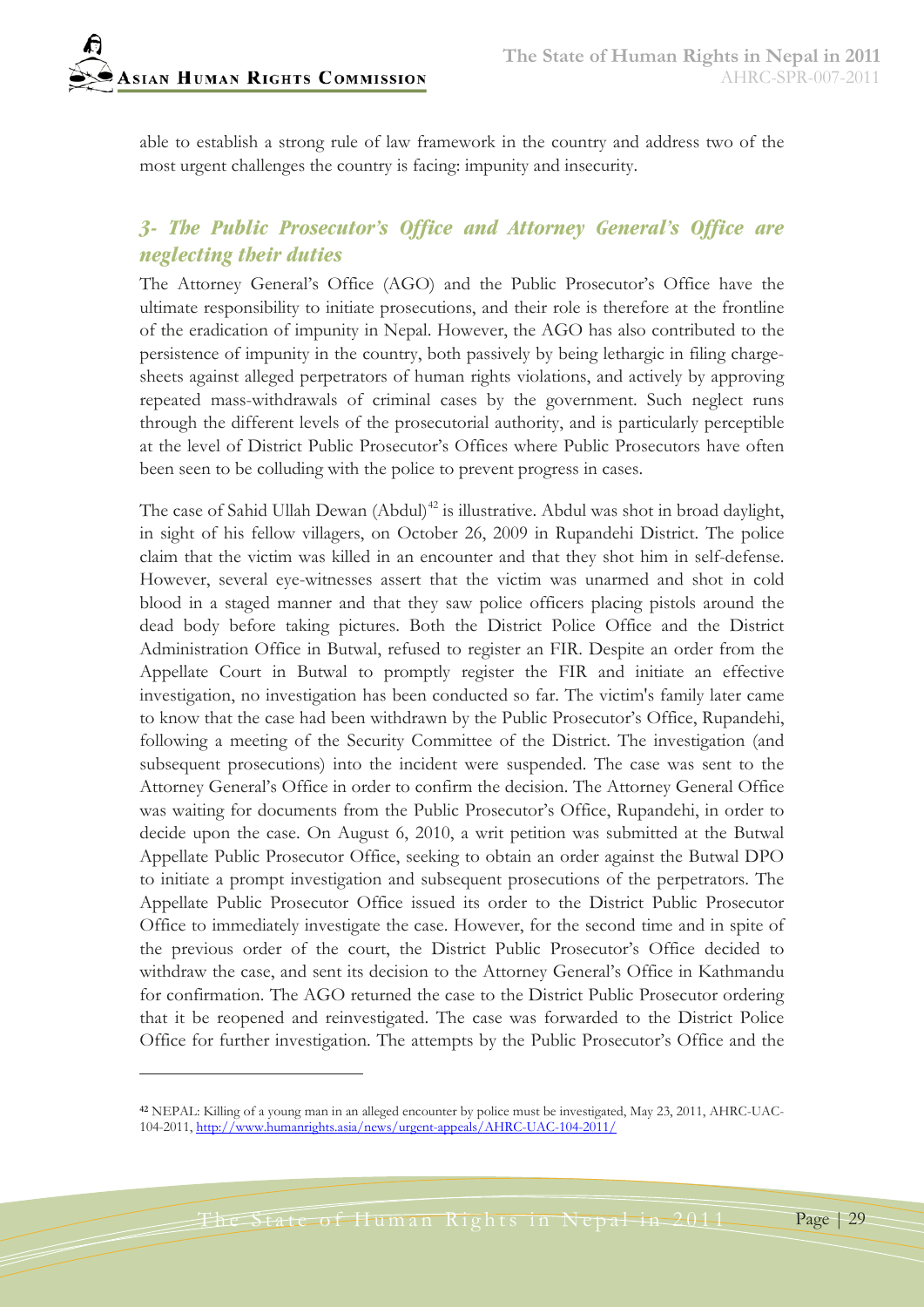

police have resulted in repeated delays to the investigation and have considerably reduced the probability that the family will be informed of the circumstances of their son's death. Two years after the case, the family is still waiting for justice.

Most of the reasons underpinning the persistence of impunity for Nepal past human rights violations also account for the impunity that accompanies current human rights violations. The absence of predictable and systematically applied punishments for those who committed past human rights violations makes it impossible to deter current human rights violations.

## **Justice denied: seven years on, Maina's family is still waiting for justice.**

On February 17, 2004, fifteen-year old school girl Maina Sunuwar was illegally arrested, tortured and killed by Royal Nepalese Army soldiers. She was arrested to force her mother to present herself at the army barracks, after she had witnessed the killing of her niece by security personnel earlier the same month. After Maina's arrest, she was beaten, held face down in water and subjected to repeated electric shocks to force her to confess that she was a Maoist. Before the clandestine burial of Maina's body, she was shot to make it appear as if she had been killed while trying to escape. The police were complicit with the army in in concocting the cover-up story. Seven years have passed since her killing, and even though the perpetrators have been named and the district court of Kavre has issued arrest warrants against them, the army continues to defy the court order by not handing over the soldiers to the court.

A September 2007 decision by the Supreme Court ordered the civilian authorities to carry out investigations into this case and to prosecute the perpetrators, thereby ruling that the case was to be tried by a civilian court. The District Court of Kavre subsequently issued an arrest warrant against four military officers, Major Niranjan Basnet, Colonel Bobby Khatri, Captain Sunil Prasad Adhikari and Captain Amit Pun, on January 31, 2008, on charges of illegal detention, torture and murder. To date, these warrants have yet to be executed.

Colonel Bobby Khatri, Captain Sunil Prasad Adhikari and Captain Amit Pun have not presented themselves before the court and have been declared as absconded, but no action has been taken to locate or arrest them.

One of the accused, Major Niranjan Basnet, was found to be serving in a United Nations Peace-Keeping Mission in Chad. Participation in peace-keeping missions is coveted as a lucrative reward by soldiers. Major Basnet was repatriated in December 2009 in light of the serious nature of the allegations pending against him. After his repatriation, the Nepal Army took the alleged murderer into custody and refused to transfer him to police custody, challenging the court orders and calls from the Prime Minister, the NHRC, the OHCHR and the UN Secretary General to abide by these orders. On the contrary, the Army announced on July 14, 2010, that an internal investigation had found him innocent of the charges against him. On that occasion, the Army Court of Inquiry declared that the army had been acting against a common enemy and functioning under a section of the Terrorism and Disruptive Activities Act, which stated that the Army has a right to take a civilian into custody for interrogation and referred to a section of the 1959 Army Act. According to this particular act, offences involving army personnel functioning under the TADA cannot be treated in a civilian court. Therefore the chief of the Nepal Army legal department stated that "There is no case against Basnet". It is a well-known fact that all internationally-accepted norms and standards mandate that cases of gross human rights violations against civilians (*a fortiori of minors*) by army personnel fall under the jurisdiction of civilian courts.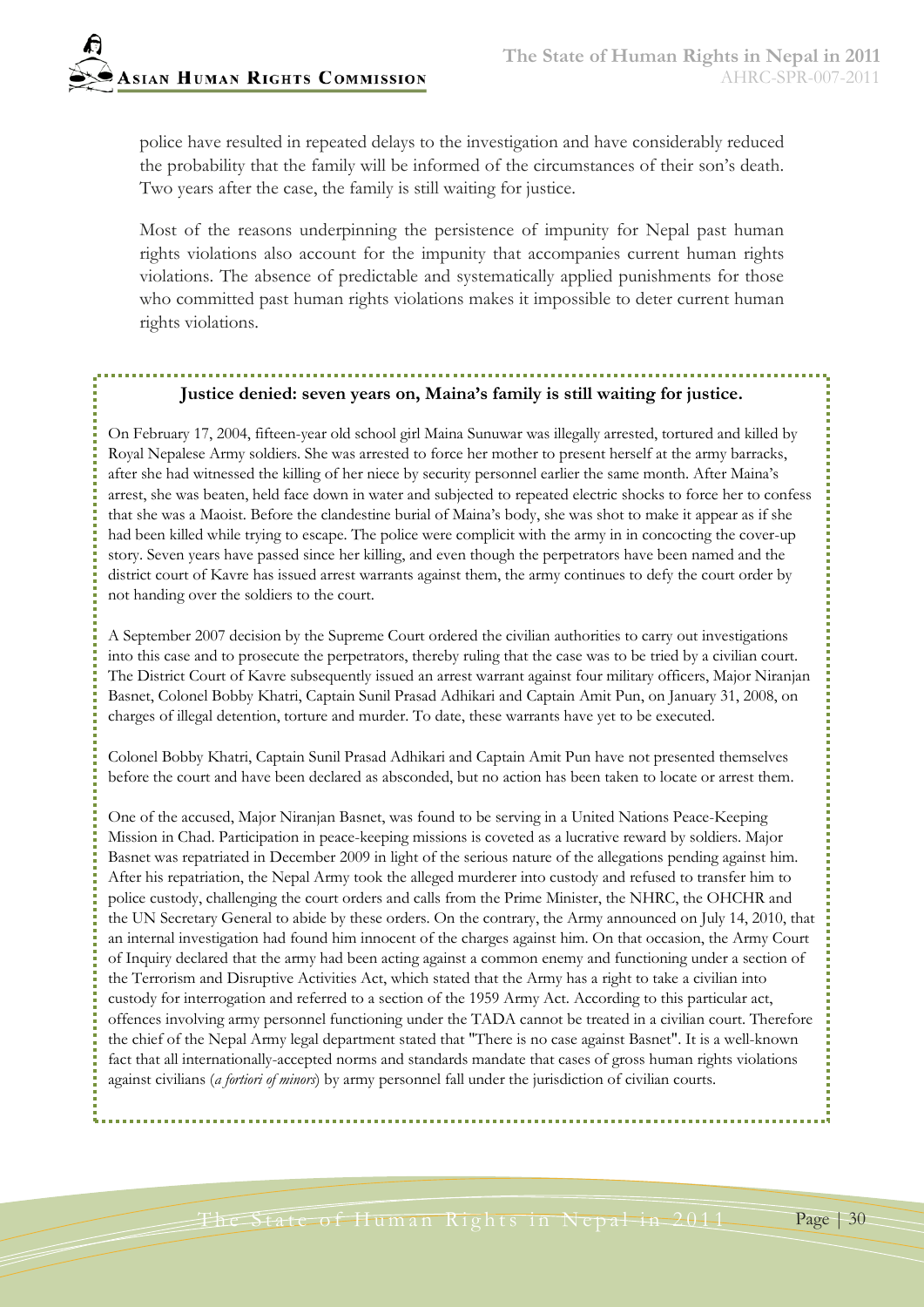**ASIAN HUMAN RIGHTS COMMISSION** 

In addition to the lack of credibility that result from the repeated and illegal attempts of those at the army headquarters to hamper the prosecutions of their personnel, the legal reasons the army and the defence ministry put forward to justify the absolution are groundless. They hide behind the principle of double jeopardy, arguing that Major Basnet had been given a clean record in 2005 by the Court Martial. This ignored the fact that not only was the earlier judgement the result of non-transparent and non-independent investigations but also that military courts do not have jurisdiction in cases involving murders and disappearances of civilians, both under domestic and international norms. The September 18, 2007, Supreme Court decision to order that the case should be handled by the Kavre District Court has already dealt with the issue of double jeopardy and the jurisdiction of civilian courts.

Internationally accepted norms and standards also mandate that cases of disappearance fall under the jurisdiction of civilian courts. This was reasserted by the UN Working Group on Enforced Disappearances in its December 2009 report. In the section regarding Nepal, it reminded the government that the UN Declaration on the Protection of all Persons from Enforced Disappearances specifically states that persons alleged to have committed acts of enforced disappearances "shall be tried only by the competent ordinary courts in each State, and not by any other special tribunal, in particular military courts" (art. 16.2).

In May 2011, the (Maoist) Home Minister quoted the case against Basnet as one of the cases likely to be withdrawn by the government, as they fall under the jurisdiction of the TRC. So far, no further move seems to have been taken to withdraw the case, but no action has also been taken to bring the accused before a civilian court.

Undue delays in providing justice to the family in themselves constitute a further violation of their rights and only result in additional suffering. Similarly, not a single perpetrator of the tens of thousands of other human rights violations which took place during the conflict has so far been prosecuted.

The Interim Constitution of Nepal states that court orders have to be binding upon all, but the army's refusal to abide by them shows that it considers itself to be above the law and constitution.

During the Universal Periodic Review of Nepal, the government's delegation claimed that there was a "zero tolerance to impunity" policy concerning "isolated" human rights violations committed by the security agencies and supported recommendations made by France and the United Kingdom to ensure that all decisions made by the judiciary are fully respected by all concerned institutional actors, particularly by the army.

#### *IV- Torture continues to be perpetrated widely and with impunity*

During the UPR process a number of States raised concerns about the high rates of the use of torture in Nepal. The government delegation to the UPR process rejected these allegations outright, stating that "*Nepal does not tolerate any form of torture. There is no systematic torture in Nepal*". Unfortunately, 2011 showed that this remains nothing more than wishful thinking. The widespread use of serious forms of torture continued to be reported throughout 2011, with the perpetrators continuing to enjoy impunity.

In a situation of increasing insecurity that is highlighting the police and justice system's lack of capacity in curbing crime, torture is increasingly being resorted to as a way of identifying and punishing the criminals. The police are continuously resorting to torture to extract forced confessions and conclude investigations. Investigations do not follow any accepted standards of professionalism, and confessions remain the basis for such investigations. This trend is further fuelled by the absence of sanctions attached to the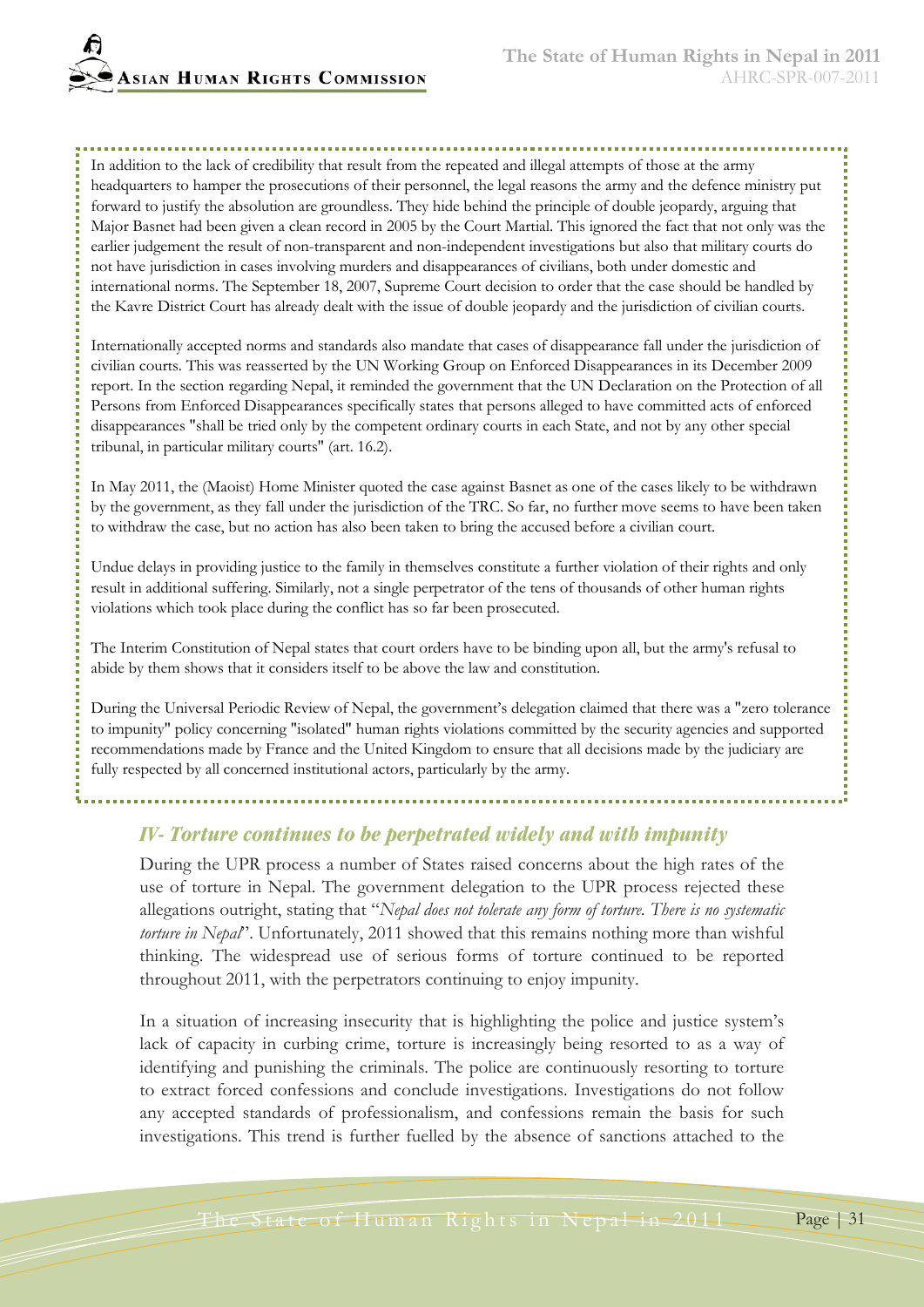-

use of extra-legal measures to obtain confessions. Furthermore, a lack of faith in the judicial system, fuelled by undue delays in the judicial process and political intervention in the course of justice, has incited the police to take the law into their hands and resort to torture as a way to punish. In the end, an overwhelming majority of torture victims are not charged with any crime. Data shows that the continuing instability in the Terai and the high incidence of cross-border crimes coincide with alarmingly high and rising rates of torture in this region.

In addition, widespread corruption has led the police to use torture as a tool to extract bribes. Shop owners in the Kathmandu Valley have been harassed for that purpose, for example.

Leading Nepalese NGO Advocacy Forum reports that from January to June 2010 the percentage of interviewed detainees reporting police torture or ill-treatment reached 25%, an increase from 22.5 in the previous six months and 15.8% from the same period in  $2010^{43}$  $2010^{43}$  $2010^{43}$ 

"*Our data shows that the percentage of detainees who report that they had been tortured or ill-treated in police custody was around 33% in 2006 and around 19-20% in 2010. Although statistics are decreasing, the individual cases show that the severity of torture practice is still the same. For instance, every year, even after 2006, there were cases of custodial death. In 2009 it was reported that private houses were rented in Kathmandu itself by the police and used to torture individuals secretly. This showed that torture was still widely practiced even in Kathmandu. The data also shows that the practice of torture has actually recently been increasing in some of the Terai districts. Interviews with torture victims reveal that methods of torture used during the conflict are still being practiced today by the police. This includes beating on the soles of the feet with sticks or pipes, beating on the victims' thighs, shoulder, back, joints, punching and kicking randomly on various parts of the victim's body. From the data it seems that torture is constantly declining but when we look at the severity of the cases, it shows that torture is still widely practiced in Nepal*["44](#page-31-1) Kamal Pathak, Advocacy Forum's Deputy Director

Among the twenty districts in which the organization monitors places of detention, in five districts over 37% of detainees reported having been tortured, while in six other districts between 50% and 75% of juvenile detainees reported having been tortured. All of these districts are located in the Terai region. [45](#page-31-2) Worryingly, the report shows that juveniles in detention have a 7% higher chance to be subjected to torture than adults: 32.8% of juveniles interviewed reported having been subjected to torture or ill-treatment.<sup>[46](#page-31-3)</sup>

<span id="page-31-0"></span><sup>43</sup> Torture Briefing-Prevention of Torture in Nepal-January to June 2010, Advocacy Forum Nepal, available online at: <http://www.advocacyforum.org/downloads/pdf/publications/briefing-jan-to-june-2011.pdf>

<span id="page-31-1"></span>**<sup>44</sup>** "For victims of torture, there are actually very few possibilities to get justice in Nepal.", AHRC-ECT-030-2011, available online at[: http://www.humanrights.asia/opinions/interviews/AHRC-ETC-030-2011](http://www.humanrights.asia/opinions/interviews/AHRC-ETC-030-2011)

<span id="page-31-2"></span><sup>45</sup> Torture Briefing-Prevention of Torture in Nepal-January to June 2010, Advocacy Forum Nepal, available online at: <http://www.advocacyforum.org/downloads/pdf/publications/briefing-jan-to-june-2011.pdf>

<span id="page-31-3"></span><sup>&</sup>lt;sup>46</sup> Torture Briefing-Prevention of Torture in Nepal-January to June 2010, Advocacy Forum Nepal, available online at: <http://www.advocacyforum.org/downloads/pdf/publications/briefing-jan-to-june-2011.pdf>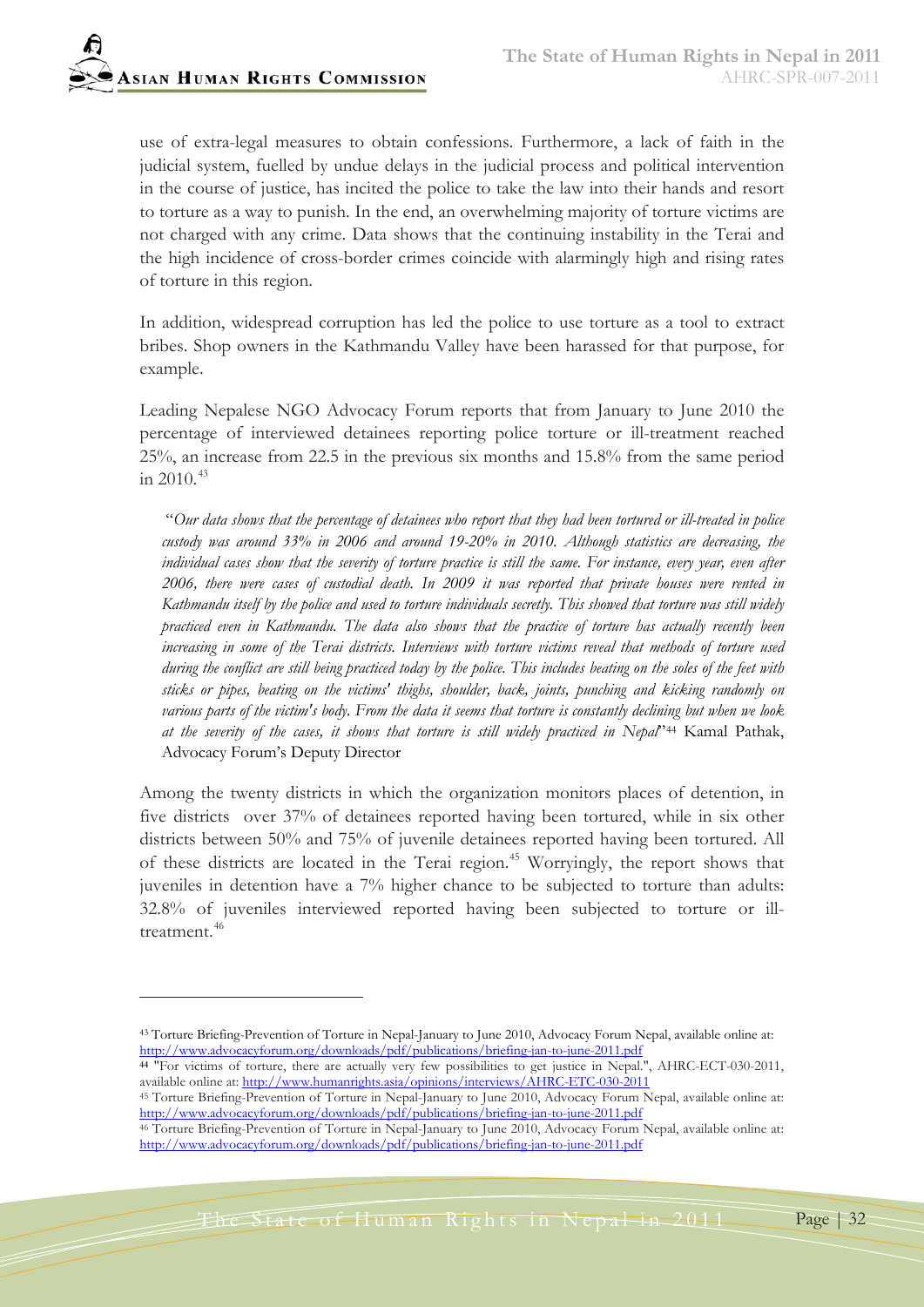The organization also estimates that one in ten women detained by the police had been subjected to torture or ill-treatment. Out of 345 women interviewed in 20 districts, 10.4% reported having been tortured. In Kathmandu district, this percentage rises to 20.8% of women, with gender-specific methods of torture being used.<sup>[47](#page-32-0)</sup> "When we *interviewed female detainees we found that they had been forced to undress, that in some occasion police* 

## **Police torture an eleven year old child**

According to the information received from the Center for Victims of Torture Nepal (CVICT), on November 15, 2010, police officers from Pachuwarghat police station summoned Mr. Maila Tamang to bring his eleven-year old son, Lakpa Tamang, to the police station for interrogation in relation to an alleged case of a lost or stolen gold ring. In the morning of 16 November, Mr. Maila Tamang reported to the police station along with his daughter and his son, Lakpa.

There, Lakpa was reportedly separated from the rest of his family and Sub Inspector Purushottam Shrestha took him into custody and interrogated him about the lost ring. The Sub Inspector asked the child three times whether he had stolen the ring and the three times Lakpa replied that he had not. The child was then taken to the interrogation room and was reportedly tortured for one hour. The boy's back and soles were beaten with a plastic pipe and the victim received electric shocks behind his right ear.

As the police officers threatened that they would kill him if he did not admit to having stolen the gold ring, the boy was forced to confess that he had done so and to sign a letter of confession. The police officers further threatened the boy with death should he say anything about the torture.

The Sub Inspector subsequently asked Lakpa to confess in front of his father that he had stolen the gold and wrote a paper stating that Maila Tamang would pay Rs. 19,000.00 to the complainant. After Maila signed the paper, Lakpa was released.

After coming back home in the evening, Maila noticed that his son's back had numerous bruises and that walking was painful for Lakpa. He realized that his son had been tortured to force him to confess. He then brought him to a local photographic studio to take pictures of his injuries.

On January 6, 2010, a case was filed against the two alleged perpetrators in Dhulikhel District Court under the Child Right Act, 1992. After the case was filed, Dhulikhel District Police Office (DPO) issued a notice that departmental action had been taken against the two perpetrators as per the article 85 of the police civil service rules 2059.

Later, unidentified police officers belonging to Pachuwarghat police station, the same police station as the alleged perpetrators, threatened the family and the boy to drop the case or to face the consequences. When contacted by the AHRC to ask for the protection of the victim against threats and intimidations, the Deputy Superintendent of Police of Dhulikhel DPO denied these threats and insisted that now that the case was pending in court, it was not the duty of the police to protect the victim anymore. While departmental action was taken against the perpetrators, it remains insufficient in relation to the gravity of the crime committed and the AHRC continues to deplore the lack of effective prosecutions concerning this case.

<span id="page-32-0"></span><sup>47</sup> Torture of women in detention-Nepal's failure to prevent and protect , *Advocacy Forum*, 26 June 2010 [http://www.advocacyforum.org/downloads/pdf/publications/torture-of-women-in-detention-english-26-june-](http://www.advocacyforum.org/downloads/pdf/publications/torture-of-women-in-detention-english-26-june-2011.pdf)[2011.pdf](http://www.advocacyforum.org/downloads/pdf/publications/torture-of-women-in-detention-english-26-june-2011.pdf)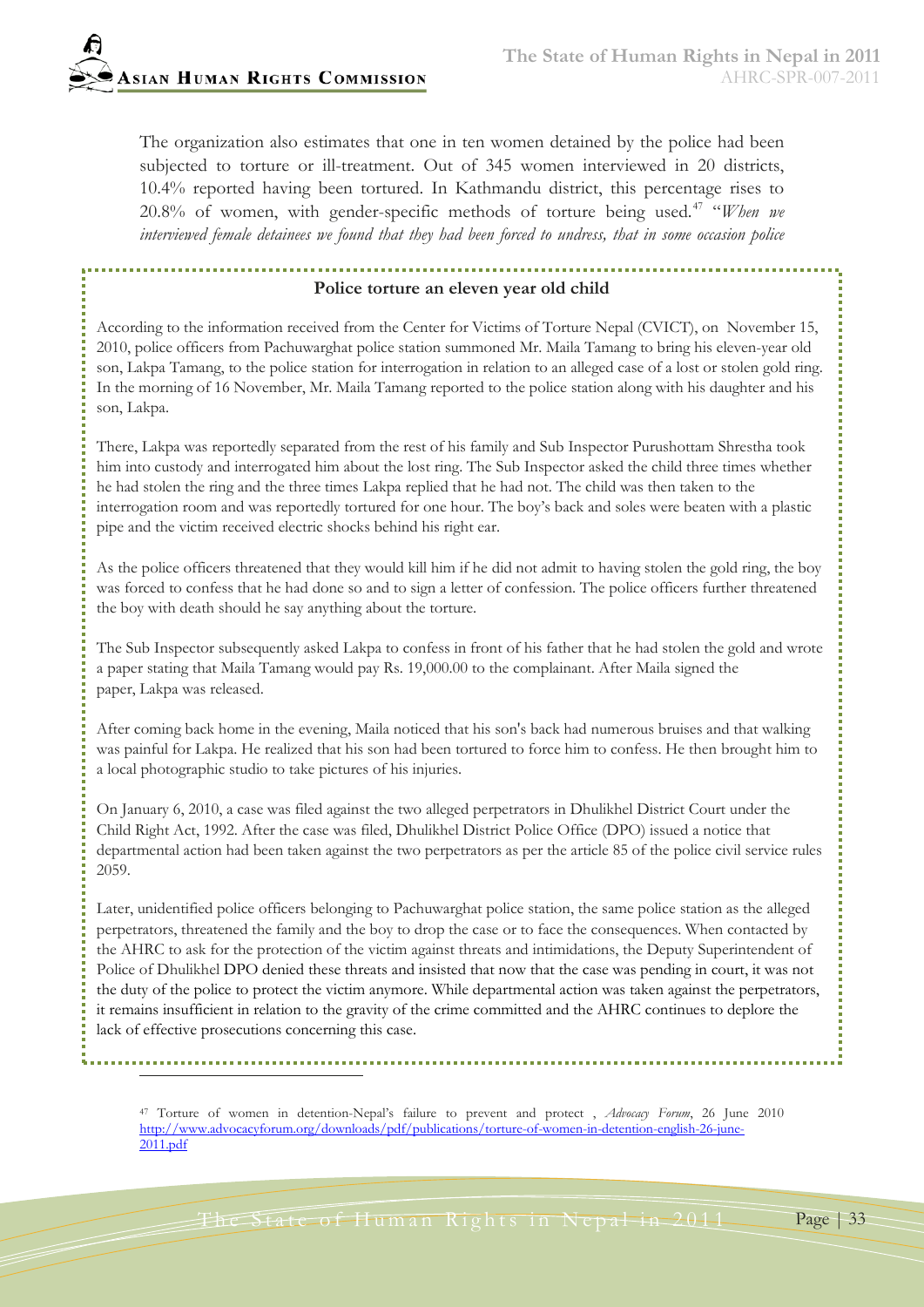*put objects in them or that some have been beaten on sensitive parts of their bodies. We also found instances in which women had been raped in detention*."[48](#page-33-0)

# **Child tortured while being hung upside down in police custody**

Fahad Khan Usmani, 10, was regularly subjected to extortion in school by a neighbour's son, who will be referred to as 'M'. As a result Usmani used to steal money from his house to give it to M. On April 2, 2011, Fahad's father, Farrukh Ahemad Musalman came to know that his son stole 8,000 Rs./ from his home and had allegedly given it to M. Farrukh then visited M.'s home and asked his father to return the money leading to an argument.

Then Farrukh went to Area Police Office in Maghgawa and filed a complaint of theft, asking for the police's assistance to get his money back. Instead of investigating the complaint, the police called both parties to the police station. During the discussion, at around 1.45 pm, Sub Inspector Bikram Sahani and Constable Mahendra Yadav took Fahad to a room inside the police station for inquiry. SI Sahani then reportedly slapped him to force him to confess that he had spent all the stolen money and had not given it to M. Fahad denied the allegation which angered the policemen. Constable Yadav then allegedly tied his legs together with a rope, hung him upside down from a ceiling hook and beat him 15 to 20 times on the soles of his feet with a bamboo stick. The torture only stopped following the intervention of another policeman.

As Fahad was brought outside the police station, crying, he informed his father about the torture. The victim's father then requested an explanation from the policemen, but the policemen denied the allegation and only released the victim after having his father had signed a statement stating that Fahad had spent the money himself.

Although there were no visible external torture marks, Fahad complained of pain to the soles of his feet and cheeks. His right shin (below the knee) was swollen.

Subjecting a child to interrogation inside a police station without the presence of his parents, as was the case in the two cases mentioned above, is in contradiction of rule four of the Juveniles Justice Regulations, 1996. The lack of implementation of these regulations is a source of serious concern, as it creates situations in which the child is vulnerable to ill-treatment and abuse during the process of interrogation.

During the UPR, Nepal accepted a recommendation by Malaysia to "*Enact a Juvenile Justice Law compliant with international standards, to consolidate the legal framework surrounding the protection of the rights of children and to ensure the proper functioning of a juvenile justice system in the country*". The Central Child Welfare Board (CCWB) has drafted a "Proposed Bill to Amend and Codify Law Relating to Children," aiming at strengthening the safeguards contained in the Children Act. The bill is under consideration of the Ministry of Law and Justice and has not yet been presented to the Parliament. No large-scale discussions have been organized concerning the draft bill and no timeframe has been given regarding its

<span id="page-33-0"></span>**<sup>48</sup>** "For victims of torture, there are actually very few possibilities to get justice in Nepal.", AHRC-ECT-030-2011, available online at[: http://www.humanrights.asia/opinions/interviews/AHRC-ETC-030-2011](http://www.humanrights.asia/opinions/interviews/AHRC-ETC-030-2011)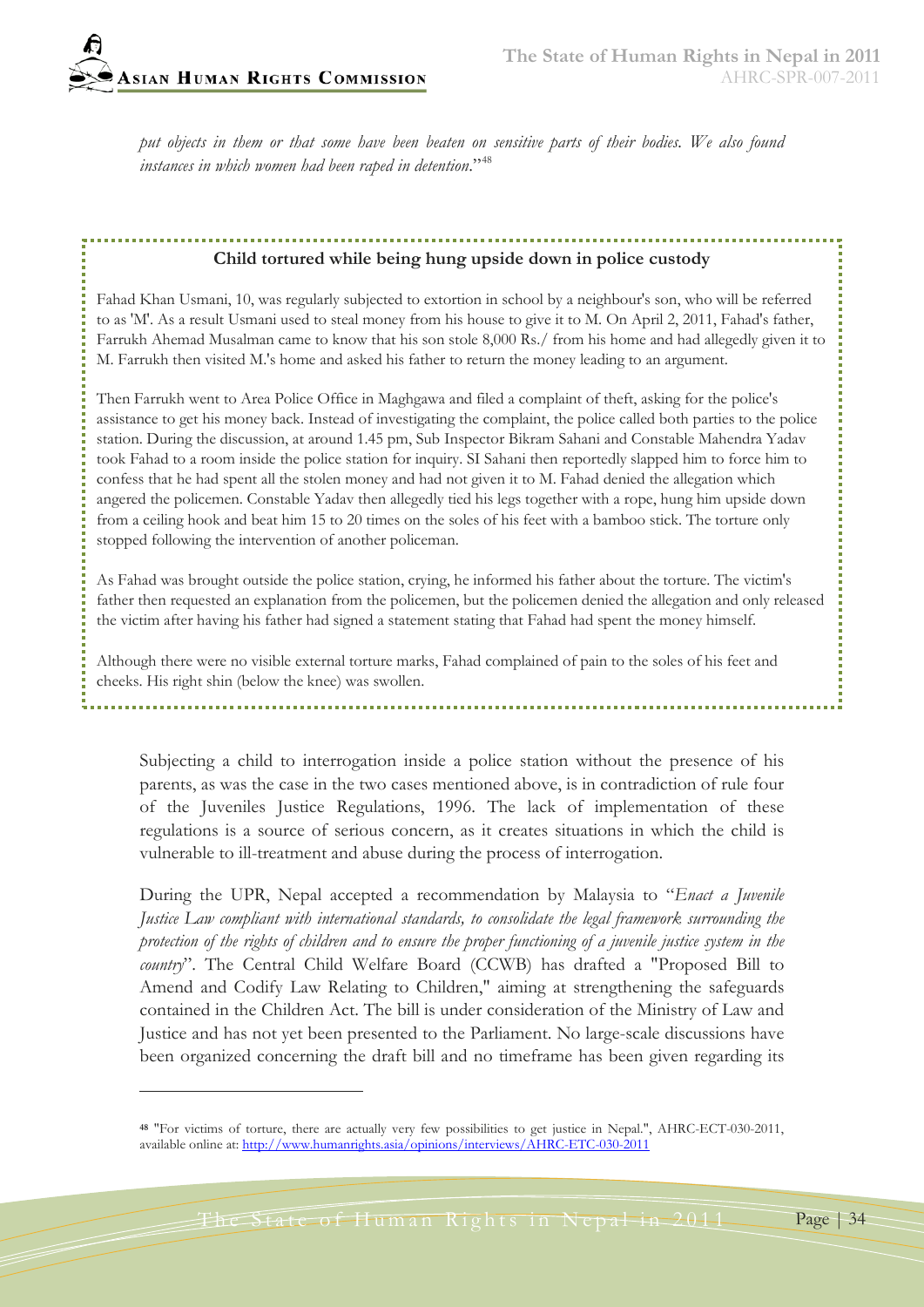adoption. The implementation of the existing legal provisions protecting children during their interaction with the judicial system continues to be sporadic.

*"Under the interrogation police officers treat children as they treat adults. There is not any separate system in the police offices to deal with children. Juveniles are kept in detention with adults and hard core criminals*".

"*Most judges remain unaware about the extent of torture. The children are brought handcuffed, chained to each other or chained to adults in court by the police officers and the judge feels that she/he cannot take action against the police. According to Juvenile Justice Procedure regulation, every Juvenile should be treated in a child friendly environment; some courts have a separate room for the juveniles, but again those are hardly used and those dispositions are scarcely implemented. Judges show indifference to the issue. Further, I've seen in a lot of cases that when there are allegations of torture, the judge does not show interest to know whether the child has really been tortured or not. Some of them think those allegations are fabricated by the children and do not want to interrogate them further about it. The judges can ask to see the body marks of torture, he/she can have a look at medical reports, he/she can order a medical check-up in a forensic lab but a lot still don't because of a lack of sensitization to the issue. There exists a bias among judges toward cases of torture. Other government employees are even more biased, even the court staff handling the case, hearing the case must be aware on how to handle the torture case, on how to deal with juveniles, on how to treat them with dignity. For the moment, the justice system does not recognize the dignity of the people."* Tika Ram Pokharel, Center for Victims of Torture-Nepal

As the government of Nepal continues to fail to acknowledge the extent of the use of torture in the country, and its devastating impact on the child's development, children that are victims of torture are left without proper treatment and assistance to help address the psychological and physical consequences of torture and to support their reintegration into society.

*"The children who have been subjected to torture are unable to speak about it. When I conducted a research in Juvenile Reform Homes, the children didn't talk about torture. It is when they were asked to draw a picture about their past life -- with no instruction to talk about torture -- that a lot of them drew pictures representing situations in which they had been tortured."*

*"When the juveniles fall into delinquency, they are arrested by the policemen, brought to custody and are often tortured severely through various methods. Most of the juvenile are from very poor families; they did not get any kind of opportunity. Because of torture, the victims will suffer from severe physical and psychosocial problems. Although doctors frequently visit the juvenile reform homes they are not aware about the impact of torture. The children do not have access to psychiatrists and other experts. Further, another major problem is that after having been arrested, the juveniles are often rejected by their family and society. A lot of the juveniles who have been subjected to torture see gloomy prospects for their future. "*Tika Ram Pokharel

As is the case concerning juvenile-specific regulations, safeguards guaranteeing the rights of persons deprived of their liberty are routinely ignored. These include, for instance, the constitutional requirements for a 24-hour limit to detention of a person without them being brought before a judge; the requirement to provide a person with a detention letter and an arrest warrant; and to keep the detainee's name in police records. These requirements aim at protecting individuals' rights against abuses by the State and at ensuring that no one is kept in incommunicado and arbitrary detention, leaving the door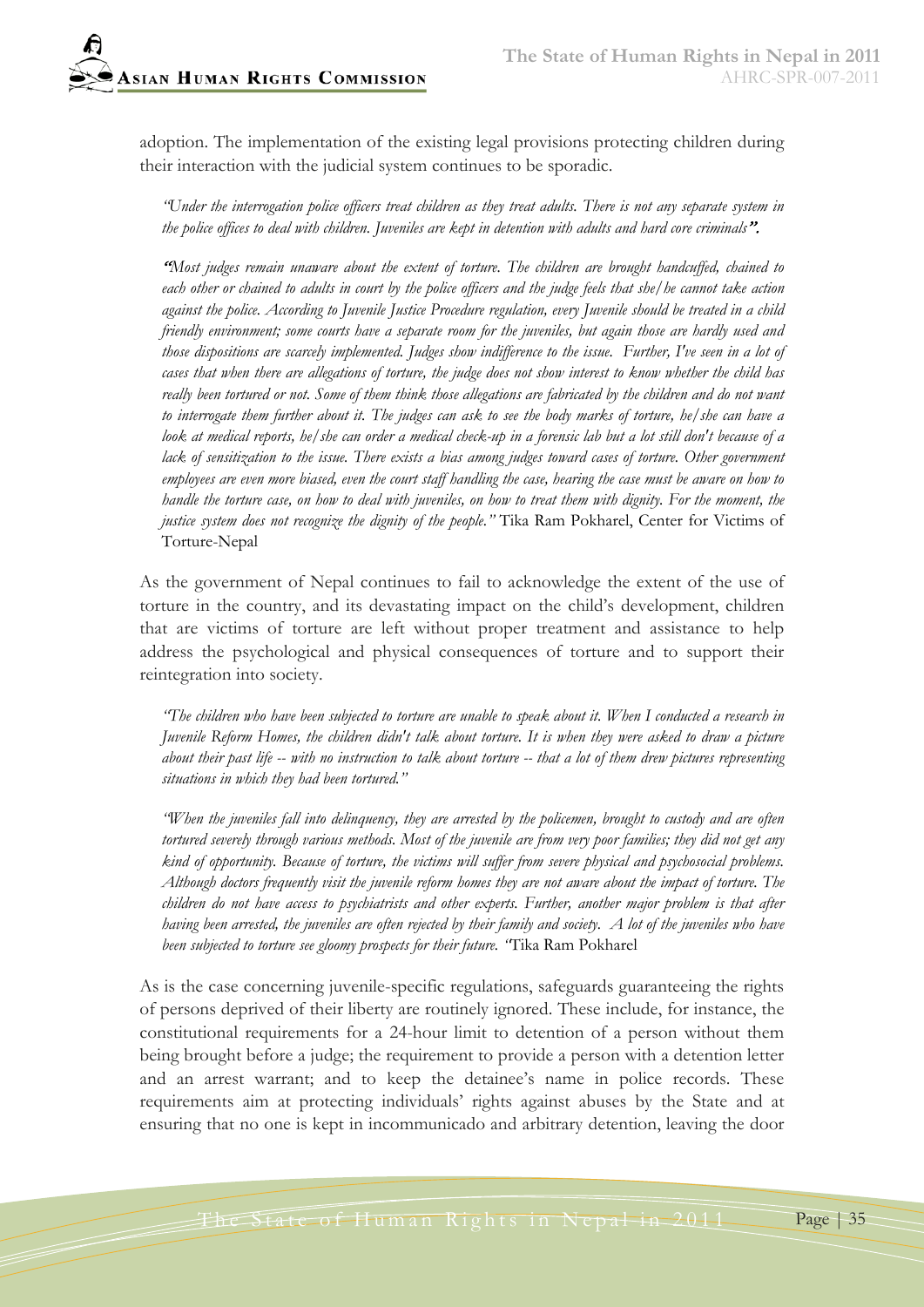open to torture and abuses. As a result of the lack of punishments attached to any violations of these safeguards, they are at best loosely implemented and therefore in reality provide inadequate protection to the detainees and arrestees who are left exposed to abuses.

The case of Nijamuddin Sekh<sup>[49](#page-35-0)</sup> is an unfortunate illustration of how the disrespect for fundamental rights enshrined in the Nepalese Interim Constitution has created a situation where the very notion of law as a shield against abuses of power is denied. On July 21, 2011, the 21-year old carpenter was arrested in Nepalgunj by police officers from the Banke District Police Office concerning allegations relating to a case of abduction. In the DPO, he was tortured for about one hour during the night, and then blindfolded, handcuffed and pushed from what seemed to be a high place. As a result of the torture, the victim suffered extensive injuries, including a fractured lumbar vertebra, which may take months to heal and may prevent him from going back to work. The authorities had reportedly registered him under a false name in the hospital, therefore preventing his identification. The victim's father was therefore unaware of his son's arrest and whereabouts for several days. During the arrest, the police had switched off the victim's phone and repeatedly denied his requests to contact his family to inform them about his situation. The DPO also repeatedly refused to accede to the victim's family's queries about his whereabouts and only learnt about his presence in the hospital by chance. On 16 August, the victim's bail hearing was held, and the court ordered the DPO to provide him with free medical treatment as he had been injured during the course of investigation. On 6 September, he filed a case under the Torture Compensation Act seeking compensation and punishment for the perpetrators.

A similar ordeal was endured by Atiram Rana<sup>[50](#page-35-1)</sup>. He was arrested on April 12, 2011, and kept in illegal and incommunicado detention for six days. It was only after a habeas corpus hearing that he was given a detention letter and an arrest warrant. At the habeas corpus hearing, the judge ordered the policemen to stop inflicting torture on the victim but did not take any further action against the perpetrators. Although it was apparent that the victim had been subjected to torture, the judge did not even order his transfer to another place of detention and he remained in the custody of his torturers for one more month.

The weak nature of the government's commitment to eradicate torture can be measured by the indifference shown to civil society's repeated requests for the government to establish a system of regular monitoring of places of detention. Although several legislative measures enable different bodies, including the National Human Rights Commission and the Attorney General Office, to conduct regular monitoring, such system is yet to be implemented effectively, and the burden of monitoring is mostly

<span id="page-35-0"></span>**<sup>49</sup>** NEPAL: A young man's spine is broken following police torture, **August 2, 2011,** AHRC-UAC-129-2011, <http://www.humanrights.asia/news/urgent-appeals/AHRC-UAC-129-2011>

<span id="page-35-1"></span>**<sup>50</sup>** NEPAL: Police keep incommunicado and torture a young man by water pouring and using chili powder in Bank[e,](http://www.google.com/search?q=Atiram+Rana&ie=utf-8&oe=utf-8&aq=t) May 19, 2011 AHRC-UAC-099-2011 <http://www.humanrights.asia/news/urgent-appeals/AHRC-UAC-099-2011>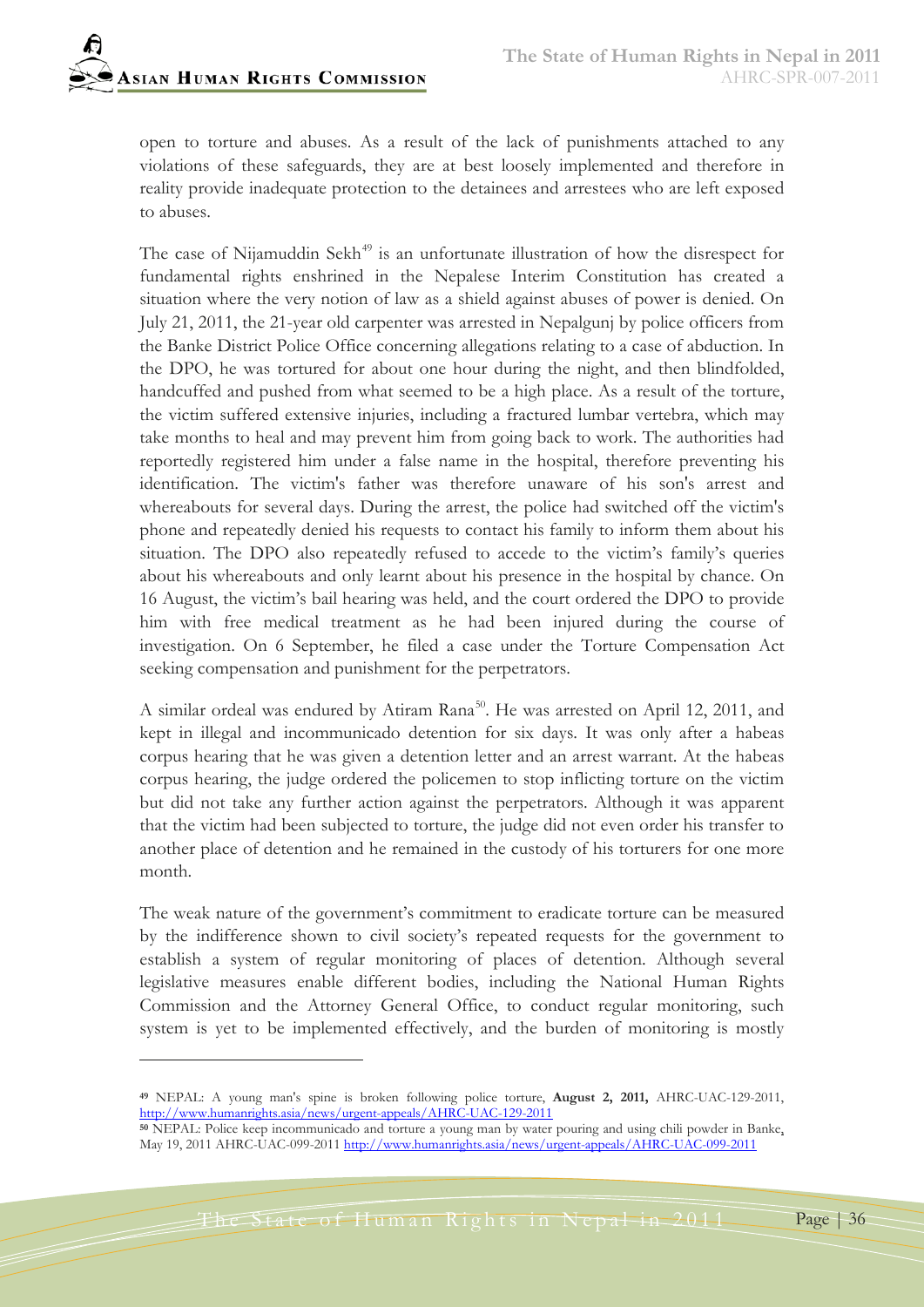handled by NGOs. During the UPR, Nepal refused recommendations urging it to accede to the Optional Protocol to the Convention against Torture, which allows for a torture prevention mechanism based on regular visits by independent bodies to places of detention. Nepal also rejected a recommendation made by the Maldives to "designate a national preventive mechanism, to safeguard the rights of detainees and to prevent any acts of torture" and indicated that "a preventive mechanism already existed." In light of the above, it is evident that whatever mechanism the government is referring to is clearly not working. The government stated position of committing to eradicate torture is obviously called into question by its refusal to allow independent scrutiny. The extensive work of NGOs in Nepal have demonstrated that in places of detention in which visits were regularly conducted, the incidence of torture tended to decline, thus illustrating the necessity to have such a mechanism implemented nation-wide.

Cases documented in 2011 show that persisting impunity protects perpetrators of torture from any consequences arising from their abuses and is the major cause of the continuing use of torture in Nepal. Cases in which children and adults having been subjected to serious form of abuse at the hands of the police illustrate how the system of impunity operates concerning this grave human rights violation. The lack of sanctions taken against police officers who are violating fundamental rights under the Nepalese Constitution allows criminal State agents to retain a position of authority from which they can abuse power for their own advantage.

The fight against impunity should therefore be made the cornerstone of a serious approach to the eradication of torture, and start with enactment of a law criminalizing torture and the establishment of clear punishments for those found guilty of torture that are in line with international standards. Currently in Nepal, in spite of repeated commitments expressed by the government, such legislation remains absent and the only law relating to torture is the Torture Compensation Act, 1996, which limits itself to granting compensation to victims of torture. Under the act, if torture is found to have been inflicted on a victim, "the district court shall order the appropriate agency to take departmental action according to the current law against the government employee who has inflicted torture"<sup>[51](#page-36-0)</sup> In reality, such action is rarely ordered by the courts, who limit themselves to granting limited amounts of compensation to the victims. In the case of Mahima Kusule<sup>[52](#page-36-1)</sup> discussed below, the court acknowledged that torture had been committed, as defined in the Torture Compensation Act, but disregarded the provisions of the law which allow for punishment of the perpetrators, thereby granting them with impunity. Furthermore, when compensation is provided as per the Torture Compensation Act, the State pays the monetary compensation, not the perpetrators. Therefore, even the smallest degree of individual liability is absent from the current legislation on torture.

 $\overline{a}$ 

<span id="page-36-0"></span><sup>51</sup> Torture Compensation Act, 2053

<span id="page-36-1"></span><sup>52</sup> Court acknowledges torture but no sanction is taken against the perpetrators, AHRC-UAU-027-2011, 30 May 2011 <http://www.humanrights.asia/news/urgent-appeals/AHRC-UAU-027-2011>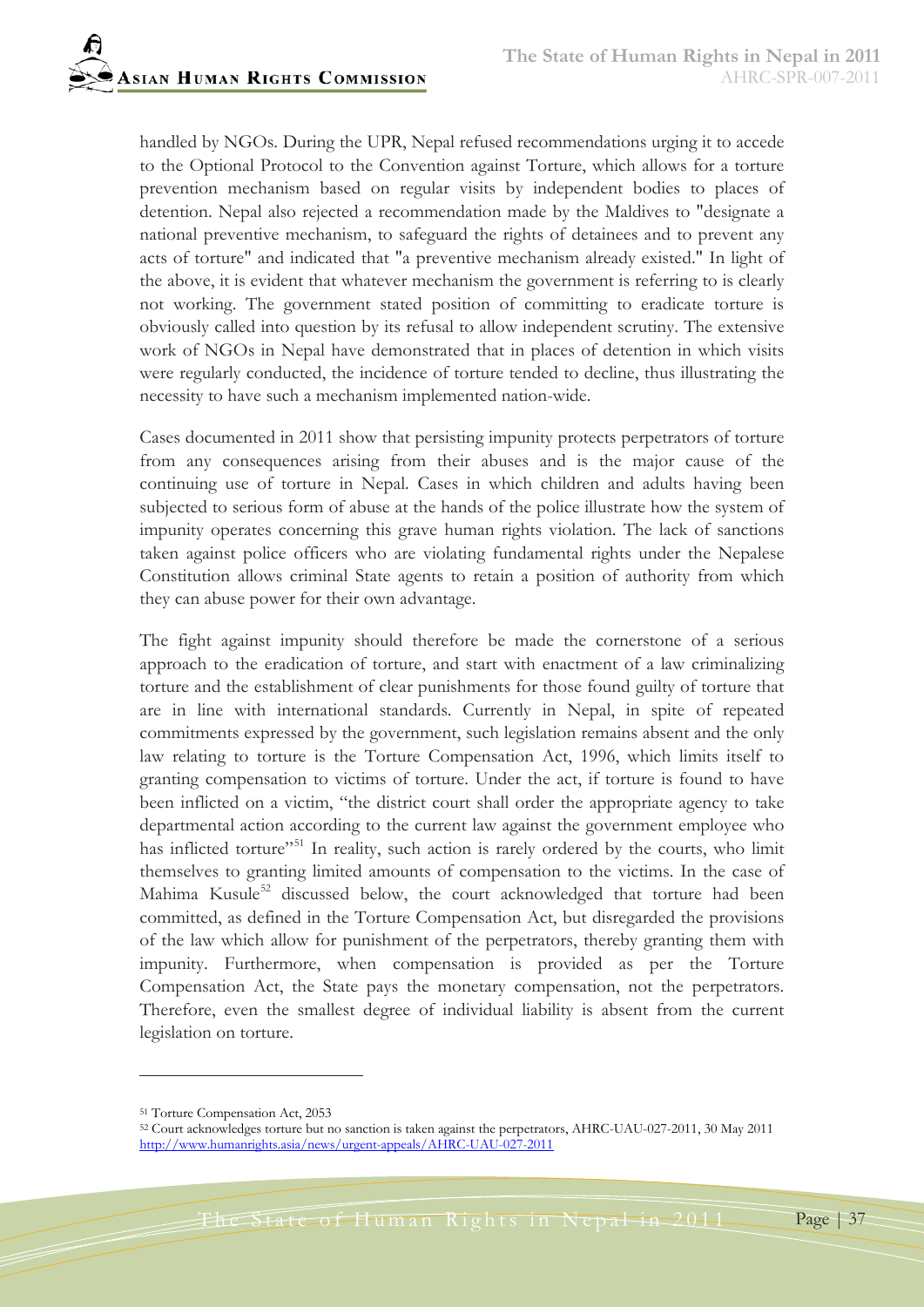#### **Court acknowledges torture but fails to punish the perpetrators**

On May 22, 2011, the Dolakha District Court ordered that compensation amounting to Rs.15,000 should be provided to Mahima Kusule, a 26 year-old woman, who on July 14, 2010, had been brutally tortured in the custody of the Dolakha district police, because she had refused to falsely identify herself as the accused in a theft case. She was detained on suspicion of theft without being provided any detention letter, arrest warrant or a health check-up as is mandatory under the law.

She was told that would she have the truth tortured out of her. Two policemen in plain clothes and two policewomen tied her hands with a strip of denim, inserted a bamboo stick between her knees and hands and propped her legs up. The soles of her feet were then beaten with plastic pipes for about 20 minutes and she was also beaten on her hands, thighs and chin. She was slapped and threatened with being subjected to electric shocks. She was released without charge the following day.

In the aftermath of the torture, the victim has been suffering from pain in her swollen cheeks; hands; left shin, which was deeply bruised; the soles of her feet, which were clotted with blood, as was her lower abdomen and her chest. The victim also reported suffering from severe headaches, nausea and dizziness, along with sleeplessness, a loss of appetite and occasional anxiety attacks. A psychiatrist diagnosed the victim with post-traumatic stress disorder, depression and an adjustment disorder.

With the assistance of Advocacy Forum, she lodged a case under the Torture Compensation Act at the District Court, Dolakha. On May 22, 2011, the District Court acknowledged that the victim had been subjected to torture and issued an order to provide the victim with Rs. 15,000/- as compensation. The court limited itself to instruct the perpetrators not to torture detainees again but no departmental action was ordered against them. The victim and her family said that her fight was not to get compensation but justice. They therefore filed the case at the Appellate Court seeking an order to bring the perpetrators to justice.

The UN Special Rapporteur on Torture intervened concerning this case in a communication transmitted to the Nepalese government on September 8, 2010. The government's response however was unsatisfactory, as it limited itself to denouncing the allegations as "completely baseless, fabricated and hypothetical" without providing any evidence to support this claim. The government's position runs contrary to the findings of the court, which has acknowledged the veracity of those torture allegations, and is therefore illustrative of the government's lack of credibility concerning the eradication of torture.

During the UPR process, Nepal accepted the following recommendation made by Switzerland: "In the framework of the reform of the penal code and the penal procedure code, conform to the totality of the provisions of the Convention against Torture". Nepal is currently in the process of reviewing both its Criminal Procedure Code and its Criminal Code. In the process, it has committed to include provisions that criminalize torture and to provide for clear punishments for those found to have committed the crime. For the moment, the draft versions of both codes have been published and various stakeholders and NGOs have provided feedback. Some of their comments have been incorporated to ensure that the proposed text shows greater adherence to international standards. Nevertheless, concerns remain as to whether this revision will provide an instrument that is capable of bringing torture and impunity to an end. Human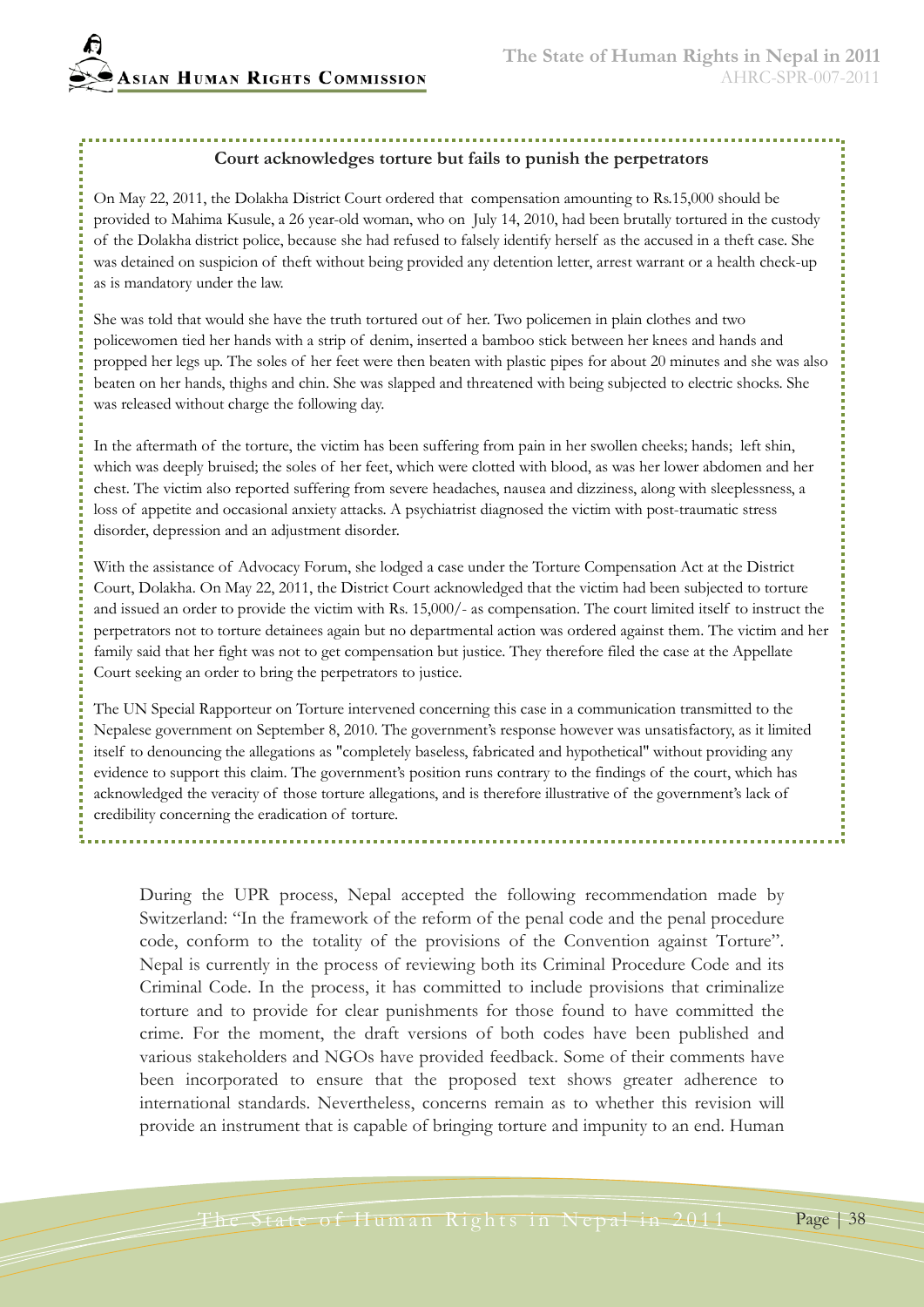rights organizations welcome the efforts to introduce specific punishments for torture as a first step to put an end to the current, absurd situation, in which no sanctions can be taken against those who violate one of the most fundamental constitutional rights. At the moment, enacting specific legislation to deal with the issue of torture is not under consideration.

At the moment, the draft code criminalizes secret detention, detention without provisions of minimum humane facilities and enforced disappearance, all of which enable torture. Such a measure would assist in safeguarding against ill-treatment and torture of detainees. Furthermore, other measures would increase the protection from torture, including the notification of the detainees' families of their arrest, the systematic access of detainees to legal counsel and the keeping of written records of detainees in detention and their interrogation.

Section 164 of the proposed Criminal Code criminalizes torture and makes it an offence punishable by a fine or a maximum penalty of five years imprisonment. Of serious concern is the fact that the penal code may not set a mandatory prison sentence for perpetrators of torture, which is required under the Convention against Torture, which states that torture should be "punishable by appropriate penalties which take into account their grave nature." The possibility for those convicted of torture to get away with only paying a fine, is clearly not proportional to the gravity of the crime and is therefore unlikely to act as a deterrent to other would-be perpetrators.

Furthermore, the draft criminal code includes provisions under which the government needs to issue an order in writing before a State agent who was in the course of discharging her/his official duties can be prosecuted. If this provision was to be included in the adopted legislation, the result would provide a de facto veto right to the government regarding prosecutions for torture. Under international law, the prohibition of torture is absolute and non-derogable, which means that exceptional circumstances cannot be invoked to justify the lack of prosecutions against perpetrators. Given this, the decision to undertake prosecutions against government employees allegedly involved in torture cannot be subjected to a political decision by the executive branch of the government. In other Asian countries, such as India and Bangladesh, similar provisions are also in force and are widely misused to prevent the prosecution of human rights violations and to protect human rights violators. In addition, the crime of torture is excluded from the list of "non-pardonable" offences, concerning which the withdrawal of cases cannot be allowed, in the Draft Criminal Procedure Code, keeping open another avenue down which impunity for perpetrators of torture may still be pursued.

Furthermore, the act includes a limitation period of six months for the filing of cases of torture, which also falls short of internationally accepted international norms and standards, as there can be many obstacles, including medical, psychological or security reasons, which may prevent a victim of torture from filling a complaint within 6 months. In 2005, the Committee against Torture recommended that government of Nepal to "amend its current and planned legislation so that there is no statute of limitation for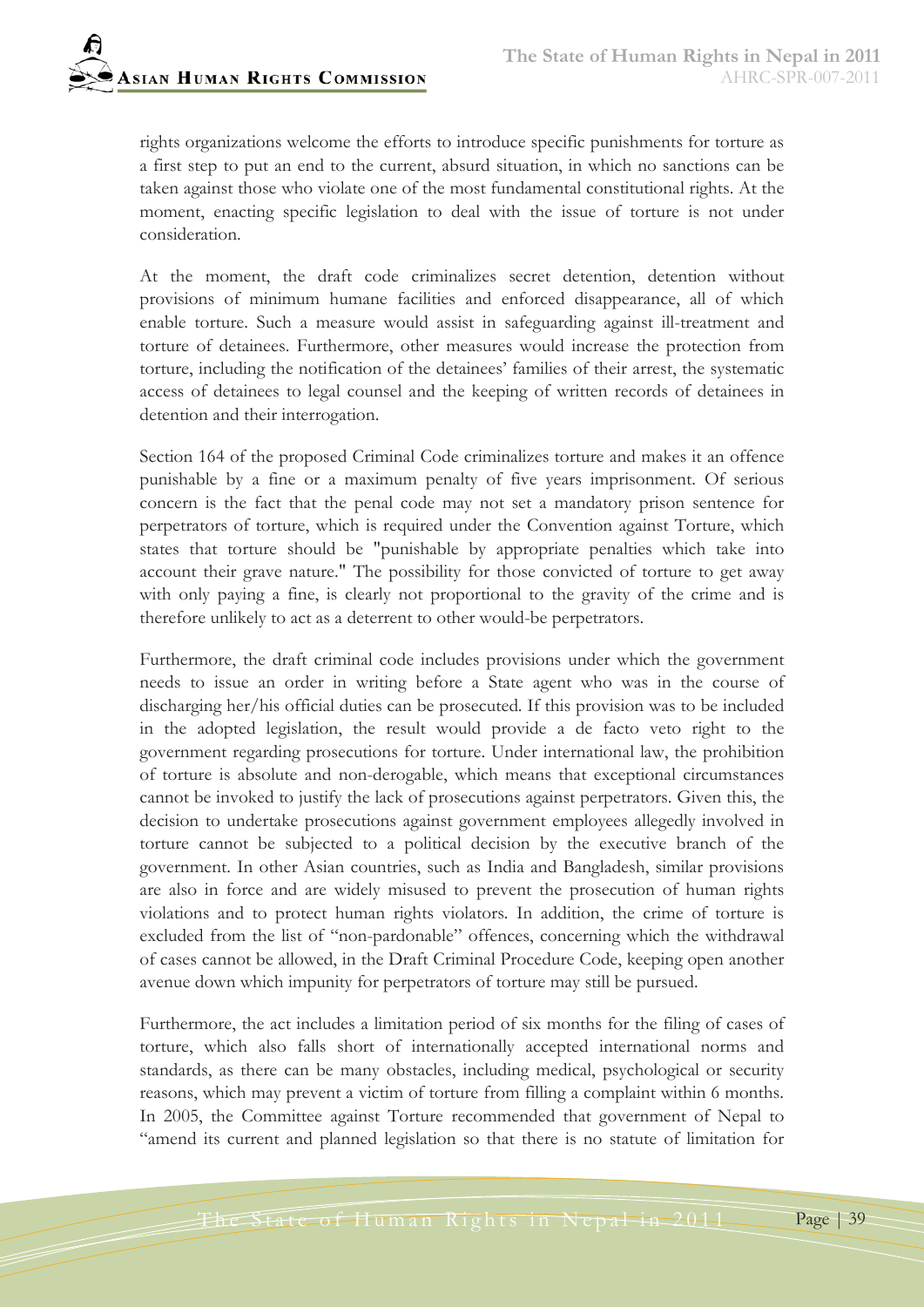-

registering complaints against acts of torture"<sup>55</sup>. Nepal should implement this recommendation and remove any statute of limitation concerning the filing of torture complaints.

In light of the cases documented by the AHRC and its partners in recent years, it is apparent that the absence of an investigation body mandated to investigate complaints of torture is a serious loophole that contributes to the lack of any impartial and efficient investigations into such complaints. Under current legislation, the head of police retains control of the investigation process, even when it concerns his or her staff. As long as no independent body is created to probe cases which, if investigated by the police, would result in an open conflict of interest, the effective prosecution of cases of torture will remain impossible. During the UPR of Nepal, Australia recommended the adoption of an independent complaint mechanism on the conduct of the security forces. However, the government did not accept the recommendation and claimed that the existing complaint mechanism is already independent, which is clearly erroneous. It also responded to recommendations calling for the government to ensure prompt and impartial investigations and prosecutions of allegations of torture by stating that it considered that they were already implemented or in the process of being implemented. This represents a complete denial of the reality of the obstacles that torture victims face in seeking legal redress. The absence of any independent authority to probe cases of abuse by the police accounts for the criminal justice system's inability to investigate and prosecute such cases.

The case of Ang Dorje and Jambu Sherpa speaks to the difficulties faced by torture victims seeking to have their cases registered, let alone investigated. The afore-mentioned victims first tried to file a case in the police station to which the perpetrators of torture belonged, to no avail, as the Deputy Superintendent of Police, who has the highest authority in that police station, openly admitted that he wanted to protect his subordinates and therefore could not file the case. Similarly, when they tried to file the case in the highest-ranking police office in Kathmandu District, the Superintendent of Police there also refused to receive the FIR. Instead, he put the blame on the victims themselves and accused them of having fabricated the incident to tarnish the police officers' reputation. He also insisted on interrogating the lawyer who had helped the victims draft the FIR, a requirement which has no legal basis whatsoever. Because they insisted on having their case investigated the police reportedly threatened them and put pressure on their landlord to evict them from their home. When Jambu went to the Home Ministry to file a petition, instead of taking her statement and making sure an independent investigation would be launched, the government official that she was reporting to contacted the police station where she had been tortured, recorded their version of events and thereafter refused to discuss the matter with her. It is reported that

<span id="page-39-0"></span><sup>53</sup>CAT/C/NPL/CO/2 15 December 2005 CONSIDERATION OF REPORTS SUBMITTED BY STATES PARTIES UNDER ARTICLE 19 OF THE CONVENTION Conclusions and recommendations of the Committee against Torture NEPAL <http://www.unhcr.org/refworld/pdfid/441182d90.pdf>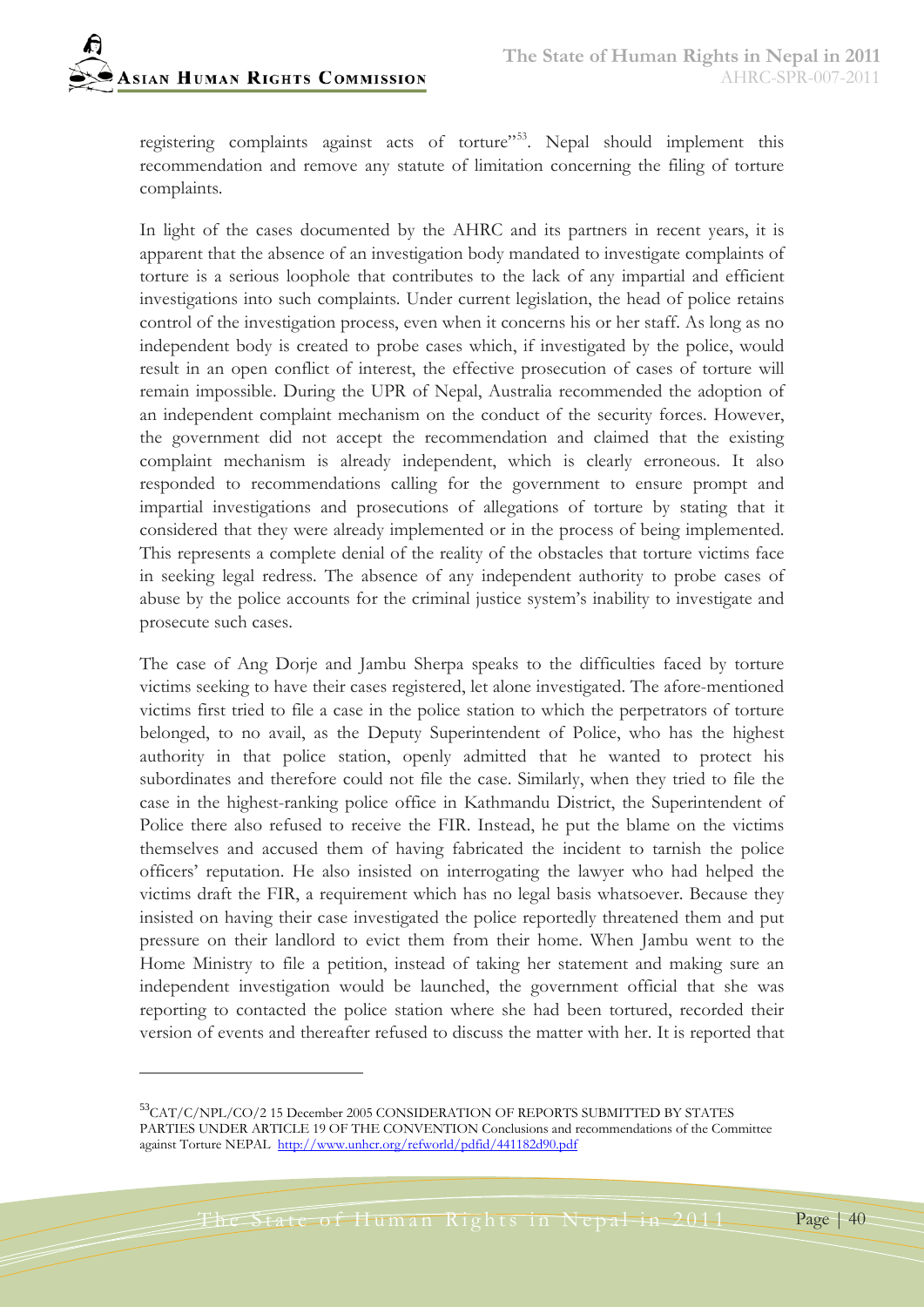the then-Home Minister also refused to take any interest in the case, stating that it was common for shop owners to get into trouble with the police. This case illustrates the collusion between the different levels of the police hierarchy and the complacency of the Home Ministry, which has the highest responsibility to ensure that the police forces maintain the highest standards of professional ethics and integrity and abide by the law.

The case of Dharmendra Barai is yet another illustration of the inadequacies of the current investigation system concerning allegations of police violence. This 14-year-old boy died while in police custody in July 2010. Allegations that his death was due to torture were supported by substantial evidence and witness statements. In its 2010 annual report, the AHRC described how investigation teams set up to probe into this case failed to show due diligence and worked to prevent the prosecutions of the alleged perpetrators rather than at shedding light on the exact circumstances of the boy's death: "The investigation team set up to probe the circumstances of his death was composed exclusively of policemen under the leadership of a government official, without including any representative of the deceased's family or civil society, casting doubts over its ability to impartially investigate a case involving police officers.[…] The investigation report concluded that it could not establish that torture was the cause of death, and it ignored information concerning the victim's injuries in the post-mortem report. The report limited itself to denouncing minor procedural flaws in the police's behaviour and to recommending departmental actions without specifying the nature of the sanctions or giving the names of those who should be sanctioned, and without denouncing the fact that a minor was kept in the same detention conditions as adults. […]The District Police Office and the District Administration Office (whose head also lead the investigation team) both refused to file an FIR in the case under fallacious pretexts."<sup>[54](#page-40-0)</sup>

A separate investigation team formed by the Ministry of Home Affairs is yet to publish its report, more than one year on. The police officers have also refused to visit the sub regional office of the National Human Rights Commission in spite of being summoned to do so on numerous occasions. Following an application for a writ of mandamus filed by the victim's father on September 9, 2010, the Butwal Appellate Court issued a writ of mandamus against the Butwal DPO, on January 26, 2011, ordering it to initiate a "fully independent, impartial, effective and prompt investigation into the case as per law." At the time of writing this report, almost ten months on, no such investigation has yet taken place. As per a decision taken by the Council of Ministers of Government of Nepal, the Ministry of Home Affairs on February 2, 2011, sent NRs. 150,000 (around US\$ 1,860) to the DAO to provide monetary support to the victim's family members. At first, the victim's father was told that he needed to withdraw the criminal case to receive the monetary compensation, and therefore initially refused to take the money. After NGOs ensured him that he could receive that money unconditionally, he eventually accepted the monetary support on September 13, 2011. This is one more illustration of the government's attempt to elude the need for criminal investigations and prosecutions by

 $\overline{a}$ 

<span id="page-40-0"></span><sup>54</sup> [http://www.humanrights.asia/resources/hrreport/2010/6%20Nepal\\_2010.pdf](http://www.humanrights.asia/resources/hrreport/2010/6%20Nepal_2010.pdf)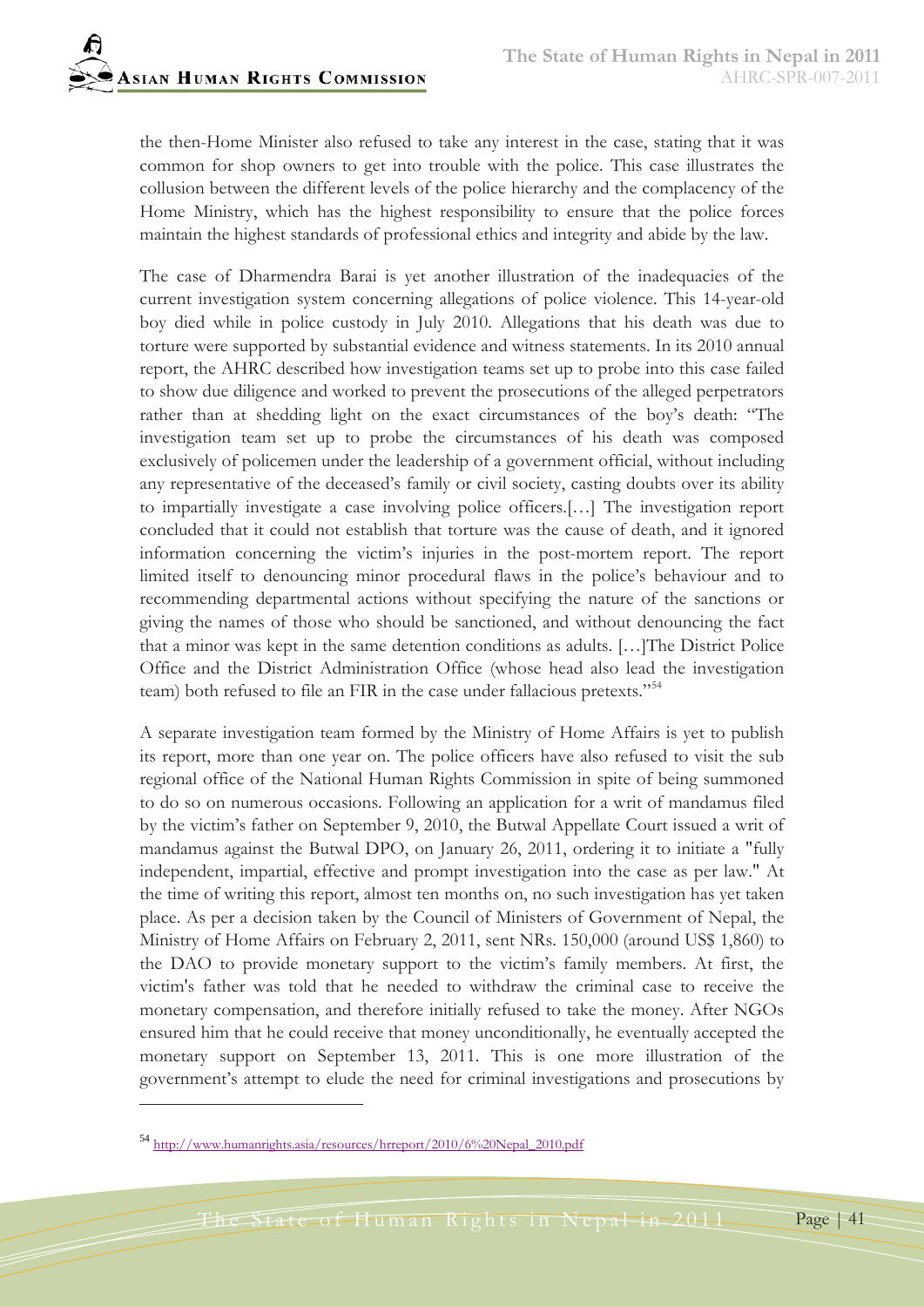offering compensation to the victim's family, a move which falls short of realizing the family's fundamental right to a legal remedy, as enshrined in the International Covenant on Civil and Political Rights, to which Nepal is party.

These cases clearly show that police officers must not be entrusted with the task of registering and investigating cases of alleged misconduct by other members of the police, as torture has repeatedly been condoned by the police hierarchy or administration. Making sure that victims of torture have access to independent authorities to register their complaints is therefore essential as part of the criminalization of torture, an effective system that can provide remedies is going to be established. And yet, in spite of clear evidence to the contrary that is exemplified by these two cases and dozens of other similar cases that the AHRC has documented since the end of the conflict, the government still claims that it "believes that the existing complaints mechanism on the conduct of security forces is independent" and does not accept recommendations to establish a separate complaint and investigation mechanism.

The absence of an independent investigation process combined with the absence of a witness and victim protection mechanism makes victims seeking redress vulnerable to threats, intimidation and further abuses if they pursue their cases. As a result, only a handful of victims of torture are willing to press charges against the perpetrators. According to Advocacy Forum's data, in 2010, out of the thirty-six the organization documented, only five cases of torture against women were transmitted to the relevant governmental office for investigation, as the victims were afraid to make a complaint due to the fear of further victimization.<sup>[55](#page-41-0)</sup>

In 2005, the Committee against Torture recommended that Nepal "Consider adopting legislative and administrative measures for witness protection, ensuring that all persons who report acts of torture or ill-treatment are adequately protected."<sup>[56](#page-41-1)</sup> Such legislation is yet to be adopted, although the proposed criminal procedure code has included some elements of witness protection such as the possibility to give evidence via audio-visual recording as well as prohibiting the publication of names of vulnerable witnesses.

As described by Advocacy Forum's Kamal Pathak: "*Victims of torture may not be willing to file the case because of the impunity for the perpetrators; they do not feel encouraged to do so. Also, they know that if they file a case, it may bring them more problems than if they do not. As I mentioned, after filing the case, victims have been receiving threats, including death threats, to force them to withdraw the case and some of them are even bribed by the police. So because of that they are not very willing to file the case. But if we had a good legislation and if they knew that they could get justice and see the perpetrators punished, a lot more torture victims would probably be willing to come forward and file cases*".

<span id="page-41-0"></span><sup>55</sup> Torture of women in detention-Nepal's failure to prevent and protect , Advocacy Forum, 26 June 2010 [http://www.advocacyforum.org/downloads/pdf/publications/torture-of-women-in-detention-english-26-june-](http://www.advocacyforum.org/downloads/pdf/publications/torture-of-women-in-detention-english-26-june-2011.pdf)[2011.pdf](http://www.advocacyforum.org/downloads/pdf/publications/torture-of-women-in-detention-english-26-june-2011.pdf)

<span id="page-41-1"></span><sup>56</sup> CAT/C/NPL/CO/2 15 December 2005 CONSIDERATION OF REPORTS SUBMITTED BY STATES PARTIES UNDER ARTICLE 19 OF THE CONVENTION Conclusions and recommendations of the Committee against Torture NEPAL <http://www.unhcr.org/refworld/pdfid/441182d90.pdf>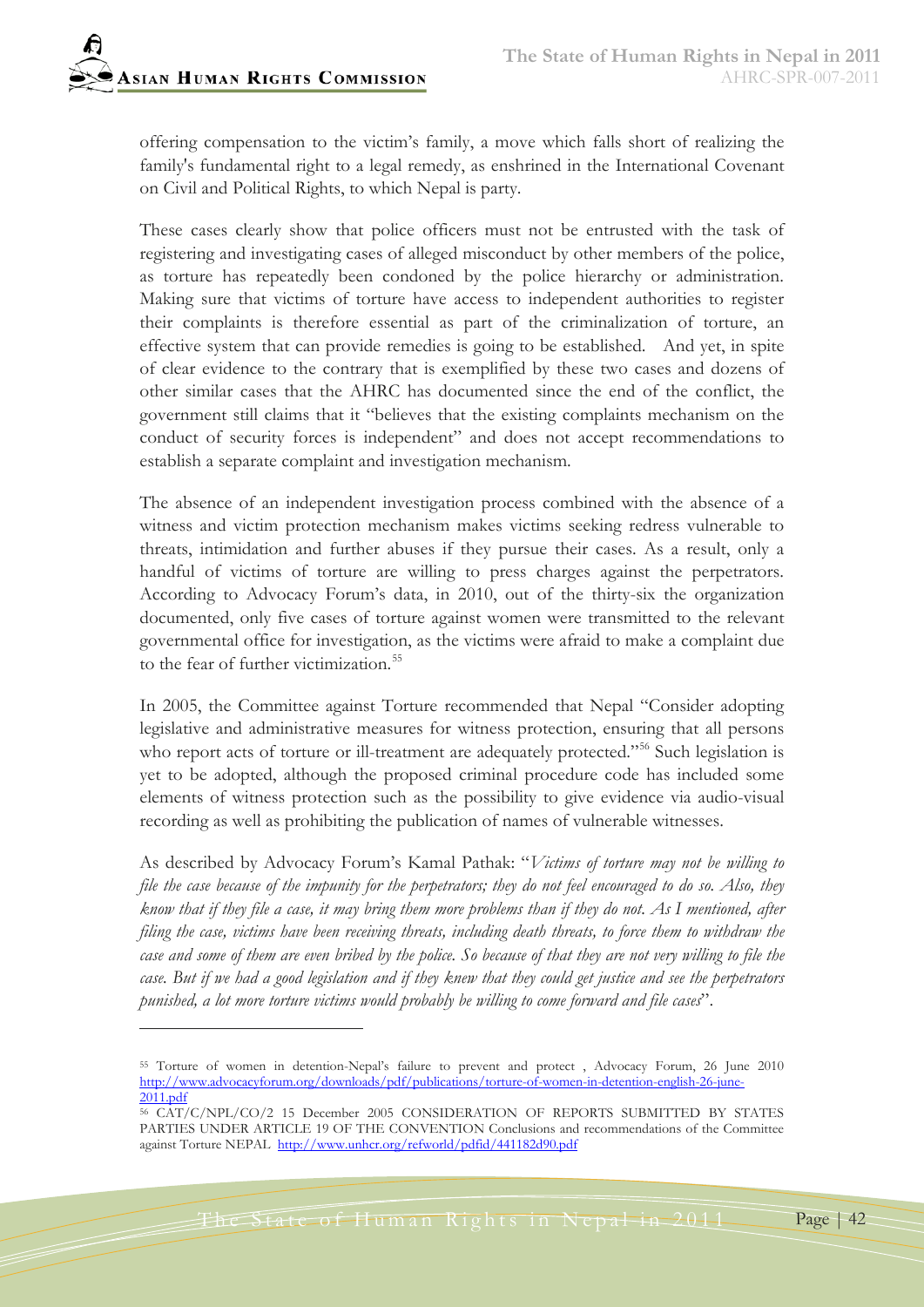Tika Ram Pokharel from CVICT has also added that: "*There are a lot of torture cases but not a lot of people bring this kind of cases to court, because of a lack of knowledge of the dispositions of the law and fear of re-victimization. In my experience, out of one hundred torture victims, hardly five would be ready to file a case against the perpetrators*"

Several cases illustrate the high price that is paid by torture victims seeking redress due to the absence of witness protection: a couple of shop owners who are torture victims were expulsed from their home and subsequently subjected to further human rights violations.[57](#page-42-0) Furthermore, policemen who had tortured an 11-year old boy repeatedly harassed his father after he filed a case and, when contacted, the DSP, who is the highest police authority in the District, refused to intervene to bring the threats to an end. <sup>[58](#page-42-1)</sup> Separately, the doctor of a fourteen-year old child who had been beaten by a soldier and left unconscious was threatened by the army into halting the victim's medical treatment.<sup>[59](#page-42-2)</sup>

Perhaps the most emblematic case illustrating the hardships facing torture victims is to be found in obstacle course that Inspector of Police Hom Bahadur Bagale has been forced to navigate while trying to seek justice since 2002. Despite being a member of the police, he was tortured and detained incommunicado for two weeks in 2002, for having refused to follow an order which was not part of his regular duties. This case illustrates at length the aberrations present in the current justice process, which remains incapable of ensuring the right of remedy to victims, while creating situations in which the victims themselves may risk further punishment if they seek justice. Since 2002, no investigation has been launched into the allegations of torture in the case in question here. The victim filed a Torture Compensation case, which was rejected both by the District Court and the Appellate Court. The case was then filed in the Supreme Court on August 21, 2008, but this hearing has still not taken place as of the end of 2011. This nine-year long situation of injustice for the victim and impunity for the perpetrators has exposed the victim to repeated threats of death or dismissal, retaliations and further victimisation by the perpetrators, in order to try to force him to drop the legal proceedings he has launched. The superior ranks in the police administration have colluded with the perpetrators in their attempt to force the victim to resign if he did not stop the proceedings. In 2006, because he had refused to cede to this pressure, the victim was arrested, held in custody by the Hanumandhoka District Police Office and again tortured. Although the court acknowledged that torture was inflicted on the victim in this second case and granted him compensation on September 18, 2008, the compensation amount has never actually been received by the victim, and no punishments have been handed down against the perpetrators. Since then, some of the perpetrators have instead

The State of Human Rights in Nepal in 2011 Page 743

<span id="page-42-0"></span><sup>57</sup> NEPAL: Torture victims face eviction and harassment 17 March 2011 AHRC-UAU-018-2011 <http://www.humanrights.asia/news/urgent-appeals/AHRC-UAU-018-2011/>

<span id="page-42-1"></span><sup>58</sup> NEPAL: The torturers of an 11-year-old child must be brought to justice AHRC-UAC-010-2011 24 January 2011 <http://www.humanrights.asia/news/urgent-appeals/AHRC-UAC-010-2011>

<span id="page-42-2"></span><sup>59</sup> NEPAL: Soldier beat four villagers and a child leaving them unconscious, AHRC-UAC-095-2011, Asian Human Rights Commission, 13 May 2011, available at: [http://www.humanrights.asia/news/urgent-appeals/AHRC-UAC-095-](http://www.humanrights.asia/news/urgent-appeals/AHRC-UAC-095-2011/) [2011/](http://www.humanrights.asia/news/urgent-appeals/AHRC-UAC-095-2011/)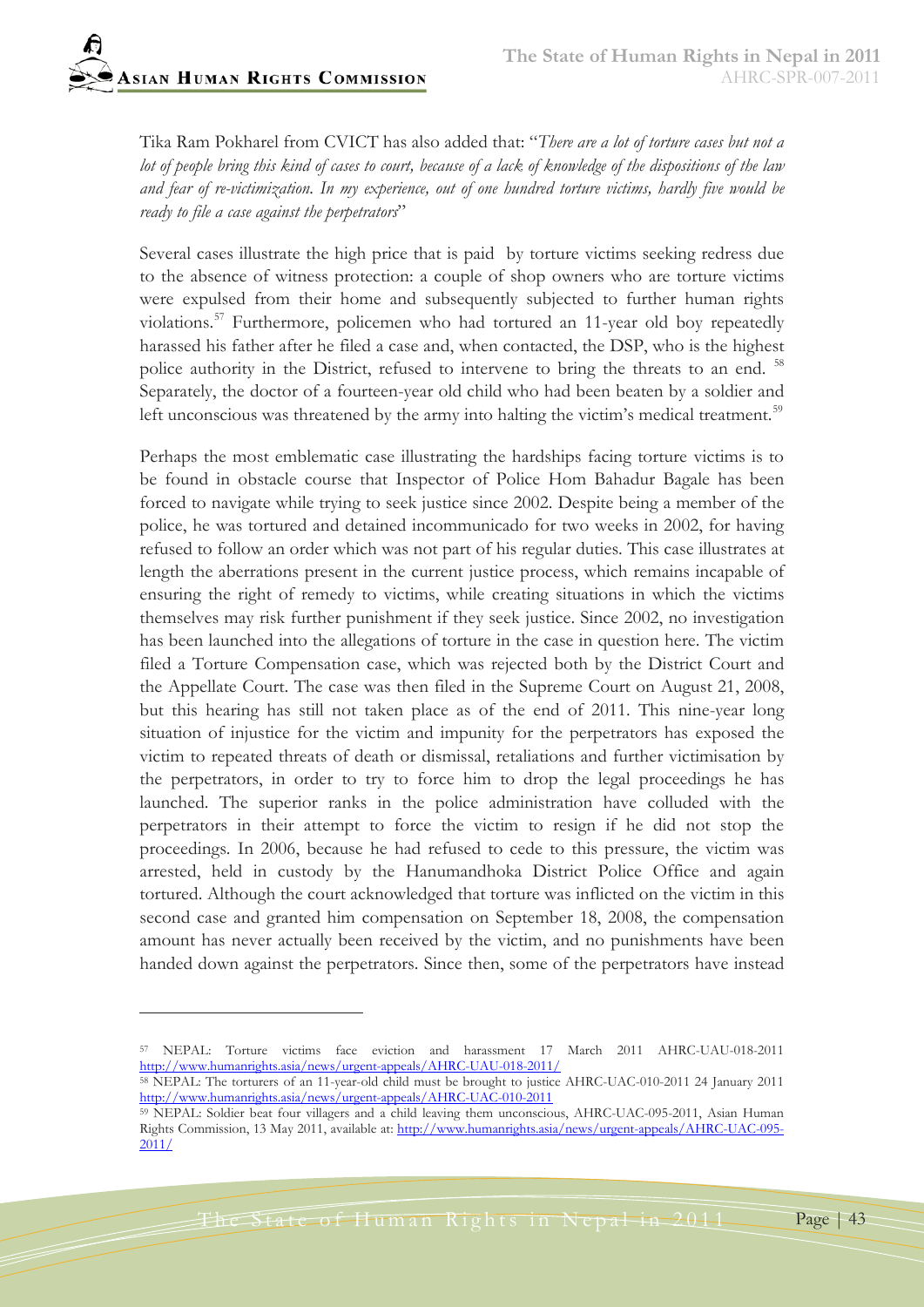been rewarded with promotions, while the victim has been fired from his job and stripped of his pension.<sup>[60](#page-43-0)</sup>

Although attempts to criminalize torture and some changes in key stakeholders such as judges' attitudes towards torture are positive trends, the widespread nature and severity of the kinds of torture used in Nepal remains worrying. In light of the dysfunctional state of the criminal justice system, notably concerning its ability to address torture, criminalizing torture will not be sufficient of itself in order to banish torture from Nepal. In addition to the criminalization of torture, it is essential that Nepal develops mechanisms to guarantee the fairness and effectiveness of inquiries. Such mechanisms should include in particular an effective witness and victim protection system, an independent investigative body, a separate mechanism to register complaints of torture and mandatory punishments for public officers found to have obstructed victim's access to justice.

Effectively eradicating torture from Nepal will be a benchmark through which the state of the Nepalese democracy will have to be measured.

<span id="page-43-0"></span><sup>60</sup> NEPAL: Prolonged unabated harassment of a policeman torture victim for nine years require legal redress, March 10, 2011, AHRC-UAU-014-2011, <http://www.humanrights.asia/news/urgent-appeals/AHRC-UAU-014-2011>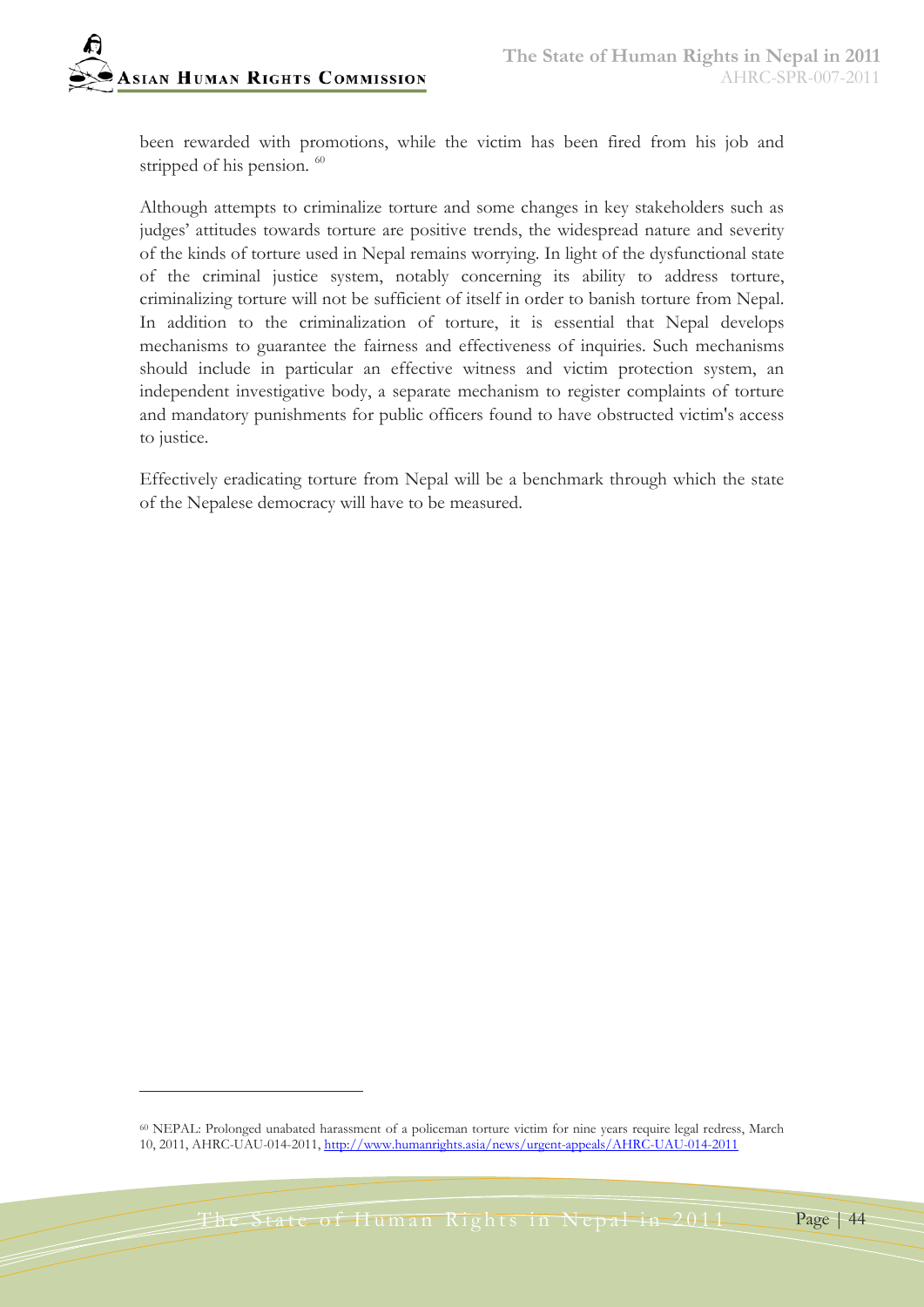#### **An illustration of the corruption-torture nexus and how the police hierarchy looks after its own**

According to information received from the Centre for Victims of Torture-Nepal, 7 to 8 policemen from the Metropolitan Police Circle, Maharjgunj, Kathmandu, came to the house of Mrs. Jangbu Sherpa and Mr. Ang Dorje Sherpa on February 9, 2011. The policemen reportedly asked them for money for no legal reason. When the victims refused they were beaten and tortured by the policemen. The policemen also reportedly looted an important amount of money from their house. The two victims were taken to the Metropolitan Police Circle, Maharajgunj, Kathmandu, and were severely beaten during the journey. At no point during their arrest were they shown an arrest warrant or informed about the charges pending against them.

They were kept in detention by the police until 11.30 pm. During their detention, the two victims were insulted with foul language, threatened with death and the police also threatened to file wrongful accusations against them, ensuring that they would be imprisoned for a long period of time.

The next day, the couple went back to the police station to claim back the money that the policemen had looted. There, the Inspector who had tortured the couple admitted the use of torture to the Deputy Superintendent of Police, the highest-ranking police office in the police station. Instead of condemning and reporting this grave violation of the fundamental rights he is supposed to protect, the DSP mockingly told the victims "You filed case against the police in another torture incident in 2007, but you could not do anything and no police lost their jobs," in reference to a previous case of torture in which Ang Dorje Sherpa had also been a victim. The use of torture was therefore openly admitted in front of a senior officer, who instead of condemning this act and providing assistance to the victims, encouraged this breach of law, seriously failing to fulfil his duties to protect the rights of ordinary citizens.

On February 22, 2011, the victims went back to the police station to register a First Information Report (FIR) concerning this case. The DSP then reportedly refused to register the FIR, saying that he could not do so as it would make the perpetrators lose their jobs. This is an open admission from a higher-ranking police officer that he is protecting lower-ranking policemen who have committed a grave abuse of power, therefore indirectly approving, accepting, and supporting the use of torture by police officers to collect bribes. The following day, the victims went to the Hanuman Dhoka Metropolitan Police Range, which is the highest-ranking police office in Kathmandu District, to lodge the FIR, but the Superintendent of Police there also refused to receive the FIR, before interrogating the lawyer who had written it and accusing the victims of having fabricated the incident to shame the involved police officers.

On February 28, 2011, the two victims went back to the Maharajgunj Metropolitan Police Circle, to ask for the Rs. 25,070 which had been looted from their home by the team of policemen belonging to that police station. There a police officer rejected their request and reportedly threatened to harass them until they dropped the case, as they were trying to damage the reputation of police officers. He also allegedly threatened to force them out of their house in retaliation.

Following this run-in with the police, the owner of the couple's house told the victims to move out of their house and shop. There are strong reasons to believe that the police pressured the house owner to evict the couple as a reprisal. The police reportedly called the victims to the police station and ordered them to leave their house or they would be forced out and their belongings would be thrown on the road. When the victims told the police that the law contains provisions according to which the landlord should give his tenants 35 days' notice to ask them to leave his premises, the police reportedly replied that they could only give them a 20-day notice period. The victims were evicted and had to relocate to another area. The victims have since filed a petition with the Home Ministry and the Attorney General's Office but so far no concrete steps have been taken to provide them with redress or hold the perpetrators accountable.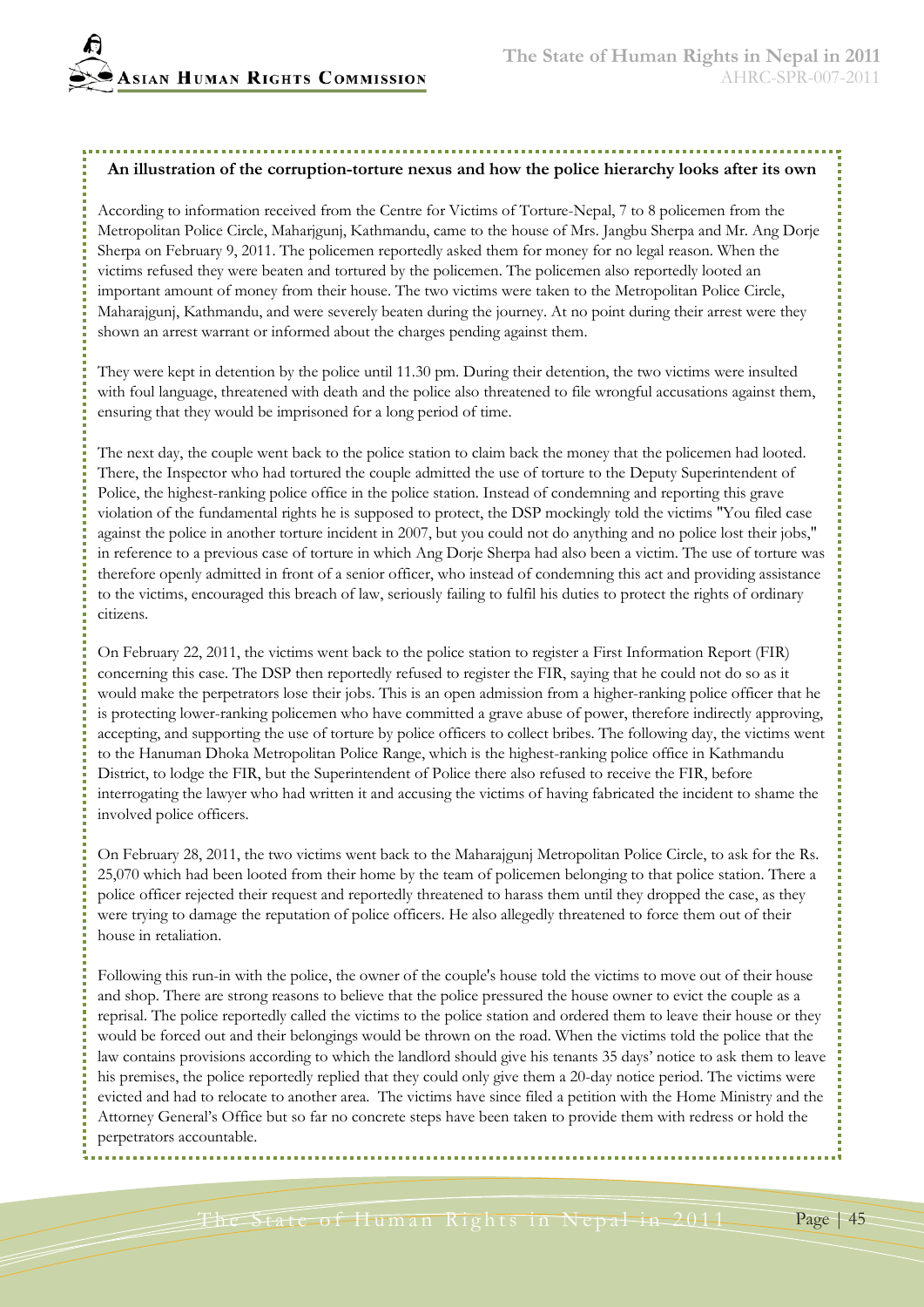## *V- Extrajudicial killings in the Terai*

The number of extrajudicial killings that have been reported in 2011 has significantly reduced in comparison to the previous years. Nevertheless, such cases continue to be reported and impunity for police officers alleged to be involved in such killings remains deeply entrenched. Against a background of continuing insecurity and police ineptness in re-establishing stability in the Terai, the police are resorting to extra-legal methods to reestablish "law and order," as illustrated by the worryingly high rates of torture by the police in the Terai's districts. None of the dozens of documented allegations of extrajudicial killings that have taken place since the end of the conflict, which the police arbitrarily and erroneously claim are "encounter killings," have been independently investigated to date. The resultant lack of prosecutions leaves victims' families in limbo regarding the circumstances surrounding the killing of their kin. The failure by the government to acknowledge the serious nature of this issue has been accompanied by its incapacity to develop a framework of accountability through effective investigations and prosecutions of allegations of extrajudicial killings.

The OHCHR's office in Nepal released a significant report in July 2010, entitled "Investigating Allegations of Extra-Judicial Killings in the Terai - OHCHR-Nepal Summary of Concerns (July 2010)<sup>1[61](#page-45-0)</sup> in which it detailed a worrying incidence of extrajudicial killings attributable to the State in the Terai. The OHCHR's report notes that although the government's Special Security Plan, launched in 2009, appears to be reducing criminal activity, "*credible allegations of unlawful killings have continued to surface, most of which, according to information received by OHCHR, have gone uninvestigated*." This is the case even though the Special Security Plan incorporates a commitment to protect human rights. However, the government has refused to implement the report's core recommendations and rejected the entirety of the report's findings. By disregarding the reality of the extrajudicial killings trend in the Terai, the government is justifying its inaction and condoning impunity.

Similarly, when the issue of extrajudicial killings was raised during the UPR as an issue of concern by a number of States taking part in the review, the government once again denied the very existence of the problem and indicated that it was already taking "*necessary measures for the prevention*" of extrajudicial killings, "*ensuring swift and fair investigations on alleged misconduct by law enforcement authorities*" and "*ensuring the delivery of justice regarding these serious human rights violations*". On the contrary, the cases documented indicate that the police almost always refuse to file First Information Reports following requests by familymember or to launch investigations into the circumstances of the killings. Court orders and National Human Rights Commission recommendations to investigate the circumstances of the killings are also being disregarded. When investigations are launched, they lack independence, as they often even involve police officers from the same police station as those under investigation, thereby creating a direct conflict of

 $\overline{a}$ 

<span id="page-45-0"></span><sup>61</sup> [http://nepal.ohchr.org/en/resources/publications/Investigating%20Allegations%20of%20Extra-](http://nepal.ohchr.org/en/resources/publications/Investigating%20Allegations%20of%20Extra-Judicial%20Killings%20in%20the%20Terai.pdf)[Judicial%20Killings%20in%20the%20Terai.pdf](http://nepal.ohchr.org/en/resources/publications/Investigating%20Allegations%20of%20Extra-Judicial%20Killings%20in%20the%20Terai.pdf)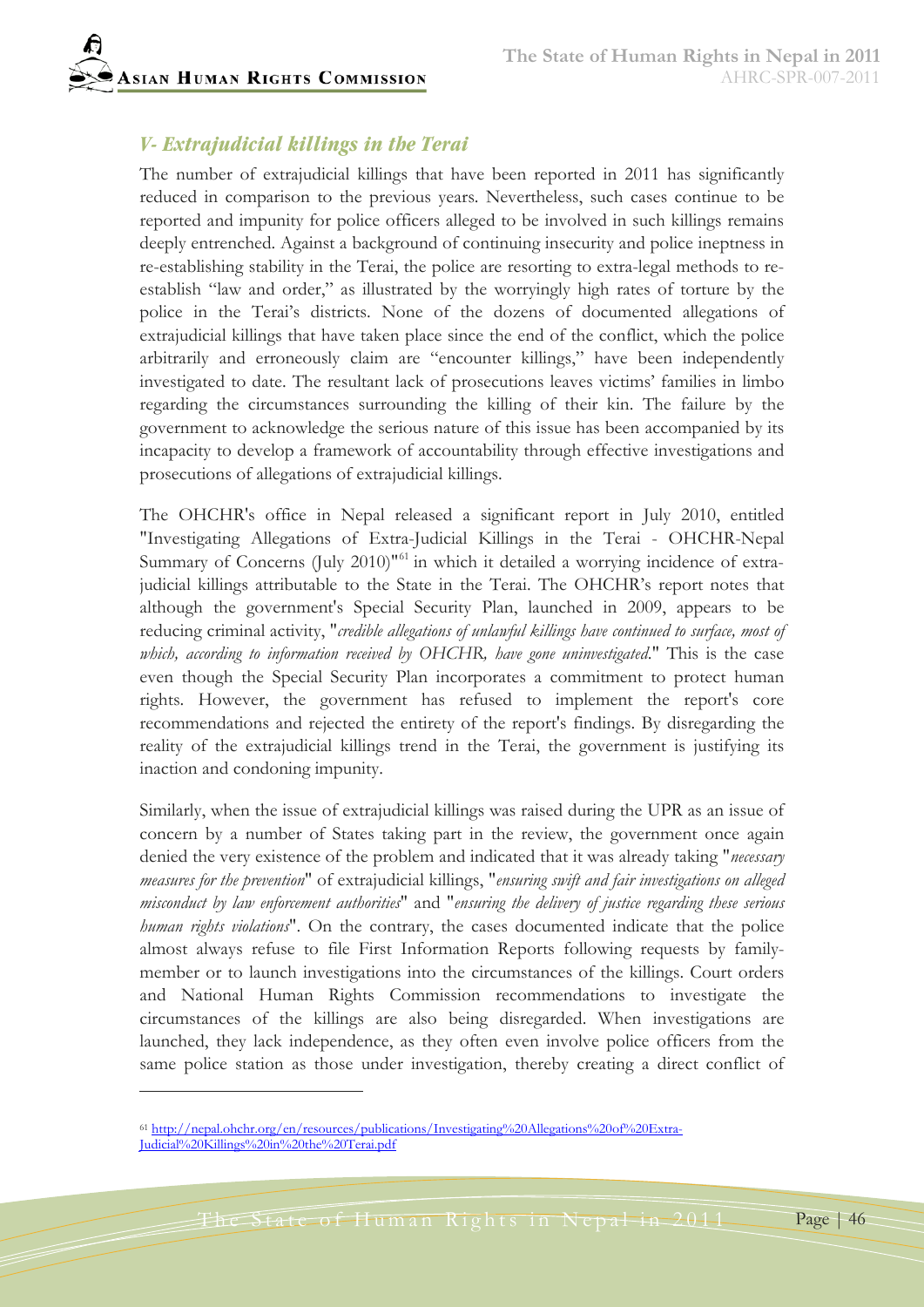interest. Witnesses and victims' families are regularly subjected to intimidation, threats and pressures from the alleged perpetrators to prevent them from pursuing their cases. The government's rejection of the OHCHR's recommendations to launch investigation into all cases of extra-judicial killings, to establish an independent complaints and investigation mechanism, and to adopt measures to support and protect witnesses, victims and their family members, which together would enable fair and impartial investigation procedures - clearly shows that the government's claim to be carrying out "swift and fair investigations" lacks credibility.

The case of Sahid Abdul Dewan, presented above, illustrates how abhorrent it is to assert that "swift and fair investigations" are being conducted, following which "justice is delivered" concerning cases of extrajudicial killings in Nepal. On October 26, 2009, members of his village witnessed the unarmed Sahid Abdul Dewan being shot by three policemen, and a few moments later saw police officers placing a pistol and ammunition around his dead body. The police prepared a report stating that while they were patrolling, they were shot at and had to return fire, killing the attacker instantly. The police further claimed that they recovered one home-made pistol, one bullet and one cartridge from the dead body. Despite a tireless fight by his father to shed light upon the circumstances of the killing, and an injunction by the District Court for the police to conduct an investigation into the case, no action has been taken so far. Instead, the public prosecutor office, in collusion with the District Police Office has spent a lot of energy trying to get the case withdrawn by the Attorney General's Office. The victim's father has faced repeated threats by the police for him to drop the case. One person who has been providing assistance to the father has been arrested on fabricated charges and detained for nine months without a trial. The police have used this person's detention to threaten the father, reportedly stating that "either you drop the case, or he will remain in our custody." Two years after the case, no "swift and fair" investigation has been conducted into the case.

# *VI-Attacks on human rights defenders and journalists continue with impunity*

During the UPR, the Czech Republic recommended that Nepal "Take concrete steps to ensure the security of human rights defenders, including journalists." The government of Nepal accepted this recommendation, thereby pledging to the international community that it would implement it. However, as will be seen below, this implementation has not taken place.

#### **A - Attacks on human rights defenders and lawyers fighting against impunity contribute to the suppression of the right to adequate remedies for victims**

In the context of a system of deeply-entrenched impunity, of the politicization of human rights issues and of a weak rule of law framework, the space for human rights defenders (HRDs) and lawyers, especially those working on impunity issues, has been shrinking in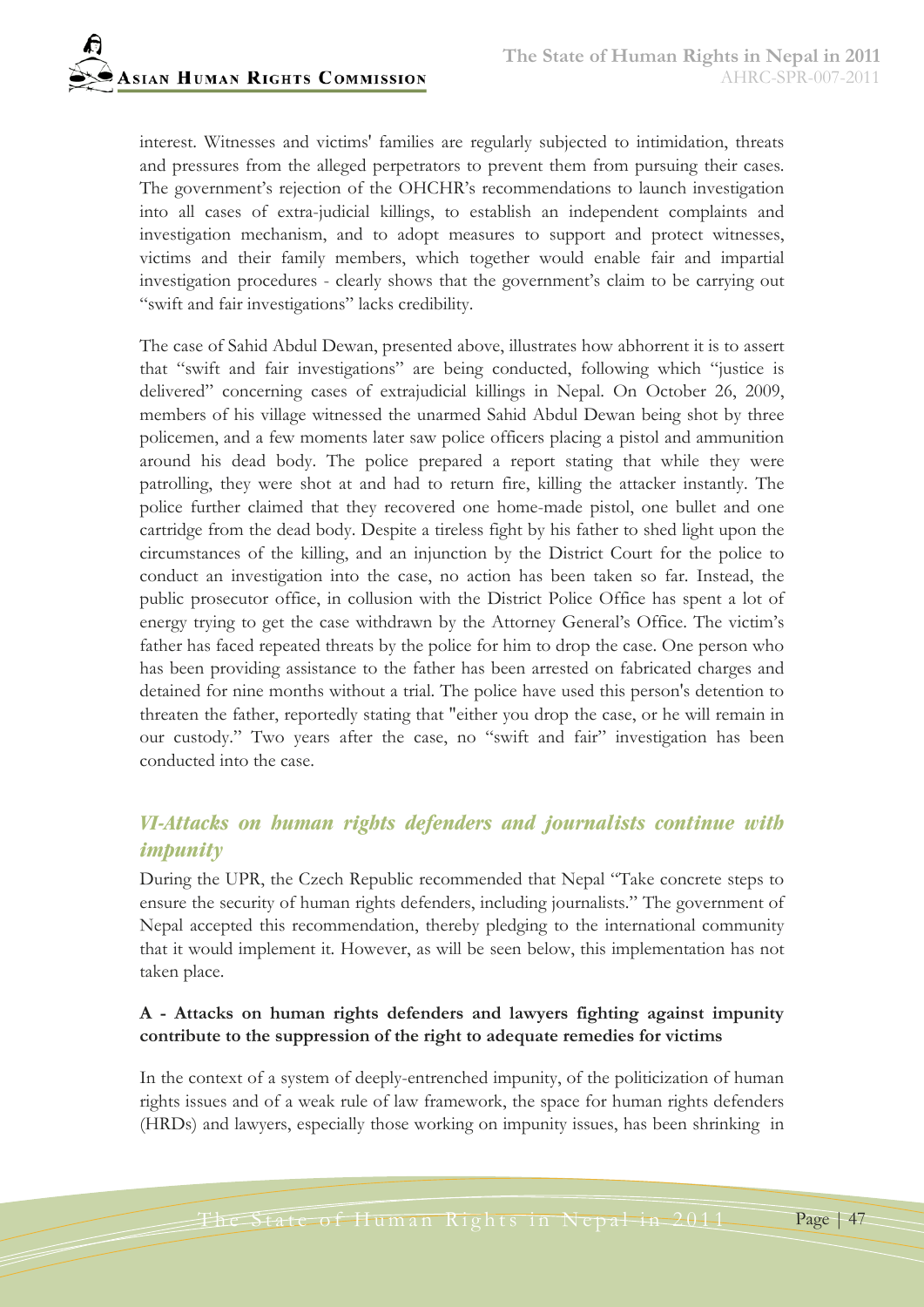2011. Since the end of the conflict and the Jana Andolan II movement, civil society had managed to carve a space for itself in Nepal and to impose itself as a necessary actor in Nepal's democratization process. Human rights defenders are recognized as having been the driving force behind the democratisation and peace process in the country, however, in 2011, the government's attempts to close the avenues through which conflict victims could have their voices heard and fight for justice has been accompanied by a reduction in the space enjoyed by civil society, and has placed human rights defenders in an increasingly precarious situation. In addition to State actors, non-state actors, political parties and armed groups, have also contributed to the significant shrinking of space available to human rights defenders. The government of Nepal has so far failed to establish an environment conducive to and protective of the work of HRDs, by failing to hold State and non-State actors accountable for attacks and threats against HRDs.

The failure to reverse this trend will bode ill for the future of Nepal's democracy, as civil society has become the last resort concerning the defence of human rights and justice in the absence of a functioning rule of law framework. A system which leaves no room for the work of human rights defenders and journalists is a system which place little value in the notion of right to justice and the freedom of expression. Ensuring a working environment that is conducive for human rights defenders is therefore essential if the government is to have a serious and credible approach to human rights.

There is no official recognition of human rights defenders as such by the State, and no effective legal mechanism has been designed to ensure their protection and their ability to work unhindered. As a result, human rights defenders continue to be vulnerable to threats and intimidation by State and non-State actors. The government has largely failed to comply with its international obligations to promptly investigate such acts and bring the perpetrators to justice. When attacks or threats of attacks are reported at police stations, the police very rarely provide protection to the defender at threat, or launch a thorough inquiry into the allegations, or initiate prosecutions against the perpetrators. As a result, this encourages further attacks and threats against the defenders as the perpetrators are ensured that no action would be taken against them if they do so.

At the local level, political parties have also been involved in threatening lawyers and HRDs working on cases which do not, at first sight, appear to be politically sensitive. Lawyers defending victims of violations in cases in which the perpetrators had a link, however slight, with political parties, have been at risk of receiving threats not to pursue the case. In a number of cases the lawyers were even physically manhandled. Threats against such HRDs may result in the perversion of the course of justice. This has been seen in cases of rape, caste-based violence and child abuse.

Given the system of impunity that protects those who threaten HRDs, those working on the rights of marginalized or excluded communities and groups that face discrimination, are in a particularly precarious position. As they are challenging the established social order, they often do not receive support from society and the police. In the Terai region, in the Western part of Nepal in particular, where social hierarchies are the most rigid and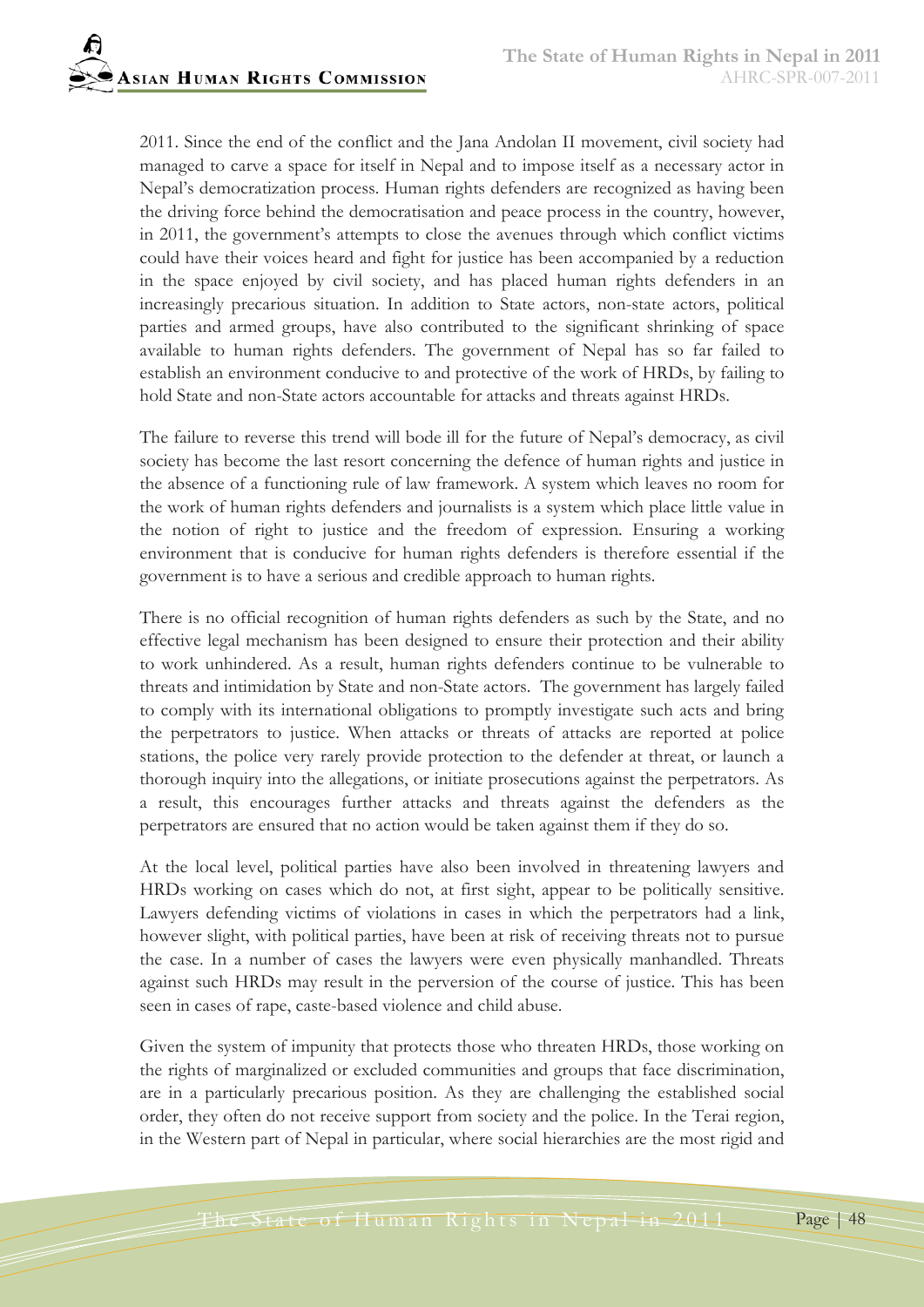where armed groups have been increasingly active, the vulnerability of such HRDs is at its greatest.

Attacks against human rights defenders and lawyers aim at preventing an effective dialogue on human rights and at discouraging them from taking action to hold human rights abusers accountable. If no action is taken to prevent these attacks, impunity for human rights violations is strengthened. By targeting those working with them to assert their rights, such attacks contribute to the denial of the right to effective remedy of victims.

As a result, the issue of protection of human rights defenders was rightly raised as an issue of serious concern during Nepal's UPR session, with several States recommending that the government guarantee the security of human rights defenders. However, the government has not taken this opportunity to take concrete and measurable commitments to the protection of HRDs. It explicitly accepted only one recommendation to "*take concrete steps to ensure the security of human rights defenders, including journalists.*" It did not however, accept more specific recommendations concerning the need to promptly and effectively investigate complaints of harassments and abuses against HRDs and journalists, and to hold the perpetrators accountable. In its response to these recommendations, the government indicated that the "*Security agencies are active in ensuring security of all citizens, including the rights defenders, journalist and women activists. The rights violators are prosecuted as per law*".

Cases documented in Nepal in 2011, however, contradict this statement, and show that the State is failing to respond to, investigate or prosecute threats or physical attacks against human rights defenders. In addition, State actors, including the security forces and the police, have been involved in coercing human rights defenders into stopping their work in favour of victims. Threats by State and non-State actors against HRDs have become a tool allowing them to enjoy impunity for serious human rights violations, such as torture or extra-judicial killings.

Nepal's government further indicated that it was considering adopting a special programme to protect human rights defenders, but has not been more specific regarding the contents of such a programme, or concerning the timeframe for its adoption. It is unclear whether the plan will lead to the development of a more conducive environment for the work of human rights defenders, by including for instance: recognition by the State of the work of human rights defenders and of the role they play in the society; addressing the issue at the policing level by giving clear and imperative instructions to the police to properly investigate all cases of threats against human rights defenders; and plans to provide them with adequate protection where necessary, with special attention to the specific needs of defenders working with vulnerable groups, including women. In addition, human rights defenders and lawyers who are victims of such acts must be provided with an effective remedy, which involves prompt investigations into all allegations of attacks or threats against human rights defenders and the prosecution of all alleged perpetrators.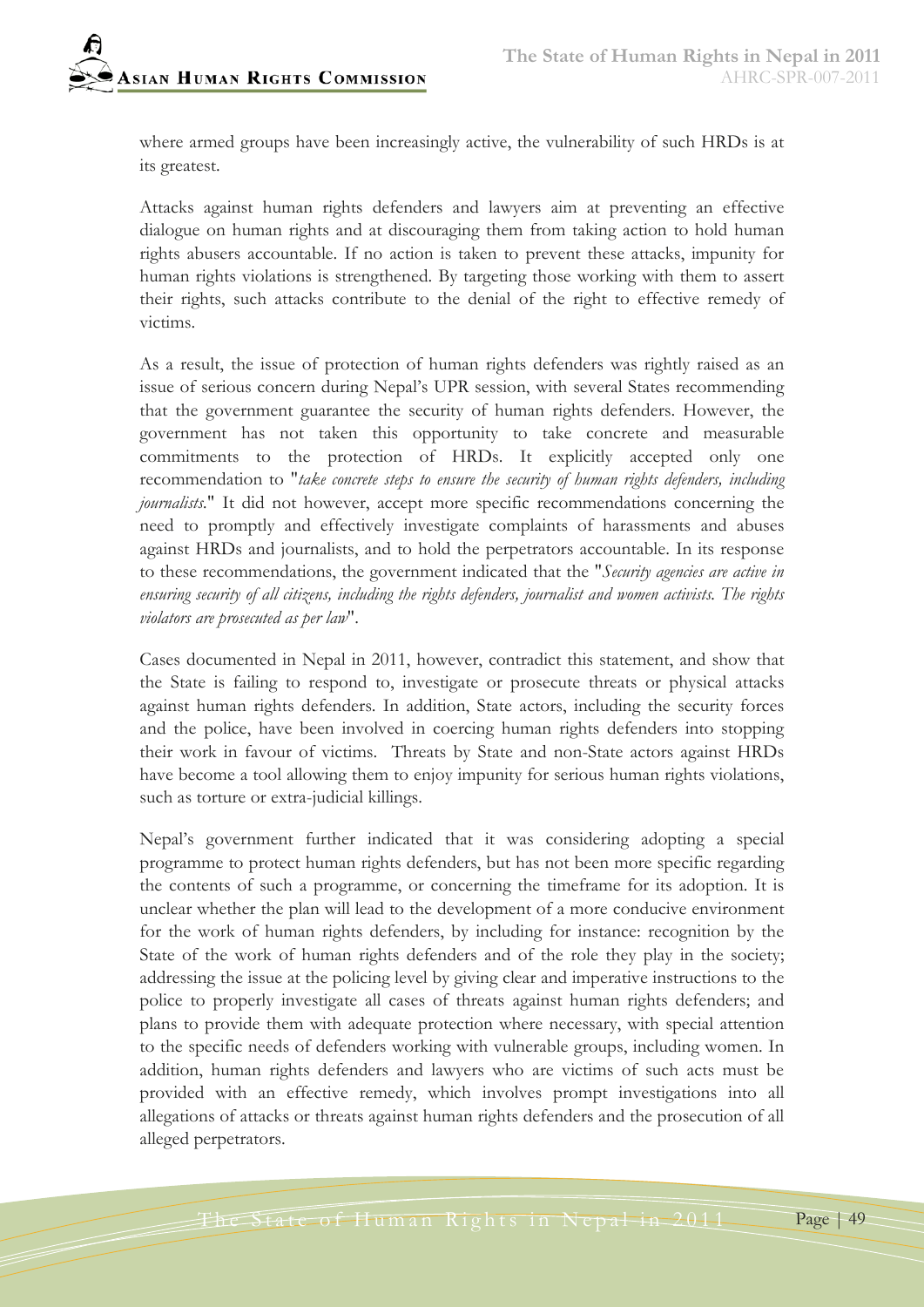

#### **B - Impunity puts freedom of expression in peril**

Although there is no official governmental censorship system in Nepal, freedom of expression remains in a precarious position as journalists repeatedly come under attack or face threats of attacks for reporting on "sensitive" cases. As a result, human rights is given limited coverage as journalists know that reporting such cases may lead to problems. Intervention by political parties in all aspects of social life, poor law enforcement and a general climate of impunity, combine to create a situation in which the freedom of expression for journalists is not guaranteed.

Nepal is still largely failing to hold accountable the perpetrators of such attacks, as has been illustrated by the attack on journalist Khilanath Dhakal. On June 5, 2011, Khilanath Dhakal was attacked by members of the Youth Force, a youth wing of the then-ruling party the Communist Party of Nepal Unified Marxist Leninist (CPN-UML), in retaliation for having reported an attack by Young Force members on a prisoner and the police in the premises of the Morang District Court. A complaint was filed against three members of the YF, including Parshuram Basnet, the district head of the YF, who was accused of having masterminded the attack. Although the other two perpetrators were arrested, Basnet remained at large. In response to the filing of the case, the victim and the journalists assisting him in filing his case were reportedly threatened by the alleged perpetrator with "dire consequences" if they did not withdraw the case. The national leaders of the YF reportedly publicly gave support to the perpetrator, and admitted to protecting him from the police. Furthermore, they threatened to close the newspaper of the victim, to jail his editor and issued threats to all journalists found to have reported on the case. The perpetrator also received the public support of the CPN-UML leader, who accused the police and government of being politically manipulated. In August, after the District Court issued an arrest warrant for Basnet, a bandh (strike) was enforced by the Youth Force in the district to demand the withdrawal of the case. On 18 August, Reporters without Borders reported that "several members of the Morang District Police, including a Deputy Superintendent, have been relieved from duty for helping Basnet and his accomplices to escape." This case has revealed the extent to which collusion between political parties and law enforcement agencies can result in a situation in which freedom of the press is blatantly trampled upon with impunity.

However, there were some limited positive developments in 2011 concerning impunity for attacks on journalists in Nepal. In May, two men involved in the 2007 murder of journalist Birendra Shah, who had been critical of local Maoists, were convicted to life imprisonment by the Bara District Court. The Maoist Party publicly recognized the responsibility of three of their members in masterminding the murder, and suspended them from the party. However, the three perpetrators have not yet been apprehended. Similarly, two suspects were convicted in June 2011 of the 2009 murder of a woman journalist, Uma Singh, in reprisal for having reported on cases of land grabbing by the Maoists. The two were also convicted to life imprisonment. However, the man who reportedly ordered the attack remains free, as do the other perpetrators to date. These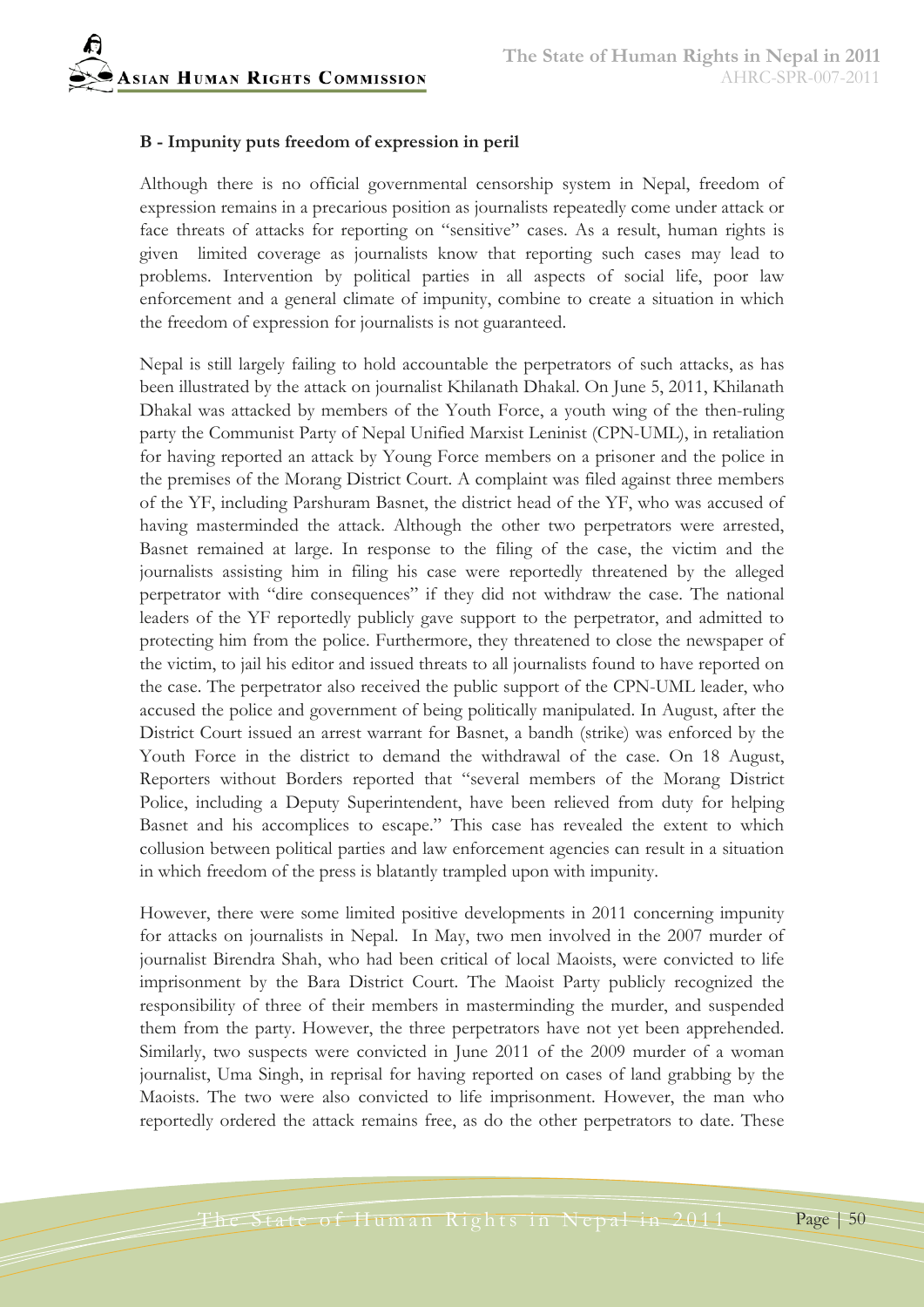two relative successes remain anecdotal, as in most of the cases documented in 2011, the perpetrators continue to enjoy complete impunity.

As a result of the lack of a response by the State to the repeated obstruction of the work of journalists, Nepal is ranked 119<sup>th</sup> out of 179 countries in the Reporters Without Borders freedom of expression ranking, while the Committee to Protect Journalists ranks Nepal as the seventh country from the top of the list in terms of impunity granted to killers of journalists.

Freedom of expression and freedom of the press are two of the fundamental pillars of a thriving democracy and as long as Nepal fails to strengthen its rule of law and law enforcement frameworks, these two pillars will not be effectively protected, handicapping the establishment of a stable and fair democracy in Nepal.

## *VII - Caste based discrimination*

Nepal is a country characterized by its diversity, with 102 ethnic groups, 92 languages and 7 religions having been recorder in the country as part of a census carried out in 2001. Of all those diverse communities, the Dalit community continues to face the harshest living conditions, due to continued discrimination by the rest of the society. 2011 saw some progress in the way caste-based discrimination was addressed by the State, with the adoption of the first law criminalizing caste-based discrimination in Nepal and the launch of a 100-day campaign by President Dr. Ram Baran Yadav, who pledged to "commit to end caste-based discrimination and untouchability." However, many challenges lie ahead if Nepal is to bring to an end the widespread human rights abuses that accompany castebased discrimination and which contradict the essence of democracy by denying Nepalese the right to equality and dignity.

In the Hindu religion, the Dalit community is considered as being the lowest group in the caste hierarchy. The Dalit community remains the most marginalized and disadvantaged group in Nepalese society. The feudal hierarchical caste system, based on orthodox Hindu tradition, continues to influence the structure of Nepalese society and leads to the exclusion of Dalits from every sphere of public life. Dalits continue to be prevented from sharing water taps with the rest of the community or from entering temples, for example. Dalits remain segregated from non-Dalits when they take part in socio-cultural activities, such as marriage, worshipping and other ceremonies.

Dalits, notably Dalit women, have benefited the least from the significant social and political changes that Nepal has experienced during the last two decades. They have remained under-represented at the political level and have unequal excess to decisionmaking positions. Socially, they continue to suffer exploitation by the rest of the society. Economically, the Dalit community is among the poorest in society and has the lowest access to land.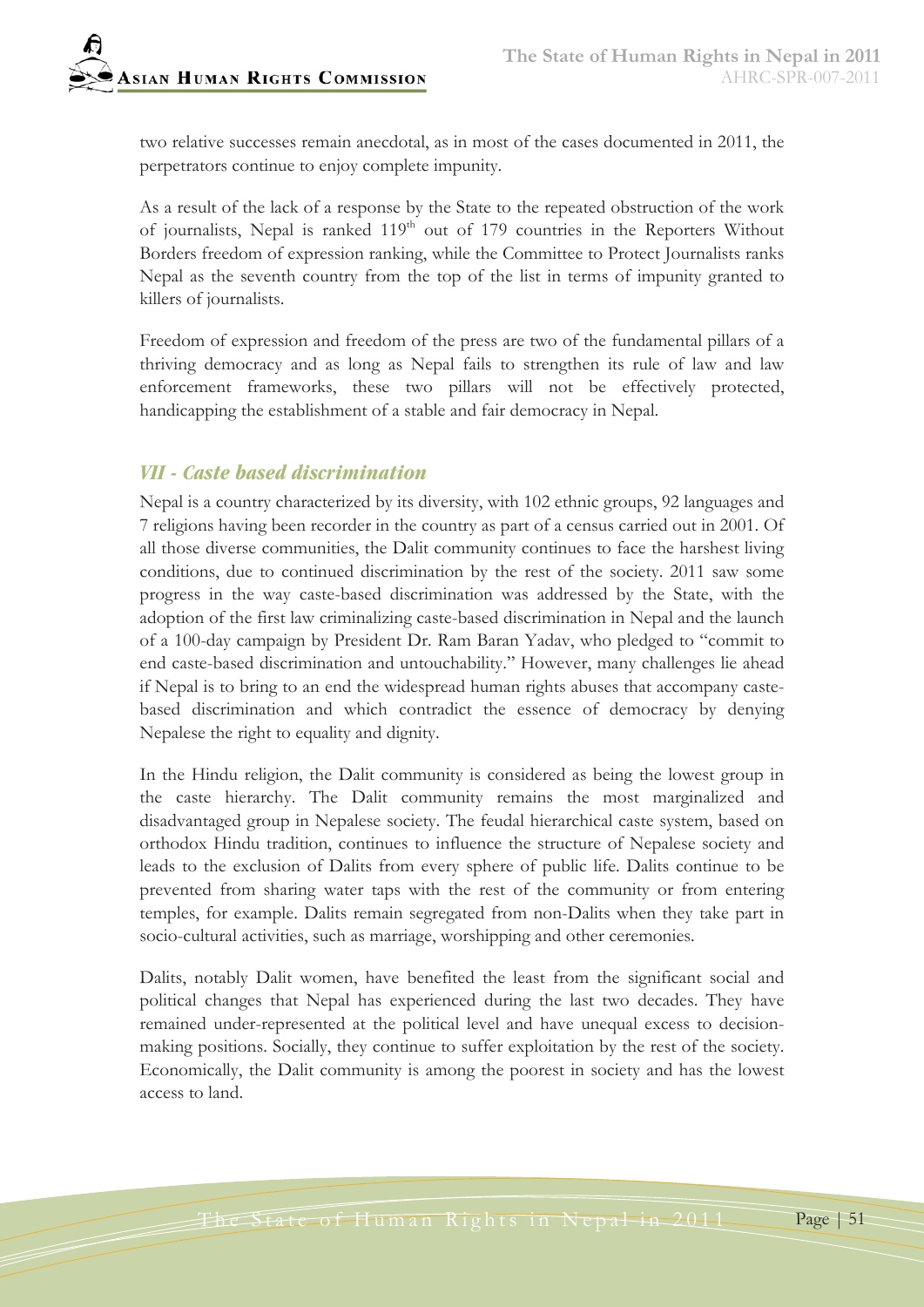Within the Dalit community, Dalit women suffer from three-fold exploitation, through caste, gender and class. Traditional social roles devoted to women in Nepal has meant that discrimination against Dalits disproportionately affects them: for instance, although all the community suffers when they are prevented from accessing public taps, as it is the women who are in charge of collecting the water for the household, they are those who face attacks if a controversy arises concerning the use of public taps, and have to walk further in order to collect water. Similarly, although the whole community suffers from a low access to education, within the family boys are given preference to go to school, limiting girls' right to education even further. They have a low access to justice and few opportunities to have their voice heard in the public sphere and to call for social reform.

Further, Dalit women have few resources and limited economic and social power, and have therefore been vulnerable to extreme forms of violence. Dalit women are the least able to escape from domestic violence, because of their limited financial means, low educational status and difficulties in accessing justice. Their low social and economic status also means that Dalit women are vulnerable to sexual exploitation. Violence following inter-caste marriage, untouchability, sexual exploitation, trafficking and accusations of witchcraft all affect the daily lives of Dalit women in Nepal, and which deny them their dignity and equal rights as citizens.

Dalits, and in particular women, have suffered from cultural and social exclusion for centuries and still lack of access to economic opportunities, education, and government representation, services and benefits.

The United Nations Development Programme's Nepal Human Development report 2009<sup>[62](#page-51-0)</sup> draws a clear picture concerning the structural inequalities in Nepali society, and the persisting socio-economic divisions between castes. It reveals that in 2006 the Human Development Index (HDI) of persons belonging to the Brahmin/Chhetri communities reached 0.552, while it was of 0.424 among the Dalit community. The HDI takes into account three indicators concerning the development opportunities and wellbeing of a community: educational attainment, health measured through the life expectancy, and income. The gap among the HDI levels of different castes is therefore mirrored by a similar gap in these different indicators.

For instance, according to the 2006 population survey,<sup>[63](#page-51-1)</sup> the life expectancy of a Hill Brahmin was 68.10 years, while for a Hill Dalit it was of 61.03 years. Poverty, the lack to access to medical and health services, unequal access to education, and a lack of proper sanitation in the rural areas account for this discrepancy. Similarly, with regard to health, the average life expectancy of Dalit women is 50, whereas the national life expectancy is 59 years (CERID, 1999).

<span id="page-51-0"></span><sup>62</sup> United Nations Development Programme Nepal Human Development report 2009 [http://idsn.org/uploads/media/UNDP\\_Human\\_Development\\_Report\\_Nepal\\_2009.pdf](http://idsn.org/uploads/media/UNDP_Human_Development_Report_Nepal_2009.pdf)

<span id="page-51-1"></span><sup>&</sup>lt;sup>63</sup> All those figures can be found in theUnited Nations Development Programme Nepal Human Development report 2009, [http://idsn.org/uploads/media/UNDP\\_Human\\_Development\\_Report\\_Nepal\\_2009.pdf](http://idsn.org/uploads/media/UNDP_Human_Development_Report_Nepal_2009.pdf)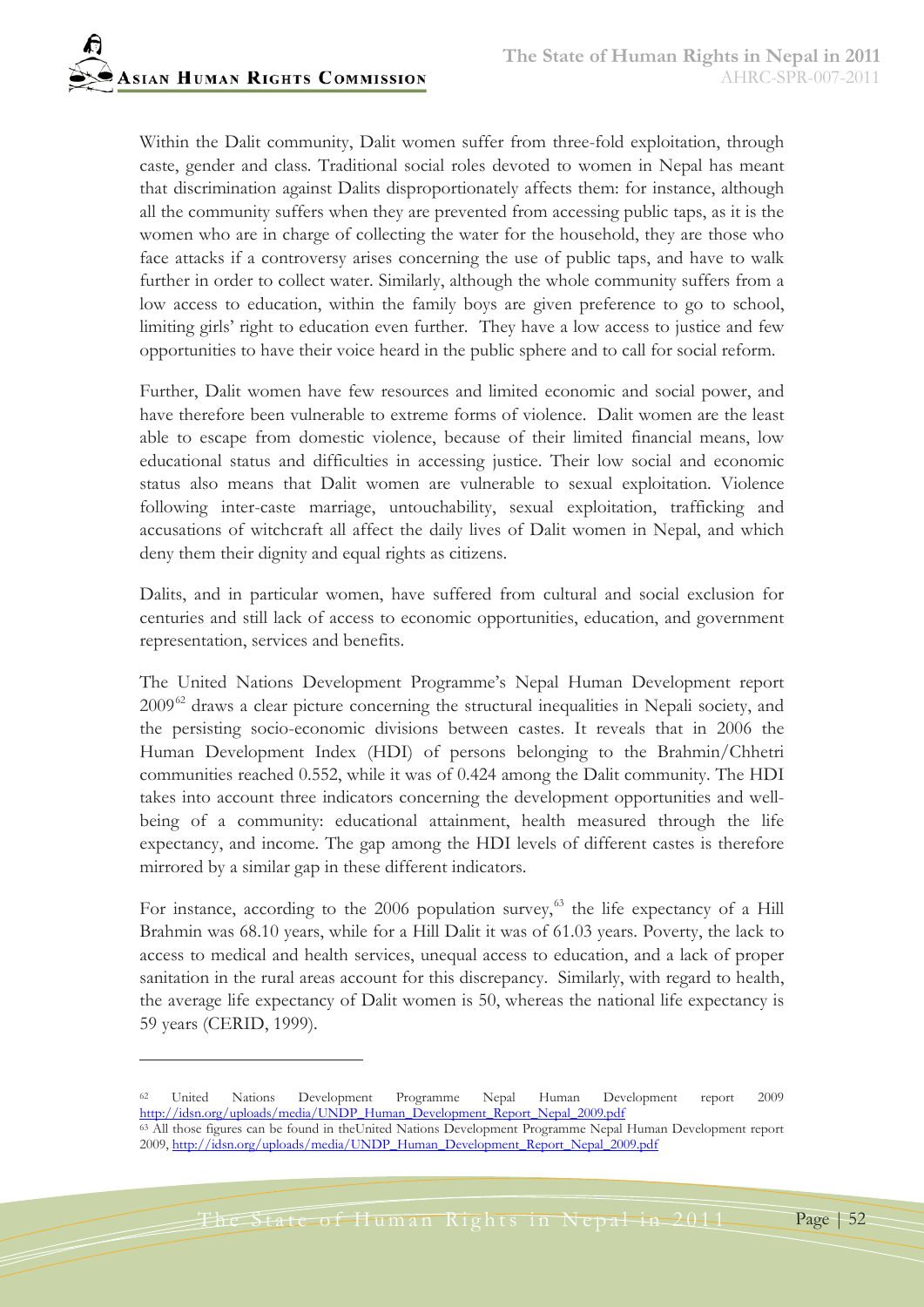In 2006, the average income of a member of the Dalit community US\$ 977, was less than half of the average income of all Brahmans/Chhetri, which was US\$ 2027. And last but not least, these figures also show that structural differences in access to education result in only 38% of all Dalit adults being literate, as opposed to 63.65% of Brahmins and Chhetris, whereas Dalit women's literacy rate is only 3.2% (SCF Source, 2001) according to Nepal's census in 2001.

Inequalities in education also affect the of access of the Dalit community to the political sphere, where they could defend their interests: to date, Dalits make up only 8% of the members in the Constituent Assembly, while official figures state that Dalits amount to 13% of the population and non-official estimates put that percentage as high as 20%.

Legally, the community has been freed from the imposed values of Hindu society structure since the Muluki Ain (civil code) was amended in 1963 to prohibit "Discriminatory Treatment against the Community." The 1990 Constitution for the first time guaranteed the right to equality for all, and prohibited caste based discrimination. In addition to the acknowledgement of those fundamental rights, Nepal was declared a secular State and free from untouchability by the reinstated House of Representatives through the people's movement in 2006.

Such provisions were further upheld in the 2007 Interim Constitution under its fundamental rights section. Articles of interest for the protection of the Dalit community have included: article (12*)* on the right to freedom clause (1) which clearly mentions that every person has a right to live a dignified life; article (13) on the right to equality clauses (2) and (3) state that no discrimination shall be made against any citizen. Most importantly, article (14) on the Right against Untouchability and Racial Discrimination provides that "no person shall, on the ground of caste, descent, community or occupation, be subject to racial discrimination and untouchability of any form. Such a discriminating act shall be liable to punishment and the victim shall be entitled to the compensation as provided by the law and shall be punishable in accordance with law." However this provision had not been implemented since 2007, as the government of Nepal had failed to introduce legislation comprising clear punishments for acts of castebased discrimination and untouchability, until May 2011, when a law was finally passed concerning this, as will be seen below.

Interestingly, to address the issue of the lack of access to the political sphere and to State institutions of the Dalit community, article 21 of the Interim Constitution of Nepal has ensured that Dalits have the right to take part in the structure of the State on the basis of the principle of proportional inclusion. For the proportional inclusion of every sector of society, the government has also reserved seats and set out quotas, especially for the Dalit community. Although these quotas and reserved seats have lead to the comparative increase in the representation of the Dalit community, these quotas are not been fully implemented due to the lack of an appropriate flow of information to and awareness within the concerned sectors of society.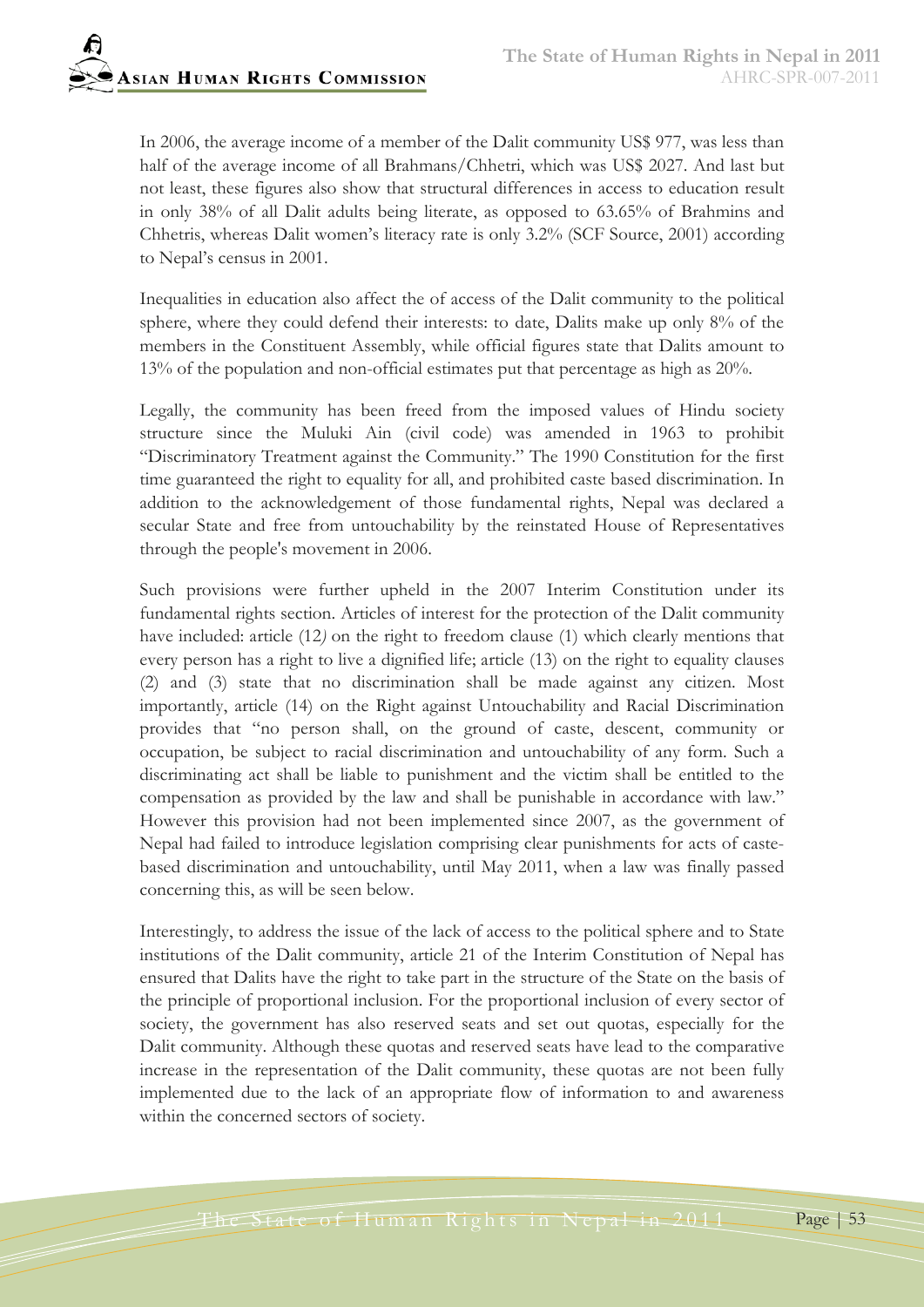Nepal is also party to several international conventions, such as the Universal Declaration of Human Rights; the International Convention on the Elimination of all kinds of Racial Discrimination (ICERD); the International Covenant on Economic, Social and Cultural Rights (ICESCR); and the Convention on the Elimination of all kinds of Discrimination against Women (CEDAW), which provides the State with the obligation to take all necessary steps to eliminate discrimination from society, including caste-based discrimination.

In spite of this positive normative progress, the State has so far failed to bring castebased discrimination to an end and to guarantee the social, economic and political emancipation of the Dalit community. Simply granting a set of civil and political rights cannot be sufficient to ensure the socio-economic and political inclusion into the mainstream of the Dalit community. In spite of commitments, the situation of Dalits has improved considerably less than the situation of other castes or ethnic groups in the last decade, and there are concerns that Dalits may be left behind in the deep transformation process that Nepal has embarked upon since 1990.

Some further measures have been taken by the government to support the economic and social development of the Dalit community, but have been insufficient to achieve acceptable levels of impact. The State has started encouraging inter-caste marriages by awarding involved couples with NRs. 100,000. To ensure better access of Dalits to education, the government has also provided scholarship programmes, especially for Dalit students from primary to higher secondary level schooling, and also concerning university-level education since 2007. The government has also promoted nutrition programmes for children and infants below 5 years old from the Dalit community, by providing monthly assistance of NRs. 200 since 2010.

Nevertheless, corruption and discrimination often prevent these programmes from reaching their intended beneficiaries. Often, the budget allocated for Dalits is used by their Village Development Committee (VDC) or District Development Committee (DDC) authorities without providing information as to its use, or is used for public construction and social welfare programme that are not exclusively for Dalits. These authorities claim that Dalits make use of such projects, but this clearly amounts to financial misappropriation at best, and denies the Dalits from having access to funds that have been specifically earmarked for them.

In September 2011, 60 inhabitants of Sitapur VDC in Siraha District conducted a hunger strike to denounce the alleged misappropriation of social security benefits there. The VDC secretary Bibekchandra Karki, was accused of having misappropriated governmentprovided social allowances for the last three years. In particular, out of the 296 Dalit children in the VDC, 125 never received the 200Rs. per month nutrition allowance. Although the victims tried to raise the issues with the local authorities several times, it is only after going on hunger strike that they reached an agreement that the VDC Secretary would be relieved from duty, that a proper investigation would be launched and that the victims would receive the money they were entitled to during all those years. At the time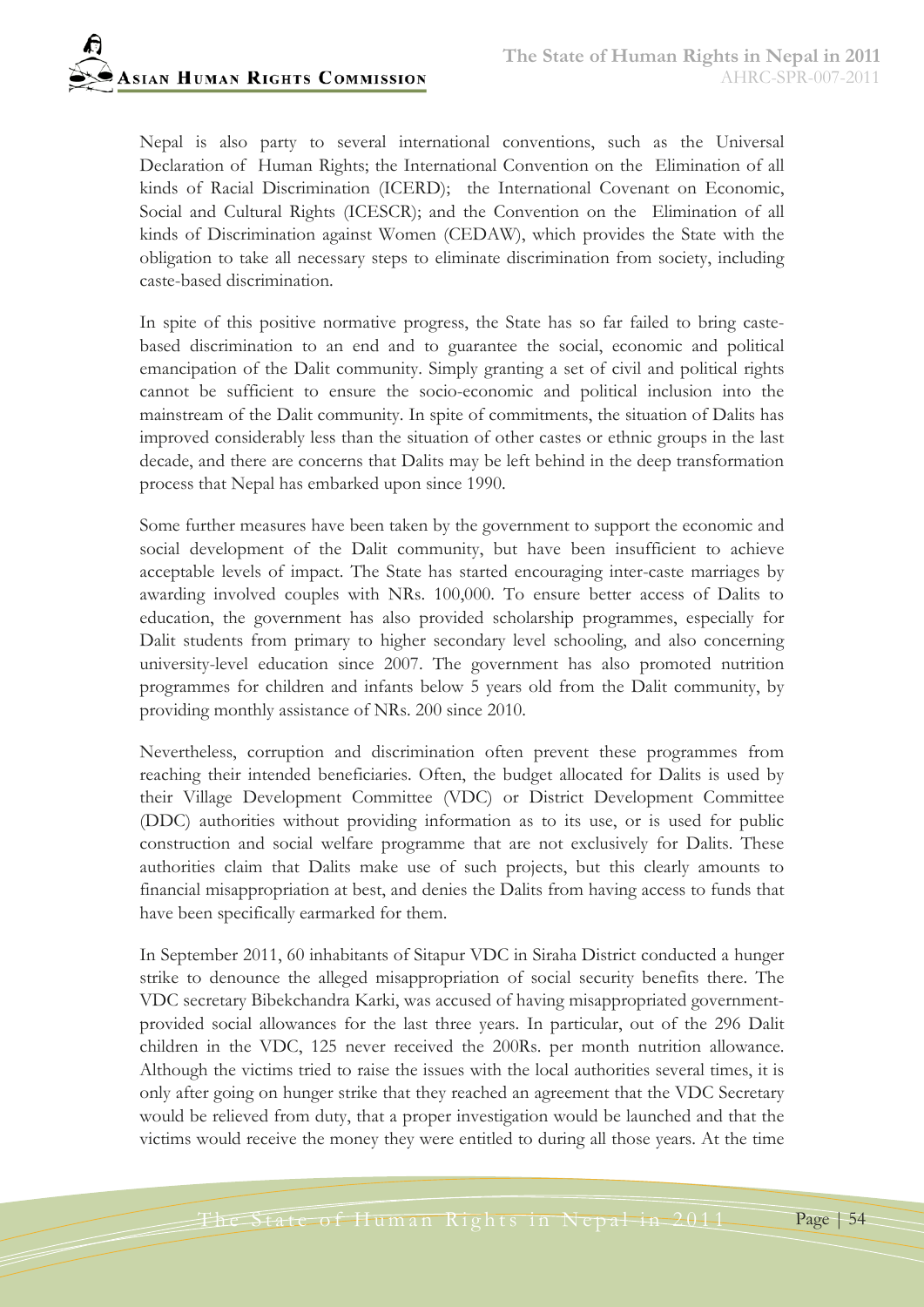of writing, the alleged perpetrator had been suspended from duty and a new VDC secretary had been named in the area, but the victims were yet to receive the allowances.

Nepal's Dalit movement is trying to establish a just and equitable society where all persons can live without any fear and with dignity. Many challenges still lie ahead in this respect. A historic achievement for the movement came in 2011 with the adoption of a law criminalizing caste based discrimination. "The Caste-based Discrimination and Untouchability Crime Elimination and Punishment Act" was adopted unanimously by Nepal's interim Parliament on May 24, 2011. It includes the prohibition of the practices of 'untouchability' both in the public and private spheres, which has been a major demand of the Dalit movement. The law also criminalizes incitement to others to commit caste-based discrimination, as well as acts that prevent a person, on the ground of his or her caste, from accessing public services. It provides for increased punishments for public officials found responsible of discrimination. It contains provisions making it mandatory for perpetrators to provide compensation to victims. The law also criminalizes opposition to inter-caste marriages, expulsions of people on the basis of their caste and social boycotting. The victims have to approach the police to file a complaint, and, if the police prove unhelpful, they can also file their complaints with the National Dalit Commission.

Following the adoption of the law, one of the major challenges to its implementation will be to guarantee that the criminal justice system is equally accessible to Dalits and protects their rights.

The February 16, 2011, report of the UN High Commissioner for Human Rights on the human rights situation in Nepal rightly cites the different layers of obstacles that are faced by victims of caste-based violence, as well as of gender-based violence, to access justice, as follows:

1-police failing to treat offences targeting Dalits as criminal acts by refusing to take proactive steps when a case is reported to them and by delaying the registration of the case,

2-shortcomings in the criminal justice system which imply that the judicial process will be slow and lengthy and non-implementation of the court verdicts, insufficient margins of action and resources granted to the National Dalit Commission,

3-police encouraging the victims to "resort to measures beyond the criminal justice system" such as reaching a negotiated arrangement with the perpetrators to avoid prosecutions,

4- socio-economic and cultural barriers to justice, in other words the lack of awareness of their rights, social stigma and further victimization of Dalits that speak out and seek justice.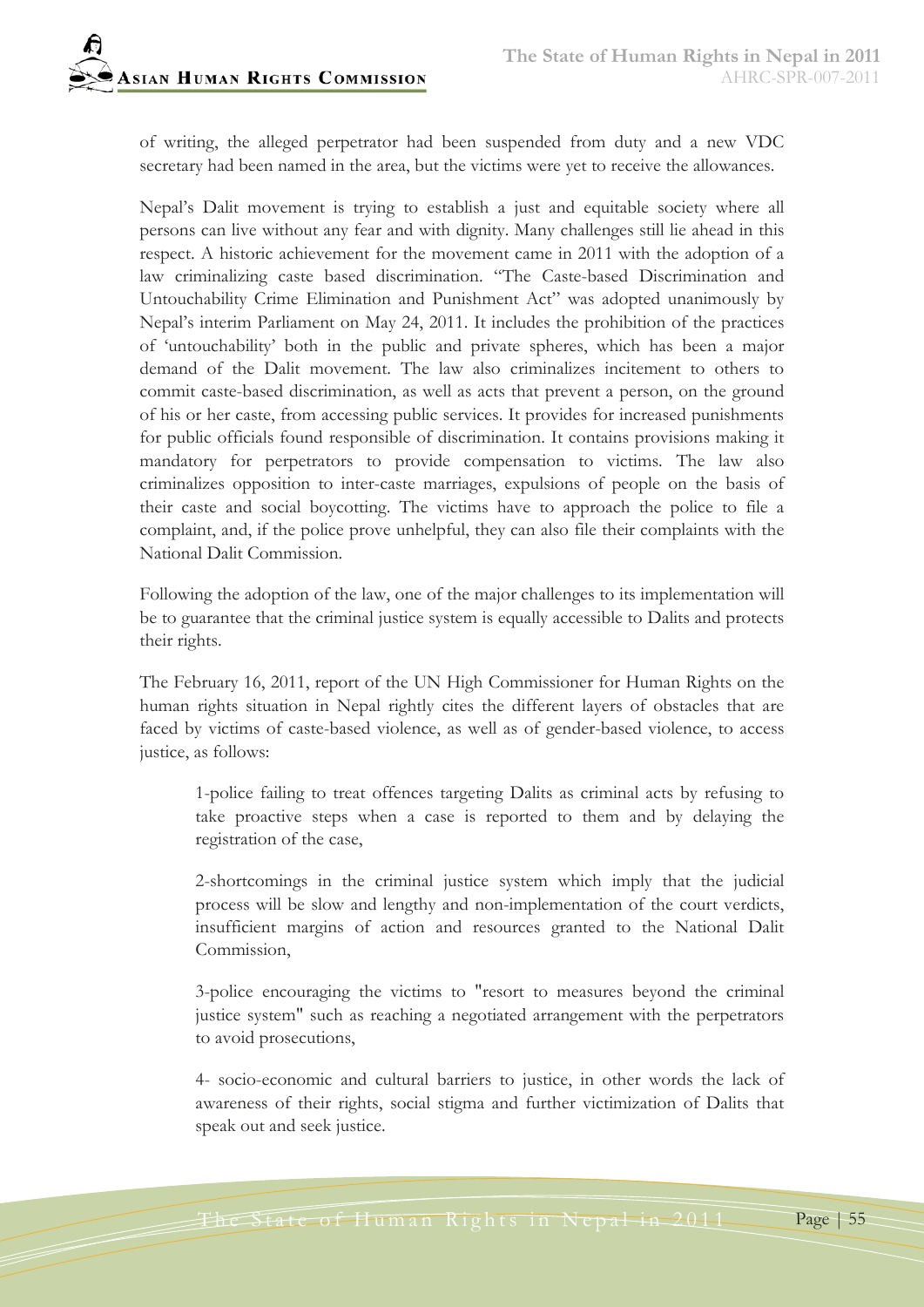To address these issues, a "Dalit watch centre" in which Dalits can register cases of caste-based discrimination was established in Kathmandu. Although the establishment of the centre is a welcome development, it needs adequate funding and adequate staffing (including of women staff so that Dalit women can also feel at ease when registering their cases with the centre), and it requires extended coverage to other districts in Nepal, in order to properly tackle the issue of caste-based discrimination and untouchability across the country.

In 2011, numerous cases of violence based on caste and untouchability were reported, and illustrated the widespread nature of the problems and challenges that Dalits continue to face. In September 2011, in Nuwakot District, the members of a Dalit family were beaten for touching an 'upper caste' woman, for example. On September 23, 2011, in Nuwakot district, five members of a Dalit family were beaten up by members of a socalled higher caste family, after their young daughter had accidentally touched the foot of a local "upper" caste woman while boarding a bus. Thereafter, five members of the "upper" caste family raided the house of the Dalit family and beat up five women who were there. They also vandalized the victims' houses, tailor shops and goods.

Violence following inter-caste marriages remains alarming and is emblematic of the continuing caste-based violence in the country. The violent reaction by sections of society to those who challenge the orthodox structure of castes has been witnessed in a number of cases in 2011, leading to the expulsion and shunning of the couple from the community or violent attacks against them, as seen in the following example:

In Dailekh district, on August 13, 2011, Santa Bahadur Damai, a Dalit man, married Raj Kumari Shahi, who belongs to a so-called higher caste family. The couple had been in love for two years and had to escape to get married, due to the reluctance of the bride's family resulting from their different castes. After learning about the marriage, the Shahi family went to the groom's family home and beat the groom's father Sete Damai to ask him where their girl had been taken. The girl's family tried to file a case in the Illaka Police Office, Dailekh on the same day, but the police refused to search for the couple after learning that both had reached the legal age of consent concerning marriage. They did, however, threaten the young man's family with death. On August 30, the newlyweds returned to their home. Nine members of the girl's family then attacked the groom's family with knives and the groom's father was killed after being stabbed in the chest. The police investigation is going on.

This case reflects the stigma and violence surrounding inter-caste marriages which result from these posing a direct challenge to the orthodox system of castes. Although the State has created a 100.000 Nrs allowance for inter-caste couples and the law on caste-based discrimination has criminalized the attempts to prevent an inter-caste marriage, social barriers often remain insurmountable for couples. Dalit women are particularly vulnerable as, traditionally, by marrying they enter their husband's family and are therefore directly exposed to abuse and harassment by their in-laws. In a number of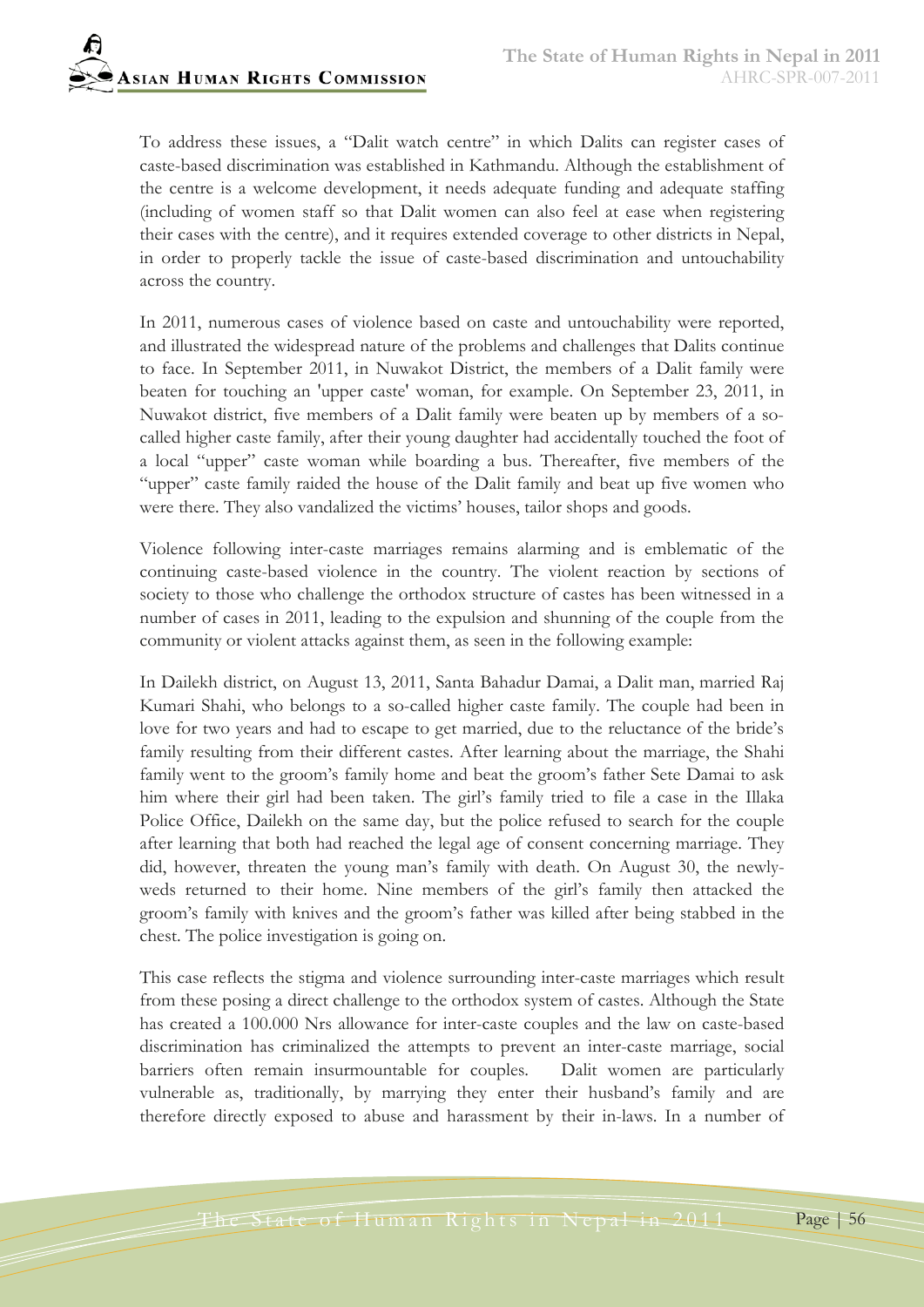cases, the in-laws have pressured the husband into abandoning his wife, who then finds herself left without financial or social support.

#### *VIII - Recommendations*

In light of the findings presented in the above report, the AHRC urges the government of Nepal to:

- Uphold its commitments to accountability and justice by ensuring the investigation and prosecution of all conflict-related human rights violations. It must order the police to register and investigate promptly all such cases of human rights violations and clearly and publicly state that such cases fall under the jurisdiction of the regular criminal justice system.
- Adopt without delay the bills establishing the Truth and Reconciliation Commission and a Commission of Investigation on Disappearances, and guarantee their independence, while prohibiting amnesties for human rights violations. It must ensure the right to truth for victims and effective prosecutions of all alleged perpetrators, in order to foster lasting peace and reconciliation in society.
- Commit to refrain from any attempt to provide amnesties or withdraw cases pertaining to human rights violations
- Take all necessary steps to strengthen the criminal justice system, in particular to ensure that all court orders are binding to all, and are implemented without undue delays.
- Initiate impartial investigations into all allegations of extrajudicial killings and bring to justice the alleged perpetrators
- Adopt legislation criminalizing torture without further delay. Actively involve civil society in all stages of the discussion concerning the law, and ensure that its legal provisions are in line with internationally accepted human rights norms and standards. Enhance the current investigation mechanisms to ensure their independence and effectiveness. Establish a police service